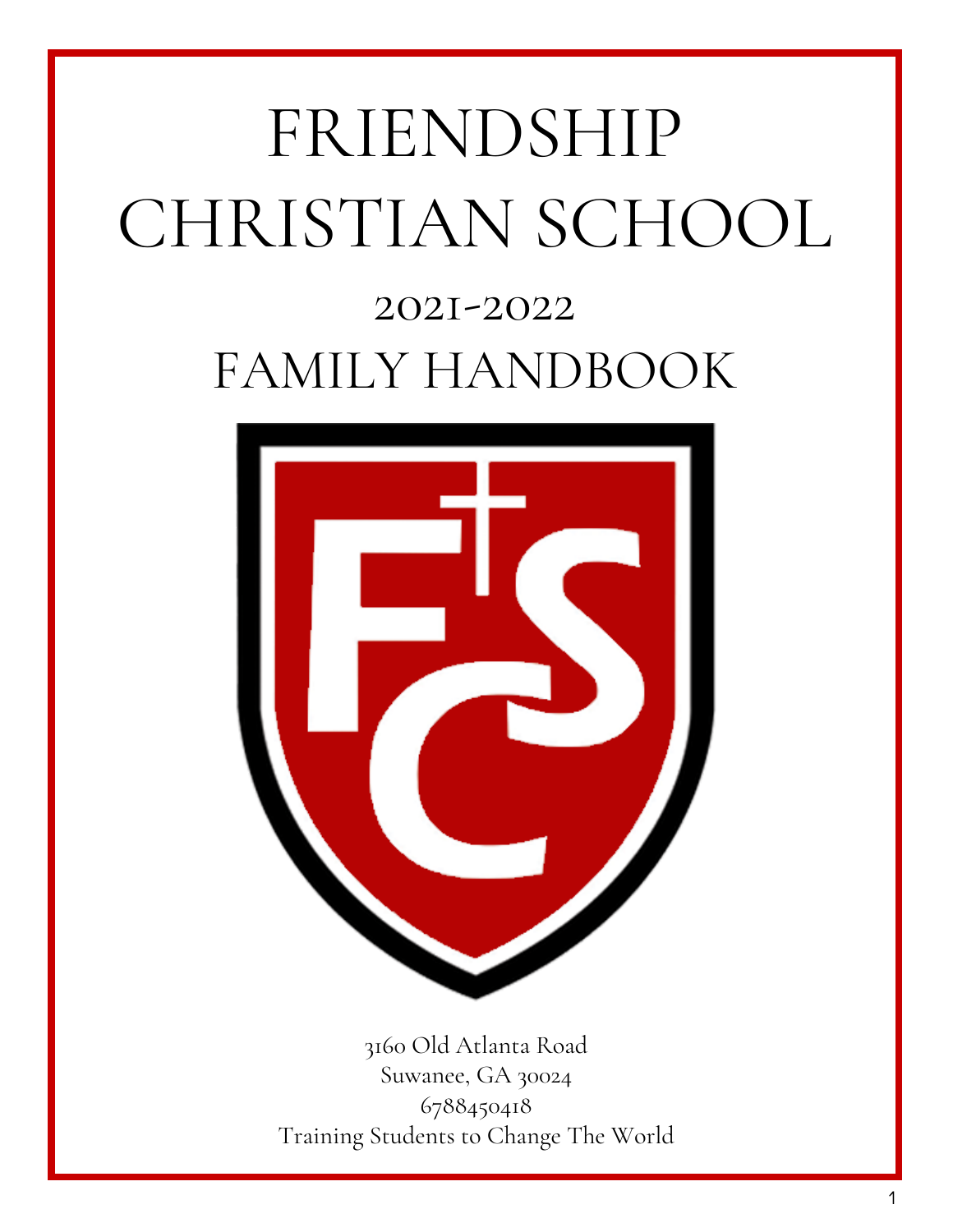## FRIENDSHIP CHRISTIAN SCHOOL 2021-2022 FAMILY HANDBOOK



| <b>Revision Date</b> | <b>Revision Pages</b> | Initials   |
|----------------------|-----------------------|------------|
| 8/8/2007             | All                   | VL         |
| 6/5/2008             | 11                    | <b>MC</b>  |
| 9/17/2010            | <b>ALL</b>            | <b>KF</b>  |
| 8/10/2011            | <b>ALL</b>            | <b>BH</b>  |
| 8/4/2012             | <b>ALL</b>            | <b>BH</b>  |
| 6./20/2013           | <b>ALL</b>            | <b>RJ</b>  |
| 7/28/2015            | <b>ALL</b>            | <b>RJ</b>  |
| 6/30/2016            | <b>ALL</b>            | <b>RJ</b>  |
| 6/16/2017            | <b>ALL</b>            | <b>ADM</b> |
| 2/14/2019            | <b>ALL</b>            | <b>ADM</b> |
| 11/24/2019           | <b>ALL</b>            | <b>RJ</b>  |
| 7/14/2021            | <b>ALL</b>            | <b>ADM</b> |
| 11/8/2021            | $26 - 27$             | <b>ADM</b> |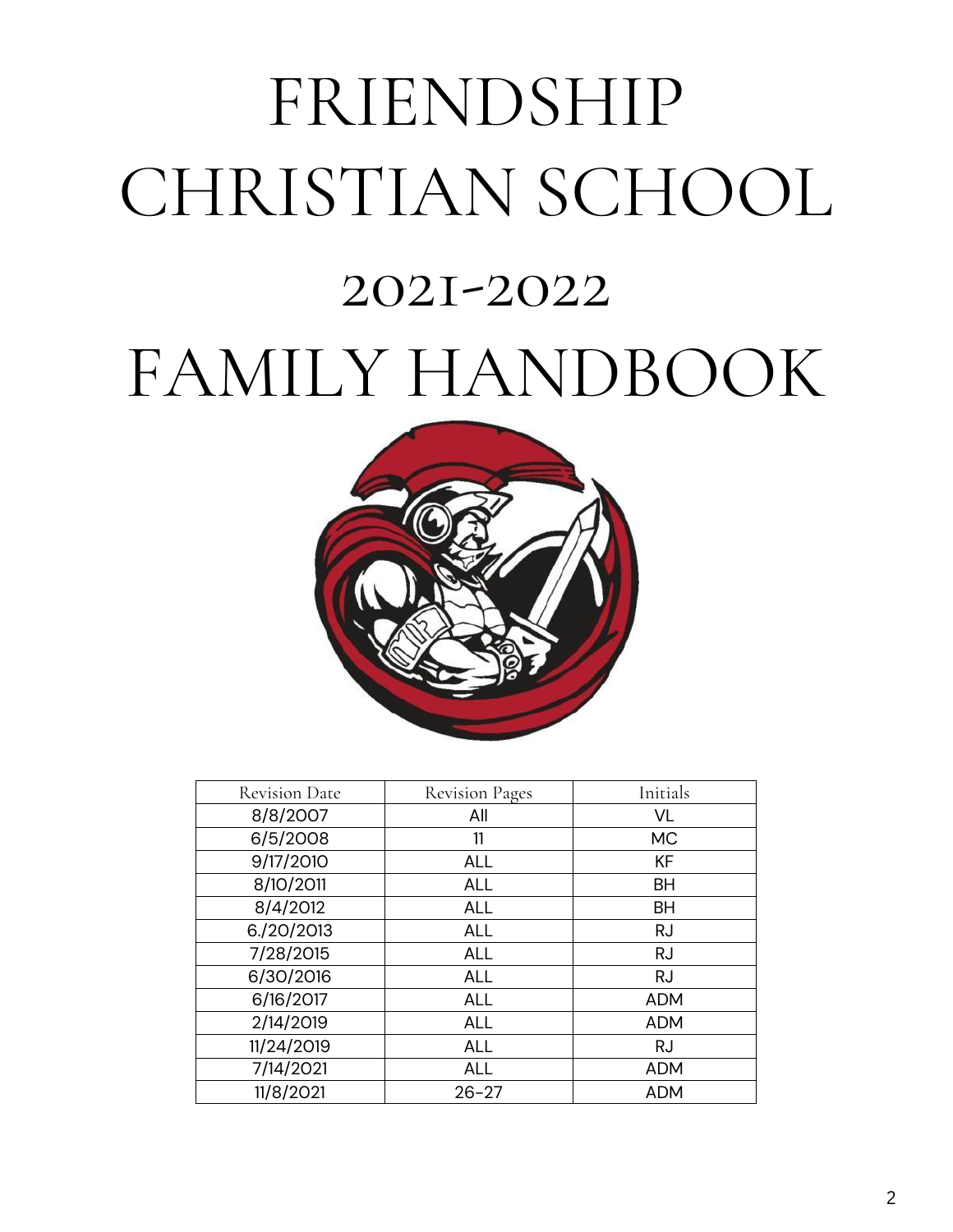## **WELCOME TO FRIENDSHIP CHRISTIAN SCHOOL, HOME OF THE SPARTANS!**

An FCS Spartan is a total warrior: To be a Spartan is to be vigilant in the face of new challenges, to conquer big obstacles, to be fierce in athletic competitions, and to show courageous actions that reflect our passion for God.

We strive to be excellent in our Christ-centered education as an extension of the Christian home. We partner with parents to develop young men and women who are growing in their walk with Christ. We purposefully train students in how to think and live with a Biblical World View. We encourage them in the development of their gifts and talents, and in seeking ways to impact the world.

We have found that the most productive path for growing a strong Christian student comes from a partnership of the families, church, and school, with each contributing to the spiritual and academic education of a child. This threefold partnership builds a strong confidence in the student's development for fulfilling God's in his or her life. We seek to grow together as students, parents, and staff in this learning community.

We work diligently to build our languages, arts, and athletics programs and encourage our families and parents to become involved in and support these student-centered activities. We appreciate the contribution of time and resources to our students while modeling the same values and standards we embrace.

While Friendship Christian School offers a dynamic Christian education for every student, we believe that our expectations for developing a safe and fertile learning environment are important to the success of our students and staff. Proverbs 1:7. The fear of the Lord is the beginning of knowledge, but fools despise wisdom and instruction. In conclusion, we welcome you and look forward to continuing our valued partnership in the coming year.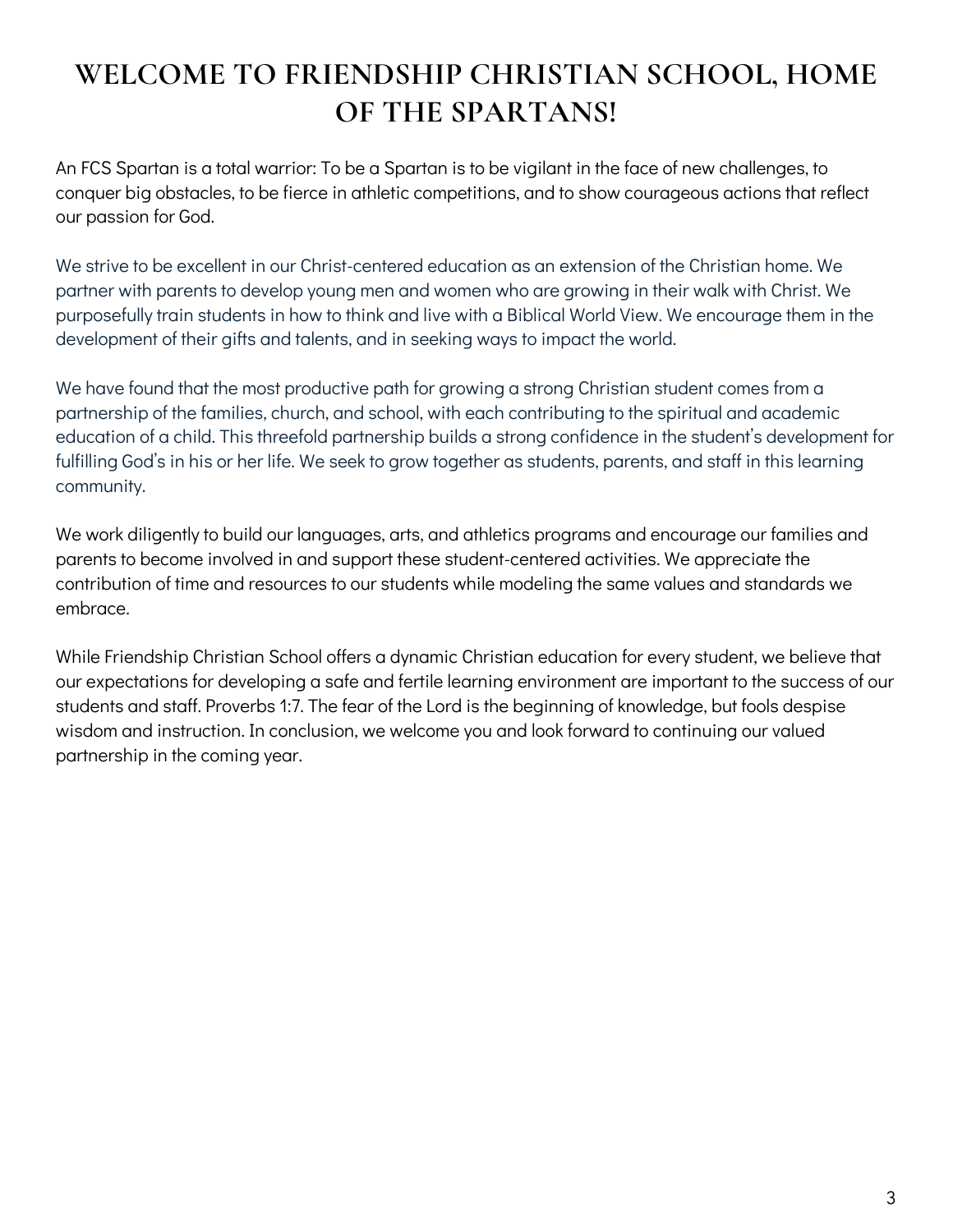## Table of Contents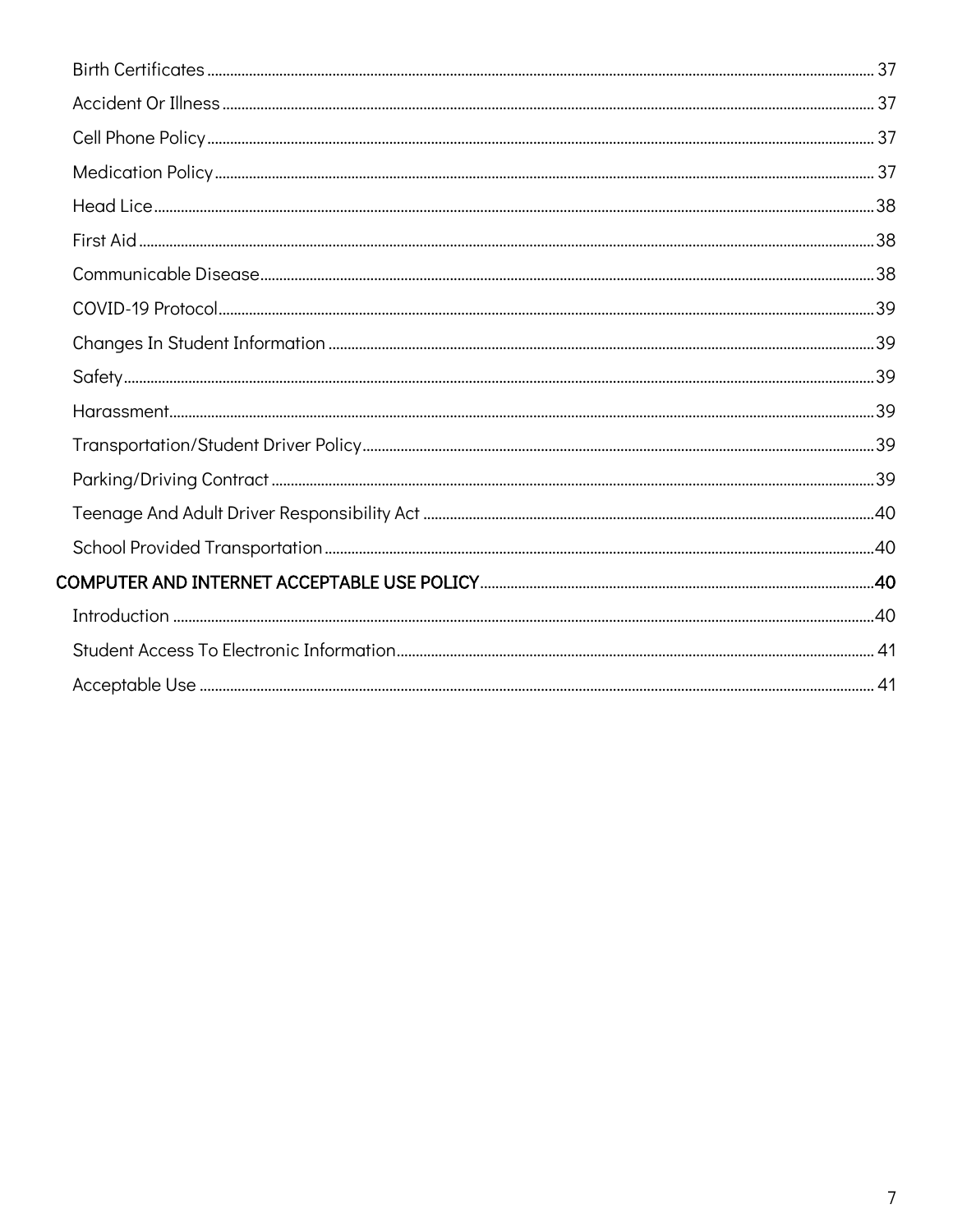## **OVERVIEW**

#### WELCOME

The administration, staff, and faculty of Friendship Christian School warmly welcome each one of your children to our school. We will continue to daily challenge and inspire them academically and spiritually. We appreciate your obedience to the Biblical command to "train up a child in the way he should go" (Proverbs 22:6), and we pledge our cooperation with you as an extension of the Christian home. We hope to reinforce and build upon the Christian principles your children are being taught at home. We sincerely appreciate the trust you have placed in us to help you in this task. The FCS Family Handbook is to help you understand our school's philosophy and requirements. Please read and study this carefully, keeping it handy for future references. Please call us if you have any questions.

#### THE PURPOSE OF FRIENDSHIP CHRISTIAN SCHOOL

The purpose of Friendship Christian School is to provide an education, in support of the Christian family, in which students can grow in Christian character, academic achievement, personal development, and social responsibility. To help fulfill this purpose, the faculty and staff commit to model Christ and to adhere to educational integrity, accuracy, and excellence. With the Scriptures as our foundation, we seek to challenge our students to think critically from a Christian life and world view and to prepare them to live successfully as godly men and women in the world. Recognizing that God has blessed each student with different gifts and abilities, Friendship Christian School respects each student as an individual and strives to help each one reach his or her potential by pursuing excellence in every area of life.

#### …**how from infancy you have known the Holy Scriptures, which are able to make you wise for salvation through faith in Christ Jesus. All Scripture is God-breathed and is useful for teaching, rebuking, correcting and training in righteousness. 2 Timothy 3:15-16**

We will serve our school family. We will take the mindset of Christ (Philippians 2:5-7) by seeking to meet the needs of our families. We will accomplish this by providing a safe, secure environment. We will work to provide an atmosphere that is wholesome and Christ-honoring. We will provide information that will be pertinent to today's family. It is also our desire to be of service in areas of need apart from schooling, as well. We want to be used by God to serve the FCS family. Overall, FCS exists to further God's work in this world. We will work to train to train the leaders of the future. Through the students and families that are touched by this ministry, we are trusting God to impact our world. We thank God for His faithfulness in providing students, teachers, and finances during this time and the years to come. This is truly His work, established to provide an education that is Christ-centered as an extension of the Christian home.

We will teach our students using the filter of God's Word. We believe that all truth is from God and that apart from Him it is impossible to teach the truth. We will integrate the Bible into each subject so that God's perspective is made clear (2 Timothy 3:15-16).

#### STATEMENT OF FAITH

- 1. Friendship Christian School affirms the essentials of the Christian faith, which are:
- 2. We believe the Bible to be inspired, the only infallible, inerrant, authoritative word of God.
- 3. We believe that there is one God, eternally existent in three persons: Father, Son, and Holy Spirit.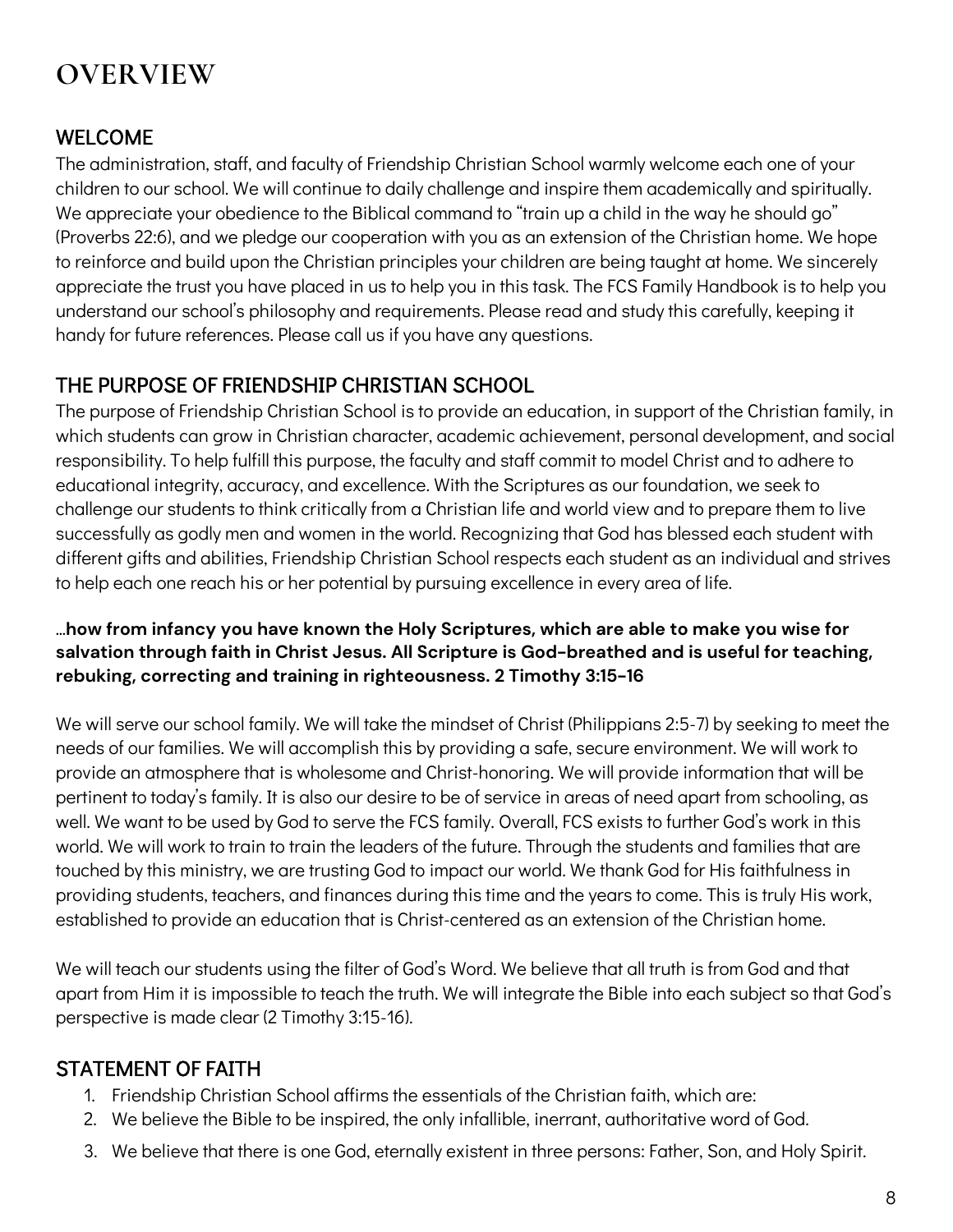- 4. We believe in the deity of our Lord Jesus Christ, in His virgin birth, in His sinless life, in His miracles, in His vicarious and atoning death through His shed blood, in His bodily resurrection, in His ascension to the right hand of the Father, and in His personal return in power and glory.
- 5. We believe that for the salvation of lost and sinful man, regeneration by the Holy Spirit is essential.
- 6. We believe that justification is by faith alone in Christ alone.
- 7. We believe in the gifts, equipping, and callings from 1 Corinthians 12:1-31, Ephesians 4:1-17, Acts 2.
- 8. We are a Creation school believing God created the universe in 6 days.
- 9. We believe in the spiritual unity of believers in our Lord Jesus Christ.

#### CORE VALUE STATEMENT

- 1. Love the Lord your God with all your heart and with all your soul and with your entire mind and with all your strength, and Love your neighbor as yourself. (Mark 12:30)
- 2. Learning from Christ the treasures of knowledge and wisdom. (Colossians 2:3).
- 3. Living and walking in *the* truth. (3 John 4)

#### EDUCATIONAL PHILOSOPHY

Because God is central in the universe and the source of all truth, education must be Godcentered rather than man-centered, leading the student to see things as God sees them. Since the Bible is the revelation of God, it is normative in the educative process. The Bible provides content of its own, is the interpreter of content drawn from other sources and guides the application of truth to the student's life. While the Bible does not speak directly to every issue or give exhaustive details on all academic disciplines, its general principles provide guidance to determine the truth or falsehood of ideas or information drawn from other sources. God, as the source of all truth, and the Bible, as the reference point for every idea, point the student toward a Christian world and life view.

#### ACCREDITATION AND AFFILIATION

Friendship Christian School is accredited by the Georgia Accrediting Commission (GAC) and is a member of the Association of Christian Schools International (ACSI) and the National Collegiate Athletic Association (NCAA).

#### SCHOOL OFFICE HOURS

School office hours are from Monday – Friday at 7:45 a.m. – 3:30 p.m. on school days. During the summer, the offices are open from 9:00 a.m. – 3:00 p.m. with later appointments available upon request.

#### SCHOOL DAY TIMES

School day times are 8:00 a.m. – 2:45 p.m. for Lower School and 8:00 a.m. – 3:00 p.m. for Upper School.

#### SCHOOL MASCOT/VERSE

Our school mascot is the FCS Spartan. The FCS Spartan is a total warrior: To be a Spartan, is to be vigilant in the face of new challenges, conquer big obstacles, be fierce in athletic competitions, and show courageous actions that reflect our passion for God. With Christ being our model and epitome of who we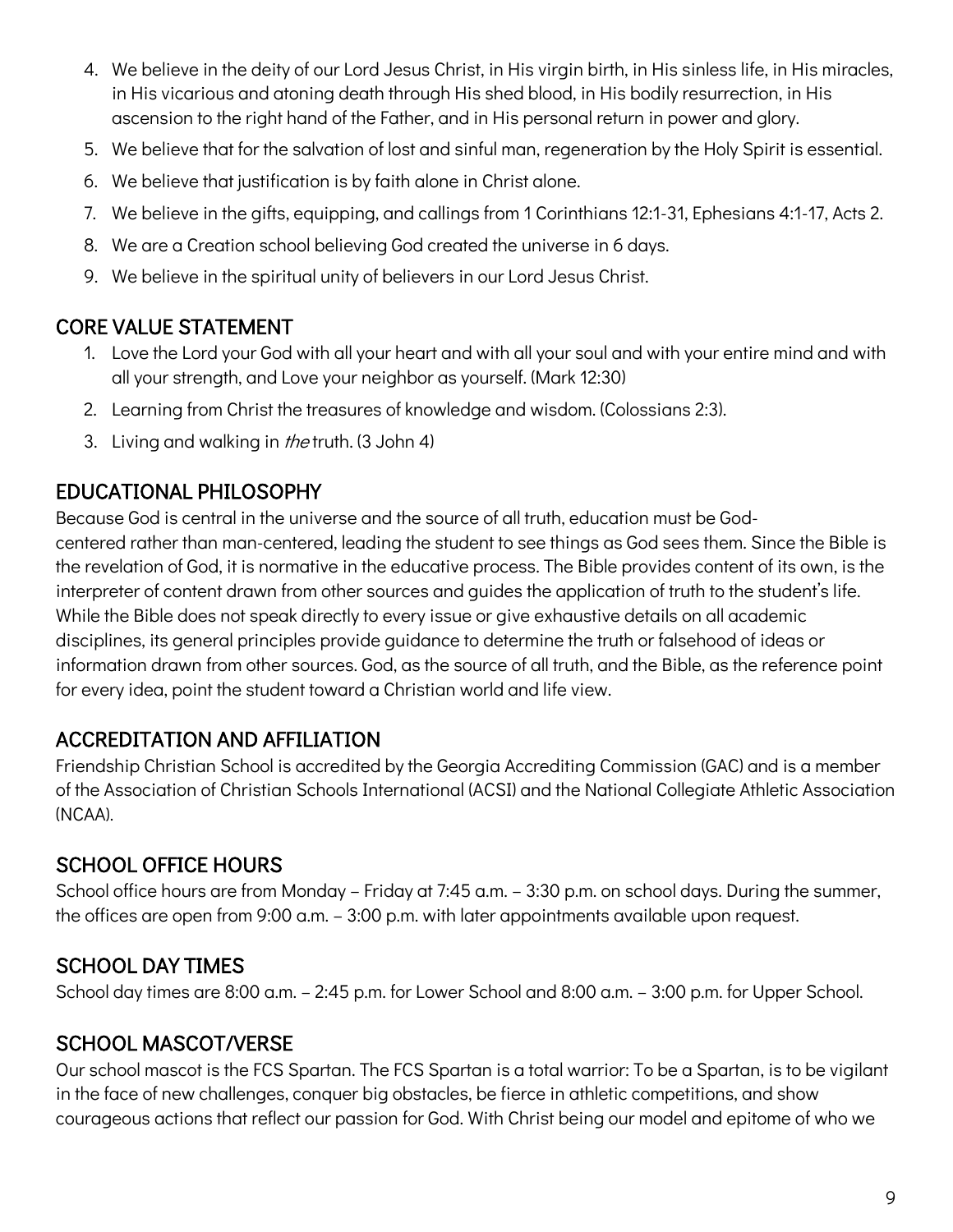are, the mascot embodies principles, which represent the actions, which we want to have in our interactions in sports and activities. Finally, the Spartan has courage in the face of opposition.

Our school verse represents our attitude through Christ:

"I no longer call you servants, because a servant does not know his master's business. Instead, I have called you friends, for everything that I learned from my Father I have made known to you." John 15:15

#### SCHOOL PLEDGES

Pledge of Allegiance to the American Flag

"I pledge allegiance to the flag of the United States of America, and to the Republic for which it stands, one nation under god, indivisible, with liberty and justice for all."

Pledge of Allegiance to the Christian Flag

"I pledge allegiance to the Christian flag, and to the Savior for whose kingdom it stands, one Savior, crucified, risen, and coming again, with life everlasting to all who believe."

Pledge of Allegiance to the Bible

"I pledge allegiance to the Bible, God's Holy Word. I will make it a lamp unto my feet and a light unto my path. I will hide its words in my heart so that I might not sin against God."

## **ADMISSIONS**

#### ADMISSION STANDARDS

Friendship Christian School is open to academically qualified students without regard to race, creed, color, sex, or national origin. All students, regardless of age, must live with parent(s) or legal guardian(s) to attend Friendship Christian School. Exceptions can be made only with administrative approval. It is implied in acceptance that all registration and application materials become a part of Friendship Christian School. Failure to provide complete and accurate details (i.e. probation, suspension, or any criminal offense) may lead to dismissal from FCS. Friendship Christian School reserves the right to deny students admission to attend school at FCS. Likewise, FCS reserves the right to deny students from re-enrolling. All students in K-4 through 5th grade, SB10 Resource, or IEP students through grade 12th are tested upon enrollment and twice a year.

#### NOTICE OF NONDISCRIMINATORY POLICY AS TO STUDENTS

Friendship Christian School admits students of any race, gender, color, or national or ethnic origin to all the rights, privileges, programs, and activities generally accorded or made available to students at the school.

#### ADMISSION PROCEDURES

- 1. Complete the application and record release forms and turn them into the school office along with the \$150 application fee.
- 2. Once all school records are received, you will be contacted by the admissions office to set up a personal interview and testing for specific grades.
- 3. Students in grades K 4 through 5th are tested prior to acceptance.
- 4. An acceptance letter will be sent by email within 5 days of the final interview.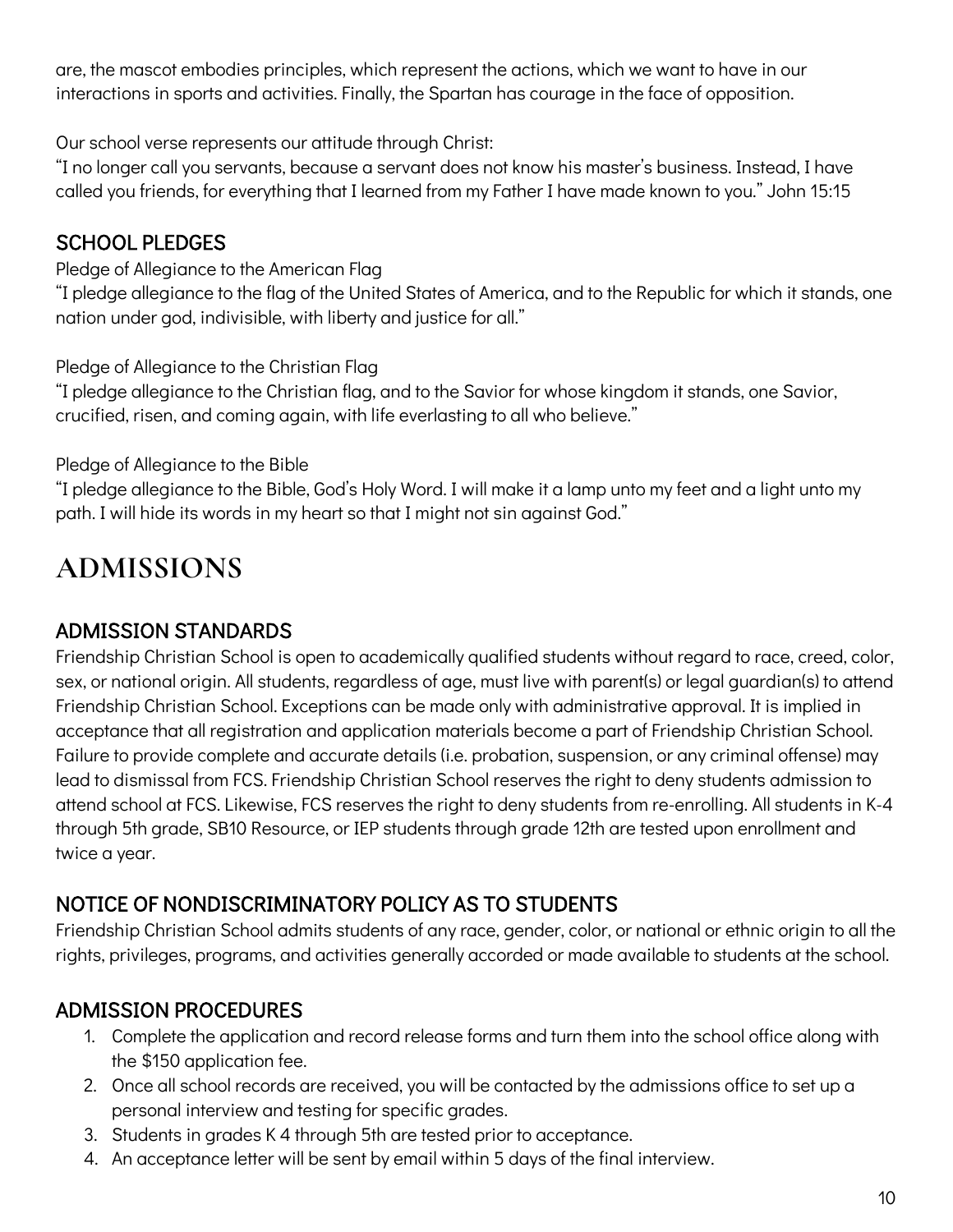5. Following acceptance, registration is completed with a returned tuition contract and registration documents, paying registration of \$350 paid. Upon completion of these items, an appointment can be scheduled.

#### RE-ENROLLMENT

Beginning in the month of January, re-enrollments for the upcoming fall term are accepted for enrolled students on a first-come, first-served basis. Re-enrollment fee details will be available on the re-enrollment packet.

## **ATTENDANCE**

#### **GENERAL**

Parents/guardians and students are reminded that Georgia law requires students to be enrolled in and regularly attend school. FCS provides the school's yearly calendar, which allows for sufficient vacation periods. For a student to leave campus, the adult must sign a student out or give written or oral notice in the school office.

Students cannot accumulate more than ten (10) total absences in a semester. Once a student has exceeded 10 absences in each semester, the student's semester grade will be changed to an incomplete. If absences are not made up, all incompletes will convert to an F. Make up days for extreme absence situations will be held on Saturdays with an associating fee of \$100.

#### EXCUSED ABSENCES

Students may be marked EXCUSED ABSENCE for the following reasons:

- 1. Death in the family
- 2. Doctor's Appointments
- 3. Illnesses
	- a. 2 consecutive sick absences will require a doctor's note that will need to be brought in within 5 days for it to count as excused.
- 4. College Visits
- 5. Church-Related Activities: Any absence caused by a student participating in an activity that is church-sponsored would be considered excused if a one-week notice is given. The student will be responsible for providing the school office with a written note from a church official to verify attendance at the function for the absence to be considered excused.

It is the responsibility of the parent(s)/guardian(s) to fill out the Google Form available on the website or email attendance@fcsga.org by 10:00 a.m. to report the student's absence day of to be considered excused.

#### SCHOOL EVENTS

The following events will not count as absences:

- 1. Class Trips
- 2. Athletic Competitions/Games
- 3. Fine Arts Competitions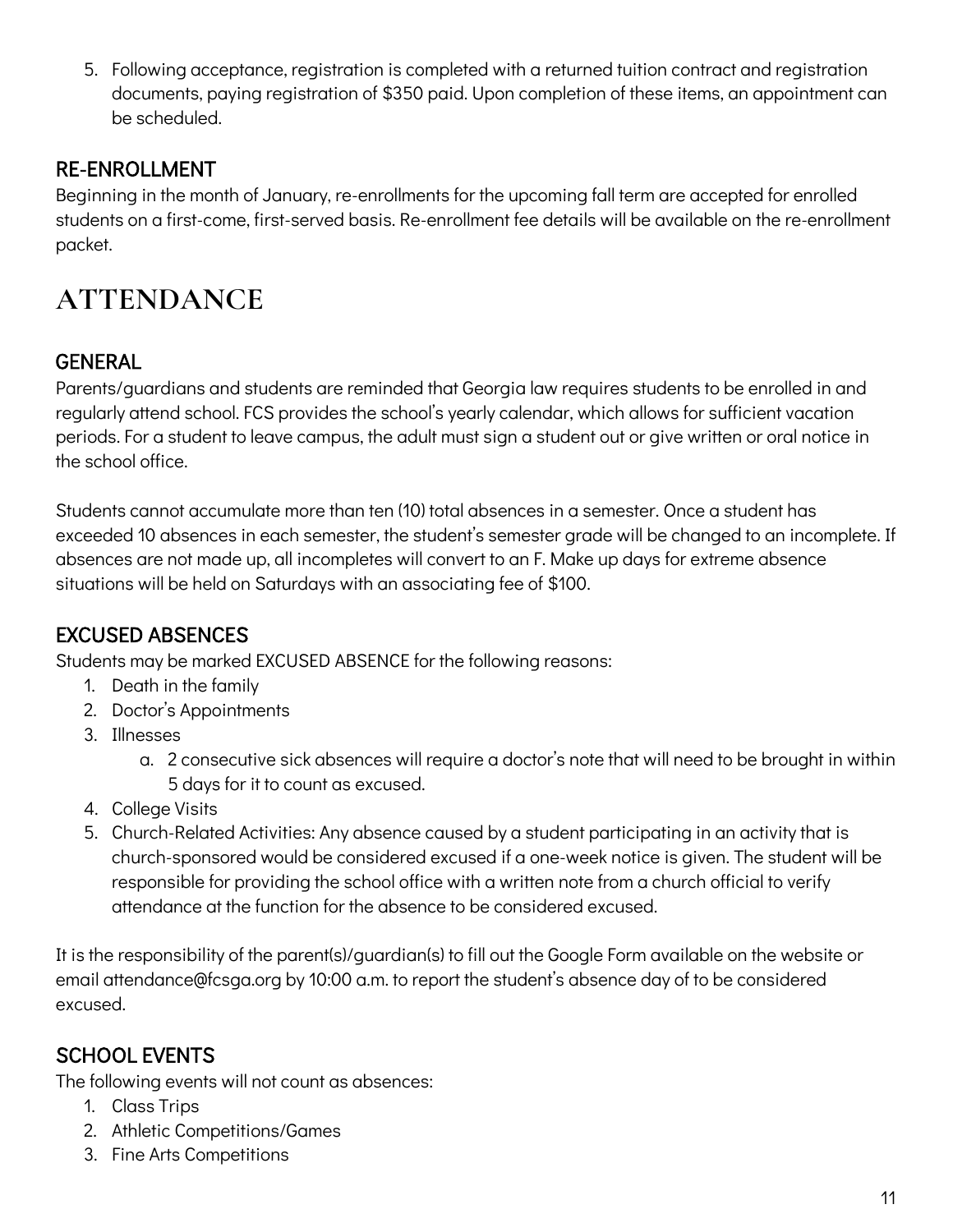- 4. All ACSI Competitions
- 5. School Events

#### UNEXCUSED ABSENCES

Absences that are not specifically listed as excused are considered unexcused. When a student has an excessive amount of unexcused absences they may lose credit. Only 10 absences are allowed per semester, with a total of 20 per year.

#### **TARDINESS**

Tardiness is disruptive to the educational process and has an adverse effect on your child's learning. All students must be in their classrooms by 8:00 a.m. or will be counted tardy for the day. Students who are unexcused tardy will not be able to make up work that is missed because of the tardy. Students need a note to receive an excused tardy or the parent must to come into the office to speak to the secretary. T slips are given at the front desk. 6th through 12th graders who are late must present the tardy slip. Detention can be assigned to students who have an excessive amount of tardies.

#### FAMILY PRE-APPROVED ABSENCE REQUEST

Please notify the school office in writing one week prior to the beginning of the activity. This will allow the office, student, and parent to contact the teachers for work that can be completed in advance or work that will need to be made up upon the student's return to class.

#### EXCESSIVE ABSENCES, CHECK-OUTS, OR TARDIES

If a student has excessive absences, early check-outs (not including an early release), and/or late checkins, the student and/or parent may be referred to School Social Worker, Juvenile Court, State Court, and/or Department of Family and Children Services. Each unexcused day's absence from school is considered a violation. The absence policy for Georgia, Forsyth County GAC accredited schools is 10 total unexcused absences per semester and nothing beyond this in order to pass for the school term. Parents are to call by 10 AM to report a student absence and send a written note upon return to school.

#### EARLY CHECK OUT

Students who wish to be dismissed early for ANY reason must bring a note signed by a parent to the school office at the beginning of the day. Parents who do not send a written note must sign out the student IN PERSON. The administration reserves the right to excuse or not excuse the dismissal. Please check out your elementary student prior to 2:30 so as not to interrupt dismissal and carpool. After 2:30, please wait in the carpool for your student to be dismissed at 2:45. Middle and High school students may be checked out up until 2:30. Normal dismissal is 3:00. High school students need parental approval for early dismissal.

#### VISITORS / IDENTIFICATION BADGES

No visitors between the hours of 7:45 a.m. and 3:15 p.m. The only exceptions will be in the case of school events that require parental participation. In this case, visitors will sign it at the front desk and obtain a Visitor's Pass. Everyone on campus must have a FCS identification badge.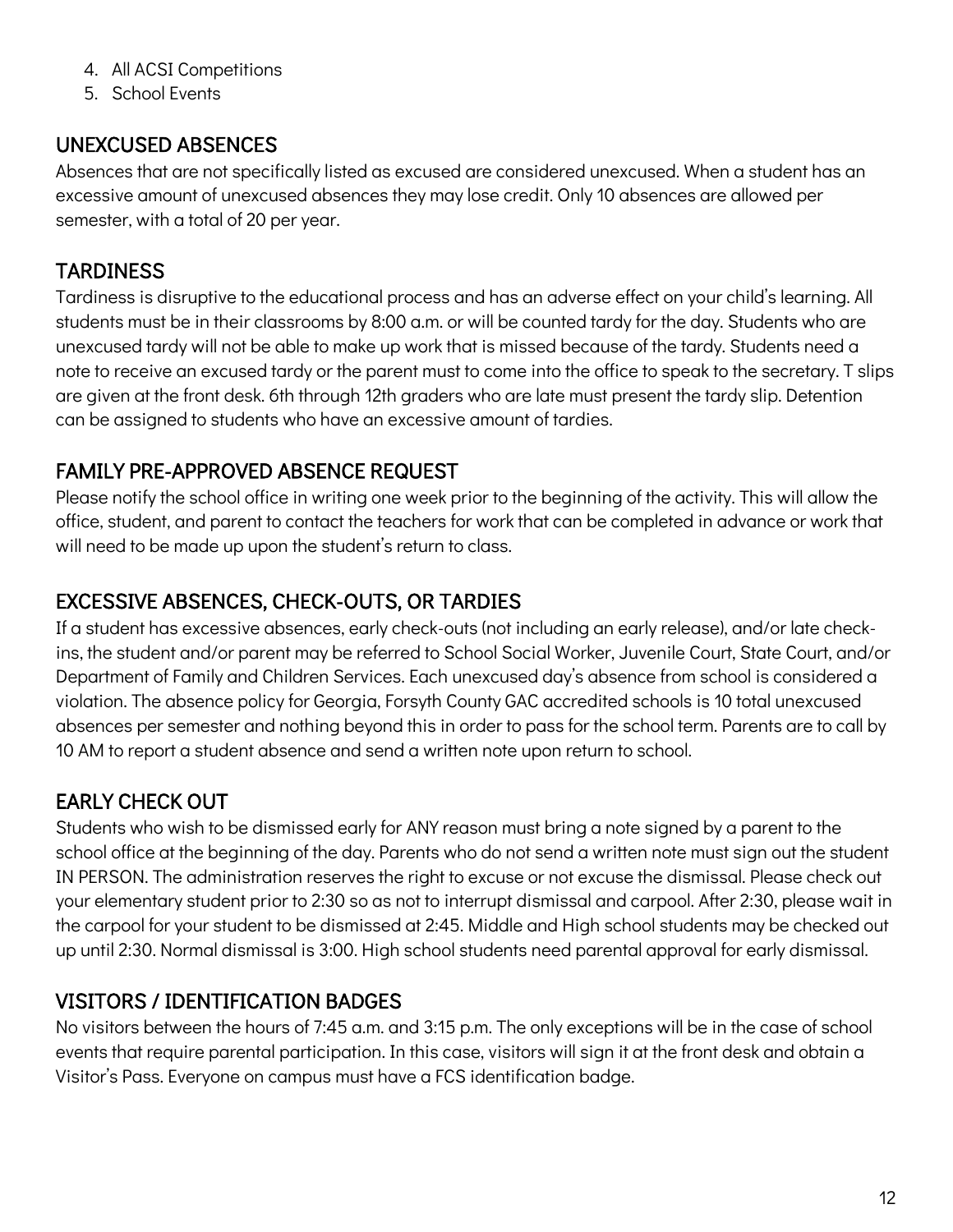#### LEAVING THE CAMPUS

Friendship Christian School operates under a "closed campus policy." Once a student arrives on school property in the morning, he is not to leave until being dismissed from school. Only senior students who have a permission slip on file in the school office may leave campus for lunch. Those participating in this off-campus lunch time must have a parent sign a release form from the office giving permission for the student to leave campus during that time frame. Students are not to return late from lunch. Those who are tardy upon return 3 times will lose the privilege of off campus lunch and also receive an unexcused absence. Students are not allowed to walk to gas stations, restaurants, or any other place off campus at any time without a parent note turned into the front office. Violations of this policy will result in disciplinary action. Students are required to be picked up immediately after school unless they are involved in extracurricular activities. FCS and staff are not responsible for students who ride with other students at the lunch time frame or who walk off campus for lunch with parent permission. Students who walk home or ride a bike from school must have a permission slip on file in the office.

#### BAD WEATHER CONDITIONS

FCS follows Forsyth County for weather days. Therefore, if Forsyth County Schools close because of inclement weather, FCS will close also. Inclement weather days will be made up as indicated on the school calendar. We will update via email, text, and social media.

#### EARLY AND AFTER-SCHOOL CARE

Elementary: Extended care for elementary grades is provided for students who are on campus from 3:30 p.m. up to 6:00 p.m. Any elementary student who is not a part of an organized activity and are on the campus after 3:15 p.m. will be sent to after care and a fee will be assigned. The fees are a rate of \$15.00 per day or \$60 per week for early care and after care is \$15.00 per day or the family maximum rate of \$30.00 per day.

Upper School: Students in grades 6th through 12th will be dismissed to the gym for dismissal from 3:00 p.m. to 3:15 p.m. Students who are not picked up by 3:15 p.m. will be moved over to a teacher's classroom. Families will be charged \$5 a day for students who are waiting after 3:15 p.m. Students are to be picked up no later than 5:30 p.m.

We are striving to maintain the safest possible environment for our students. Upper School students are to be in the a classroom, a participating sport, tutoring, or ESOL after school. Students in Upper School are not to be in an unassigned area after school.

#### CAR POOL: MORNING DROP-OFF

Doors will open at 7:45 a.m. No student should be in the hallways prior to 7:45 a.m.

#### CAR POOL: AFTERNOON PICK-UP

We will release Lower School students in K4-1<sup>st</sup> grade from the first floor hallway to the carline starting at 2:45 p.m. Lower School students in 2<sup>nd</sup>-5<sup>th</sup> grade will be released from the cafeteria also starting at 2:45 p.m. Upper School students will be dismissed from the GYM starting at 3:00 p.m. Under no circumstances are cars to be parked in the carline and vacated at the front driveway of the school. DO NOT LEAVE YOUR CAR DURING CARPOOL. Faculty will be in the carpool area to assist with helping students in and out of the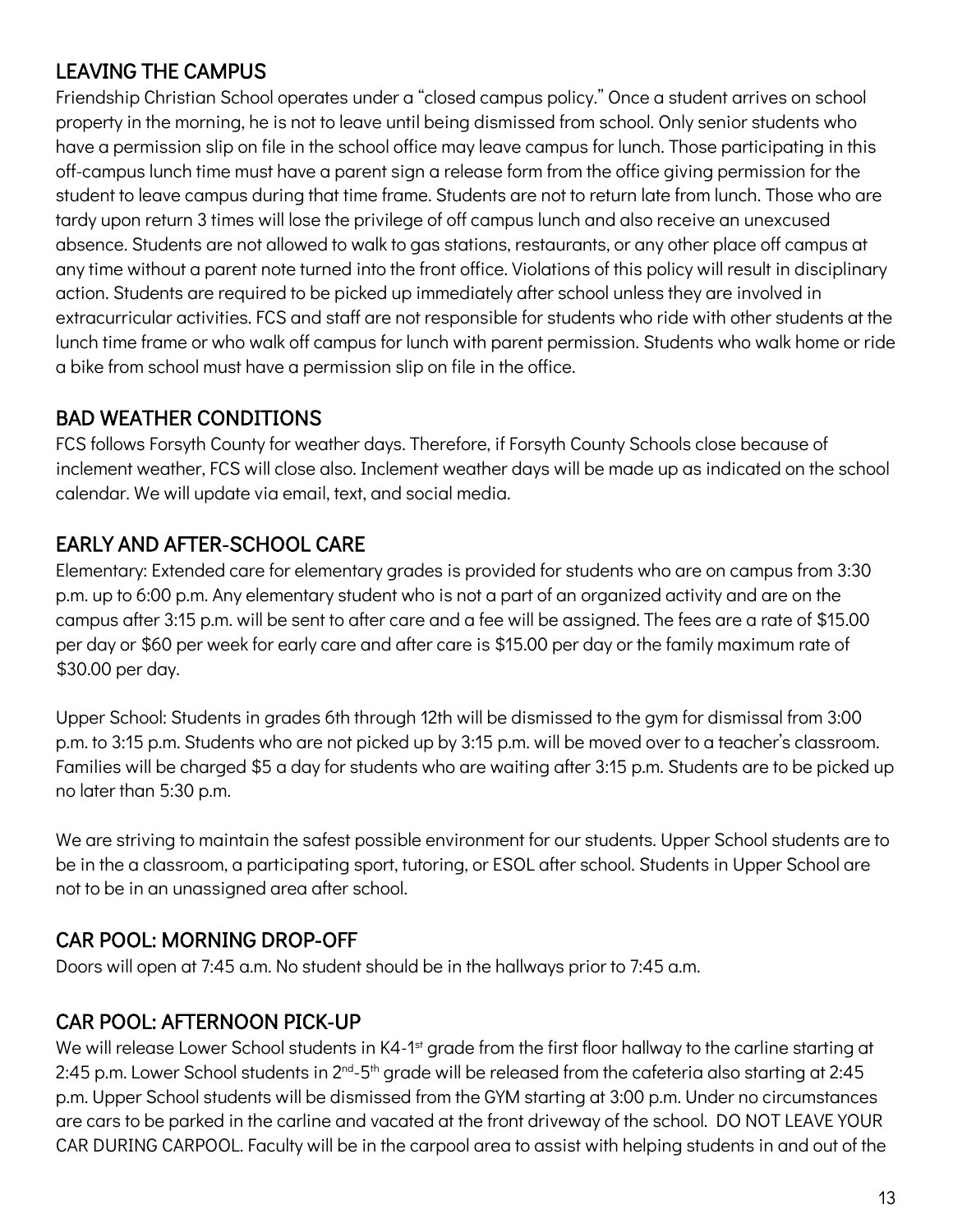cars. Students are to not run between cars, but rather wait on the faculty member on duty. Please park in a marked space in the adjoining parking lots should you need to come in the building. Parents, guardians, and those authorized to pick up students should have the carpool number. Staff will ask new pick up people to show proof of I.D.

## **ACADEMICS**

#### GRADE SCALE BY GRADE LEVEL K4 THROUGH 12TH

| Enrichments for K4 & K5  | 1 <sup>st</sup> - 12 <sup>th</sup> Grading Scale | Honor Roll                         |
|--------------------------|--------------------------------------------------|------------------------------------|
| E – Exceeds expectations | $100-97A+$                                       | Principal's Honor Roll - Students  |
| S - Satisfactory         | 96-94 A                                          | who receive straight A's and a     |
| N- Needs improvement     | 93-90 A                                          | 4.5 or above quarter GPA           |
|                          | $89 = 87 B +$                                    |                                    |
|                          | 86-84 B                                          | A Honor Roll – Students who        |
|                          | 83-80 B-                                         | receive straight A's in the given  |
|                          | 79-77 C+                                         | quarter                            |
|                          | 76-74 C                                          |                                    |
|                          | 73-70 C-                                         | AB Honor Roll - Students who       |
|                          | $69-67D+$                                        | received all A's and B's with more |
|                          | 66-64 D                                          | A's in the given quarter           |
|                          | 63-60 D-                                         |                                    |
|                          | $59-0 F$                                         |                                    |

#### GRADING SYSTEM

FCS computes grades on a semester system for the academic year. The school year consists of two grading periods (semesters) each of which are made up of two equal nine-week grading periods (quarters). For Upper School, courses are divided into 2 semesters of 90 school days each and earn .5 credits upon successful completion. A normal class load is 7 periods for each semester. Grades K4 through 8 do not earn credits, unless they are taking a HS class.

#### GRADE REPORTING

The purpose of our reporting system is to give parents and children an indication of progress, or lack of progress, being made. FCS uses an online grade reporting system called FACTS, previously known as RenWeb, so that parents have continual access to grades. All report cards will be delivered electronically. Paper copies will be available by request. RebWeb progress reports are emailed each Sunday evening for all students.

#### PARENT-TEACHER CONFERENCES

All parents in grades K4-5th are required to attend the Parent Teacher Conference held on the early release date in October. Sign-up information will be sent out by administration and coordinated through the front desk. Conferences last 10-15 minutes and will include but are not limited to discussion of first quarter report card grades, and fall testing results.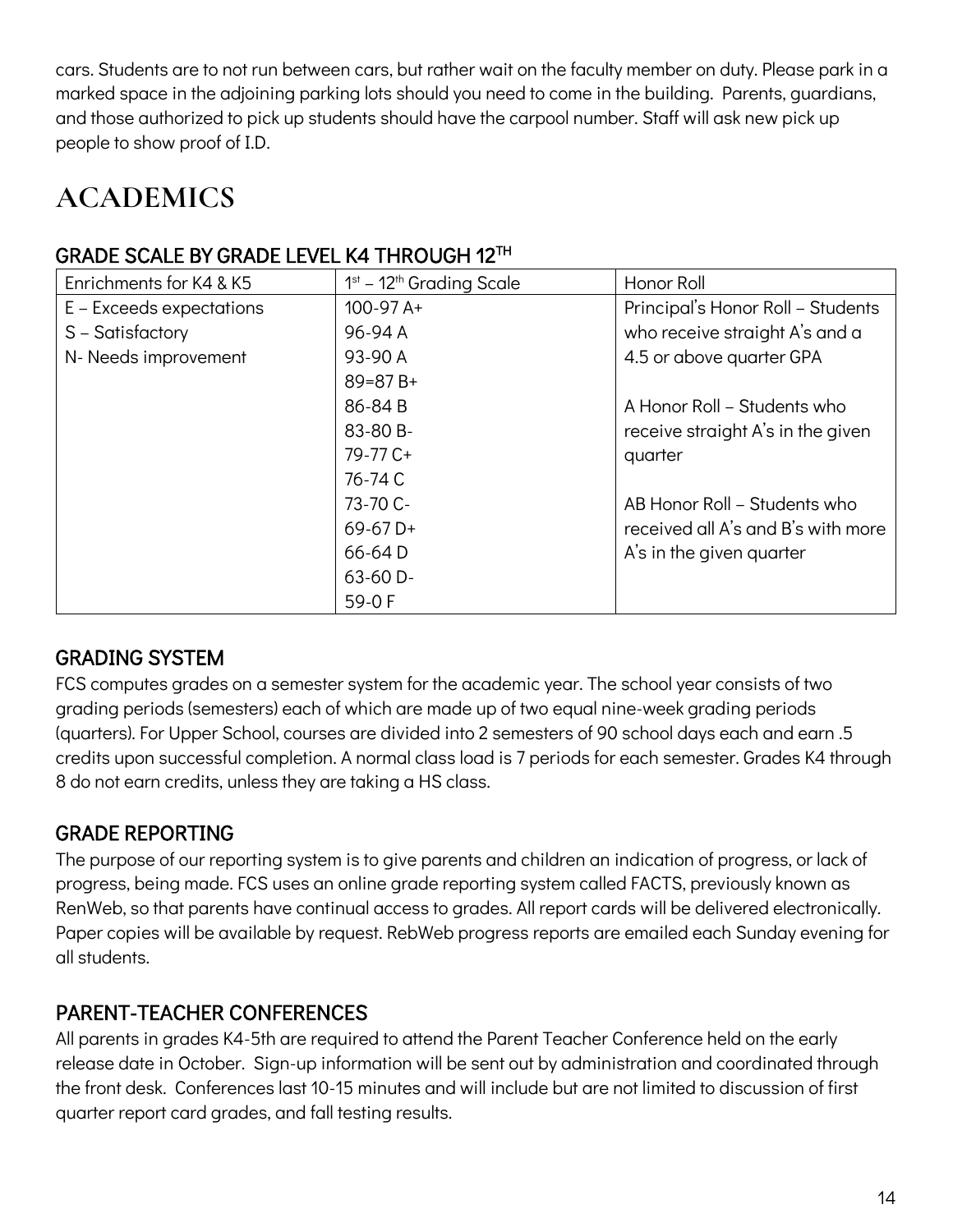#### UPPER SCHOOL CLASS SCHEDULES

Upper School class schedules are set in early March. They will be released in July via RenWeb. School schedules are set according to accreditation standards and requires 360 minutes of instructional time during each school day. We have 180 days of school. Students on dual enrollment and GAVS student schedules are set through the guidance office.

#### **TESTING**

Elementary and Upper School students are given the IOWA test in K5 through 8<sup>th</sup> grade. Students who receive SB10 dollars test twice a year. The PSAT/NMSQT is given to 8th through 11th graders. Students in 9th through 12th grades are to register for the SAT and ACT tests each year. International students are also to take the TOFEL prior to graduation.

#### ADVANCED PLACEMENT HONORS COURSES

Advanced Placement and Honors courses in high school are weighted when calculating grade point averages (GPA). Means that additional grade points are added to the final point total for each semester GPA calculation when taking an advanced placement or honors course. An "A" would be worth 5 points for Honors classes and a 5.5 for AP classes instead of 4; a "B" would be worth 4 points for Honors classes and a 4.5 for AP classes instead of 3, and so forth. Grades less than the 70% on the grade scale do not earn the AP course weighting. Weighting is for high school purposes only; colleges typically do not acknowledge extra grade points in the GPA. Honors class students will have extra work assigned beyond the standard required work in a given core subject.

Prerequisites and application for an AP and Honors Courses:

- 1. Teacher recommendation
- 2. All prerequisite classes completed with grade of B or better
- 3. Administration approval
- 4. Parent/Student commitment agreement

#### DUAL ENROLLMENT

FCS is partnered with Georgia Tech, Truett McConnell University, University of North Georgia, Georgia State and Toccoa Falls College, (A state accredited and nationally recognized private college) for the dual enrollment process. Upon application and approval, the student would be enrolled into the college class. Parents are financially responsible for any fees. Students once enrolled into this program cannot withdraw without the approval of the guidance office and Upper School Director of this program.

Dual Enrollment Program Pre-Requisites

- 1. Must be enrolled at FCS in  $10^{th}$ -12<sup>th</sup> grade
- 2. A minimum of 3.5 GPA
- 3. A minimum of 1200 on SAT or 26 on ACT
- 4. No C's in any class

Students must first meet with the guidance counselor and upper school director to determine eligibility. Should the student meet the following requirements, they may obtain the dual enrollment application for one of the colleges or Universities.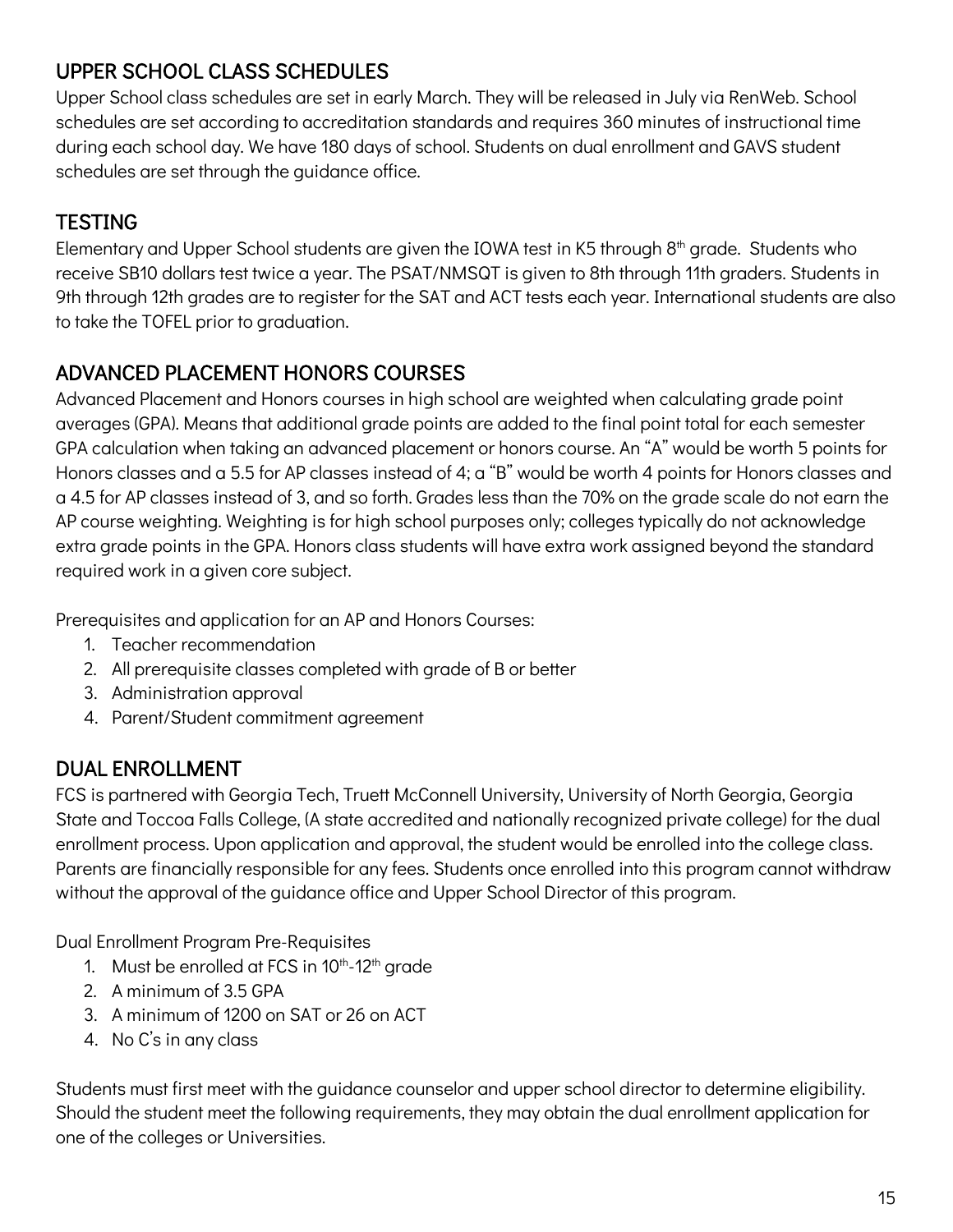#### COMPUTER ACCESS TO INFORMATION (FACTS/RenWeb) INCLUDING GRADES

Parents will obtain a log in username for RenWeb, if not already obtained, at the annual Back to School night. It will also be available upon request through the office. This username will not change from year to year. Much information can be accessed through logging into RenWeb. This information includes items such as grades, homework assignments, class schedules, behavior, attendance and various contact information. Parents/Guardians are to have a current phone number, address, and email on file in the office at all times. Many communication emails will be sent using the email the parent/guardian provides.

The Ren Web access can be made by following these steps:

- 1. Go to www.renweb.com
- 2. Click on "ParentsWeb" on the top right corner and use FS-GA as the district code
- 3. A sign in screen will come up
- 4. In the box which says "please log in" you will place your user name and password. These can be obtained from the school office.
- 5. You will now have access to a variety of information by clicking on grades, attendance, homework assignments, class schedules and more. Click on the desired information at the top of the page.

#### GRADE REPLACEMENT AND CLASS RETAKE POLICY

Friendship Christian School offers a retake for any high school classes that a student would like to retake. The student may be placed with a tutor or teacher for the re-take class. The grade will be based upon the student's efforts, grades from the class work, and a final evaluation or test for the class. The student might be one to one or one to up to 18 in the class. We do not and cannot guarantee that the student will do better the second time around. If the student fails to do the work or fails to show up for the class, the student loses the funds and the grade will be marked accordingly. Retake does not mean that the original grade will be dropped from the transcript. GACollege411 (GAFutures) requires both grades to be reflected on the transcript.

Classes taken the second time have a charge of \$1,500 per class. These classes will take place over the summer. We do not promise any grade improvement as the grade(s) is based upon the students work, efforts, test and evaluations. FCS does not drop or do a replacement grade. It is a retake class opportunity. GA Futures has approved and verified that all students in the state of Georgia are allowed to do re-take classes even if they did not fail the class.

#### VALEDICTORIAN / SALUTATORIAN AWARDS

At graduation, the top-graduating students academically will be given the Valedictorian and Salutatorian awards. Students who qualify must have a 3.0 and have at least two years prior to the senior year to qualify for one of these positions.

#### COLLEGE TESTING REQUIREMENT

Every graduating senior will be required to take either the SAT or ACT and have the test score on file in the school office in order to receive a diploma from Friendship Christian School. International students are also required to take the TOFEL test to graduate.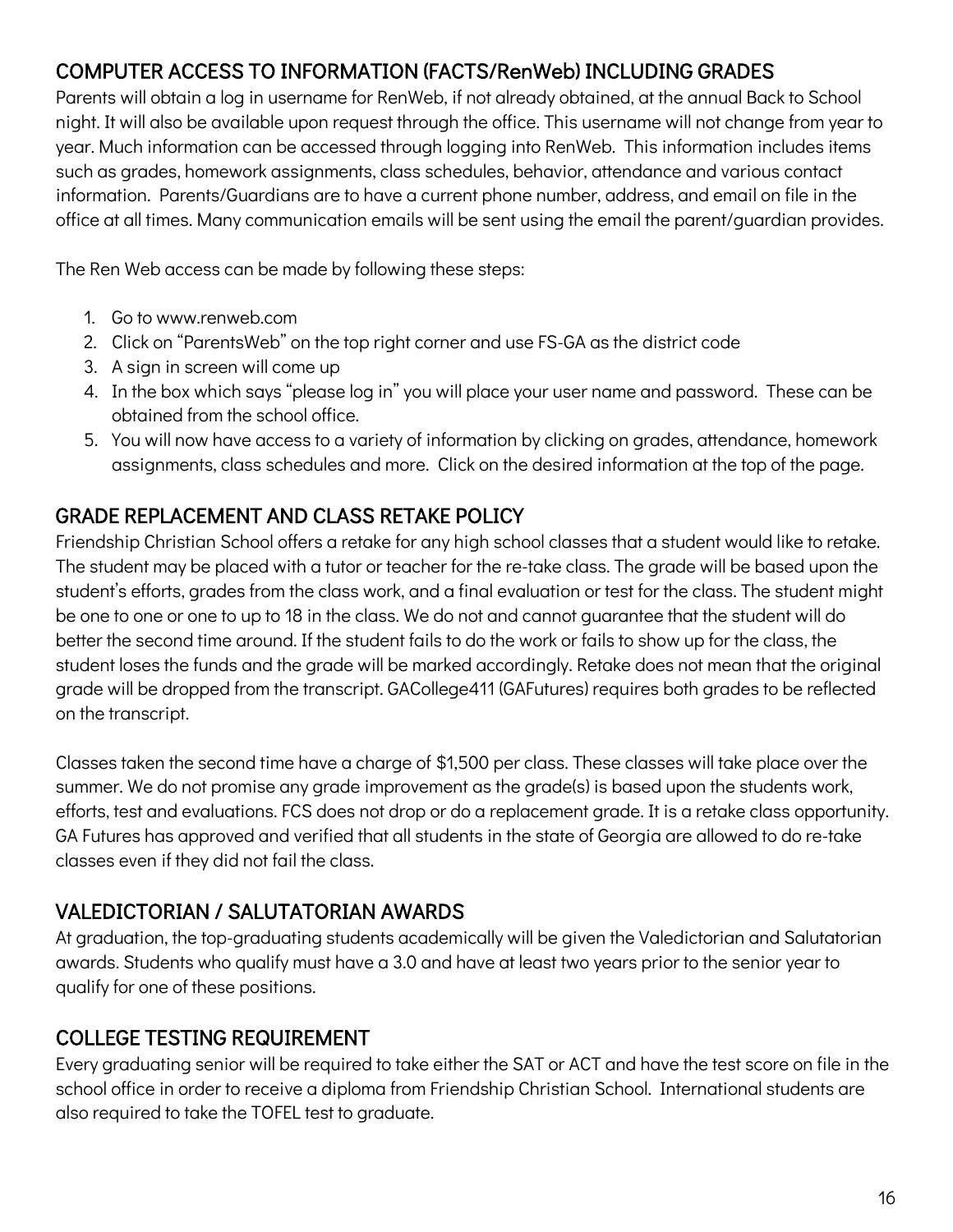#### ACCEPTANCE OF TRANSFER CREDITS

Friendship Christian School accepts credits from accredited schools. Acceptance of credits from another institution is solely of the FCS administration.

#### HOMESCHOOL CREDITS

Friendship Christian School does accept credits earned for high school graduation through home school programs from an accredited program. A student's transcript from FCS will indicate the institution for credits not earned at FCS. Evaluation of the student's academic abilities may be required.

#### **HOMEWORK**

The faculty and staff of Friendship Christian School endorse and encourage the use of homework and reading practice to promote student learning. Students develop self-discipline by setting aside time after school hours to complete homework assignments. The purpose of homework includes increasing student achievement, involving parents in the learning process, and encouraging self-directed, independent learning. Assigning quality homework offers students opportunities for enrichment, practice of basic skills, and extension of instructional objectives.

Teachers have an obligation to assign homework as necessary to meet instructional objectives and to monitor student progress. As students' needs and achievement rates vary, so should homework assignments vary to accommodate these differences. Whether it is practice of skills and facts, research, or application activities, homework is valuable only when it connects with classroom activities and matches student's needs. Long-term assignments develop good time management and encourage creativity, and personalized projects.

Homework, including Bible memory verses, will be purposeful. Homework must be a priority at home in order for students to receive maximum benefit. Through a strong home/school partnership, homework has the potential to increase learning time and student achievement, which supports our ultimate goal.

Teachers will post each week's homework on the board, weekly newsletters (K4-5), Google Classroom, and posting on the RenWeb web page. A weekly planner for your student is another good avenue for tracking your child's weekly homework. While teachers and parents facilitate the learning process, homework is the responsibility of the student. Parents should regularly consult Ren Web for homework and projects.

#### MAKE-UP WORK / LATE WORK

It is the student's responsibility to turn in make-up work when he/she is absent from school. Parents and students are encouraged to use RenWeb to retrieve the assignments daily. The student has one (1) school calendar day to make up work for every one missed day. The teacher has the discretion to grant a longer period to make up work if there are extenuating circumstances. It is the student's responsibility to make arrangements with the teacher within two days of returning to school to makeup test(s). Students with unexcused absences will not be permitted to make up work unless extenuating circumstances exist. Tests, quizzes, projects, and other assignments scheduled prior to days of absence are due upon the student's return to school. No extra days will be allowed.

Parents should contact the school before 9:00 a.m. if they plan to pick up missed work. Work will be available to pick up after 3:15 p.m. Make-up assignments may be picked up in the front office after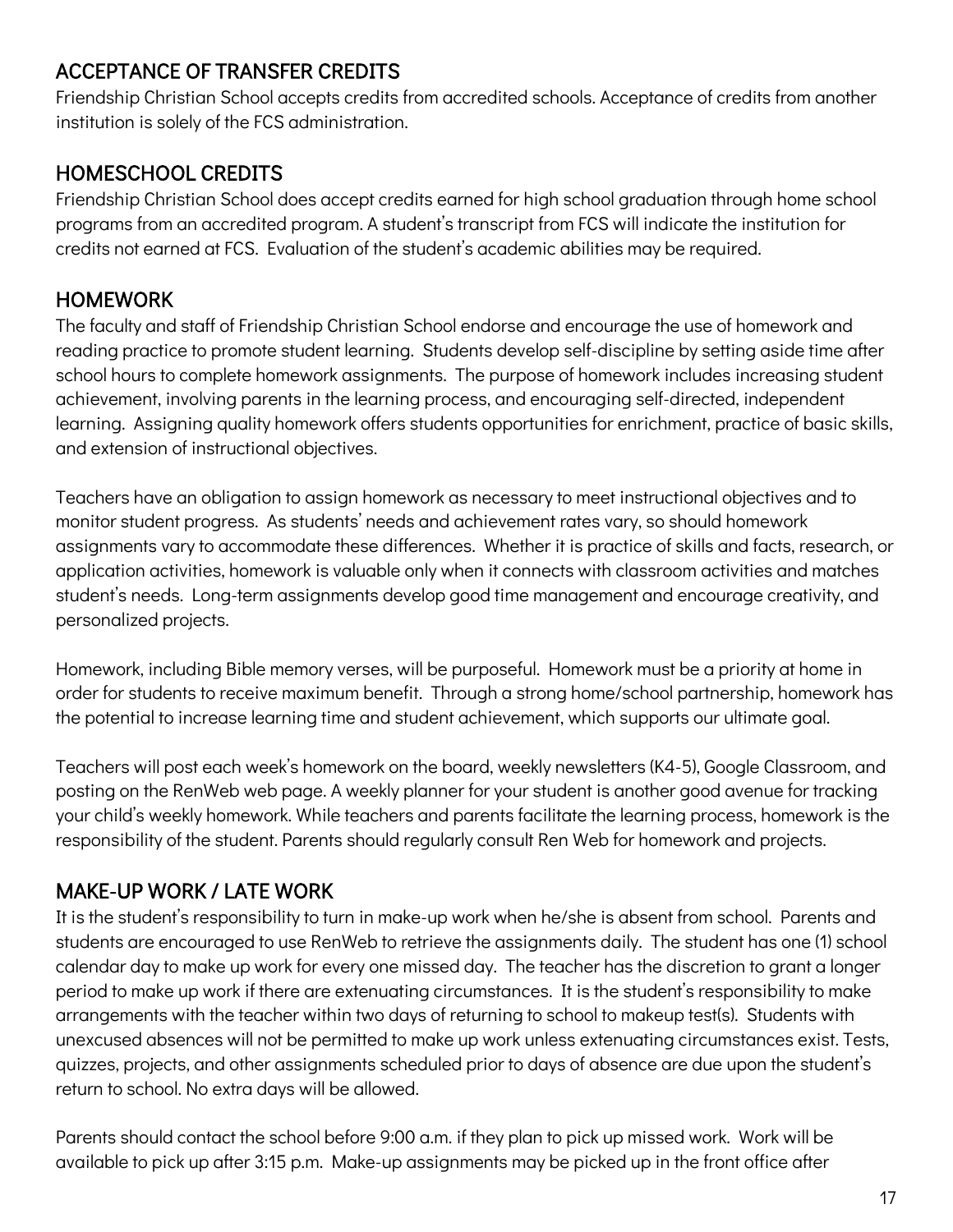dismissal time. In an effort to minimize disruption, we ask that parents not pick up missed work or makeup assignments from the teacher during the school day.

If your child is going to miss school because of a trip, some future homework can be prepared with sufficient advance notice. However, the teacher may not have work available prior to the time of the absence. If this is the case, your child may be allowed to make up the missed assignments upon their return to school. Importantly, the teacher is not required to provide make-up work for an unexcused absence. Please note that, absences of any type can impact student learning and/or grades.

Students suspended out-of-school are responsible for securing and completing assignments by the time they return to school. Failure to do so will result in loss of credit for the assignments missed during the suspension.

#### ACADEMIC PROBATION

When a student's academic averages in core subjects fall below 60%, the student will be placed on academic probation and may not participate in any school extra-curricular activities. After two weeks, the student who is progressing is re-evaluated to determine if he or she will be removed from academic probation.

## **DISCIPLINE**

#### **GENERAL**

The school and home must be parallel in disciplinary outlook for moral and academic training to be effective. Only a philosophy and practice based on the revealed Word of God is acceptable. Discipline has moral content and it can be both positive and negative. FCS follows the Georgia Forsyth County requirements on reporting discipline records.

Christian love is at the center of all discipline. The heart of love is grace and caring while the firmness of love is executing correction and chastening. The two must be balanced. Firmness minus love becomes harsh; whereas, love without firmness is sentimentality. Problems may develop if love is applied with this unbalance.

#### **"My son, do not despise the LORD's discipline and do not resent his rebuke, because the LORD disciplines those he loves, as a father the son he delights in." Proverbs 3:11-12**

Any student on probation due to a discipline or academic issue may be dismissed upon review if there is any non-compliance or violation of the school rules and standards in conduct, speech and academic performance.

Once a student has broken a rule that requires disciplinary action, it is important for the student to learn the responsibility of consequences. FCS asks each parent to help in this learning process by supporting the decisions of the administration in the area of discipline. The Christian life is one of control. Students know what Christian behavior is, and such behavior is expected of them. While discipline is basically positive training, there is also the negative side of correction and adherence to rules.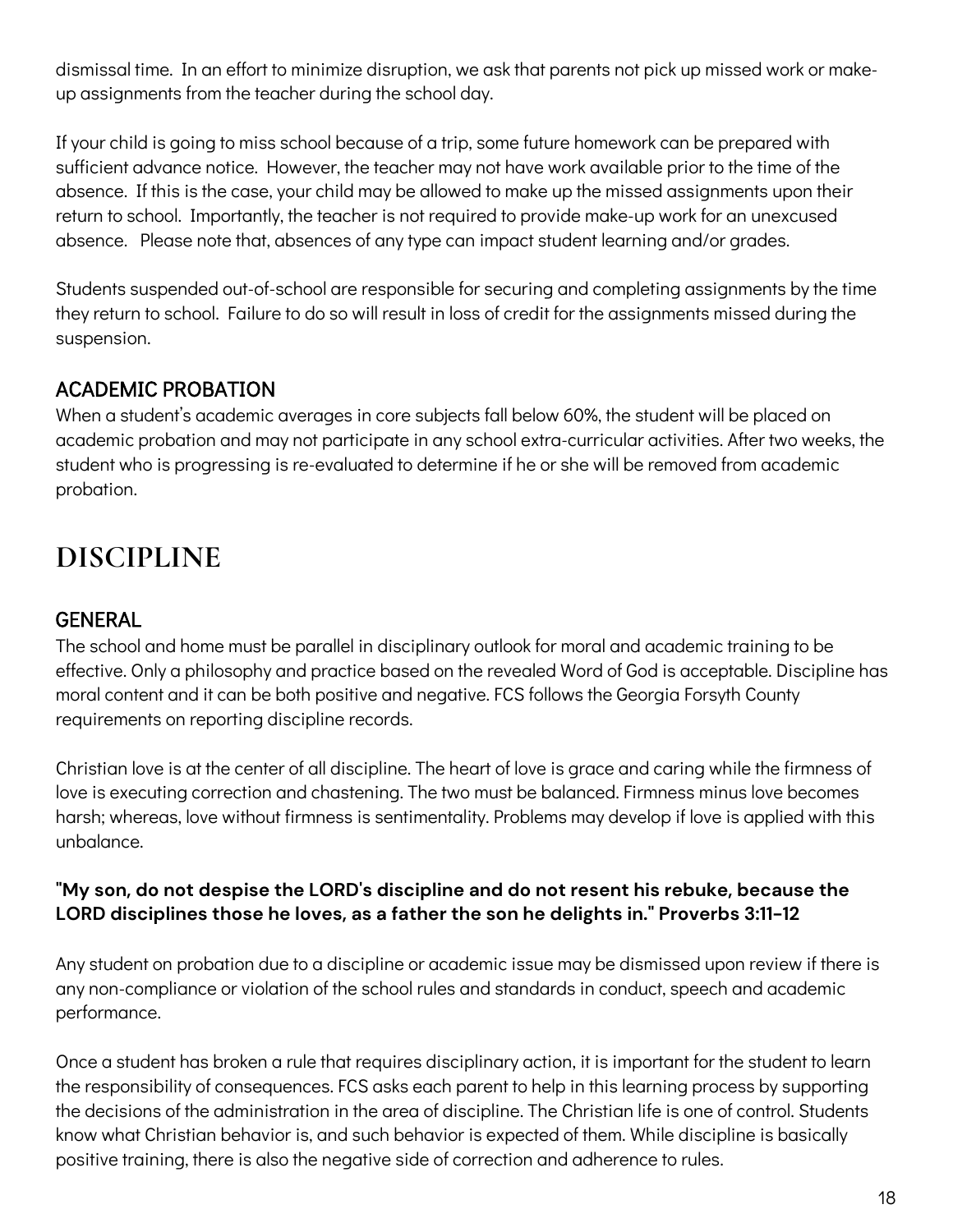The administration will be the judge of when an offense has been committed. An exception in the policy for one is not meant as an exception in the policy for another. FCS reserves the right to dismiss a student WITH or WITHOUT cause. FCS has a zero tolerance policy towards violence.

#### EXPECTATIONS OF STUDENTS

Since the Scriptures teach that we should conduct matters "decently and in order," FCS has established the following expectations for school conduct; the school expects all students to abide by the following principles:

- 1. Love God supremely and love one's neighbor as oneself.
- 2. Respect the person, rights and property of others.
- 3. Everyone is expected to help keep the campus clean by picking up after him or herself
	- a. Vandalism, destruction, or defacement of school and/or personal property will be disciplined.
	- b. Be honest in all matters.
- 4. Promote a positive classroom-learning environment with cooperation, calmness and respect.
	- a. Students may not bring onto campus or into the classroom items that are disturbing, distracting, or annoying, such as water pistols, matches, noisemakers, stink bombs, etc.
	- b. Students may not have in the classroom items that are not normally used there without teacher permission. (e.g., cell phones, computers, electronic games, radios, disc players, toys, iPods, MP3 players, etc.).
	- c. Books, iPad, phones, and book bags should not be left in the hallways. The student understands personal items (games, phones, laptops or electronic devices) stolen or damaged are their responsibility and they are encouraged to leave these items at home.
	- d. No food or drink is permitted in the classrooms, hallways, or any undesignated area without teacher permission. Only clear water bottles with water are allowed.
	- e. Students should respect both the teacher and other students by not talking, passing notes, using cell phones, grooming inappropriately, getting out of their seats, etc. during class time.
- 5. Follow biblical principles and teaching by not engaging in illegal, immoral, or questionable activities on or off campus.
- 6. Meet all commitments and obligations.

The school administration retains the right to discipline students for expectations not specifically itemized herein. The attitudes, behavior, and actions of students should be above reproach of the school expectations and the privilege of attendance may be revoked if the student does not meet them. A specific discipline infraction sheet is available through the school office.

#### CLASSROOM DISCIPLINE

Teachers provide discipline accountability for their classes, which mirrors the FCS disciplinary policy. While some disciplinary steps are at the point of time and during the school day, teachers are asked to communicate with parents each step of the way in the disciplinary process. The FCS philosophy is that the classroom is the learning zone and that behavior or actions that take away from the time and effectiveness of learning is discouraged and disciplined. The classroom is to be valued, respected, and revered by all participants.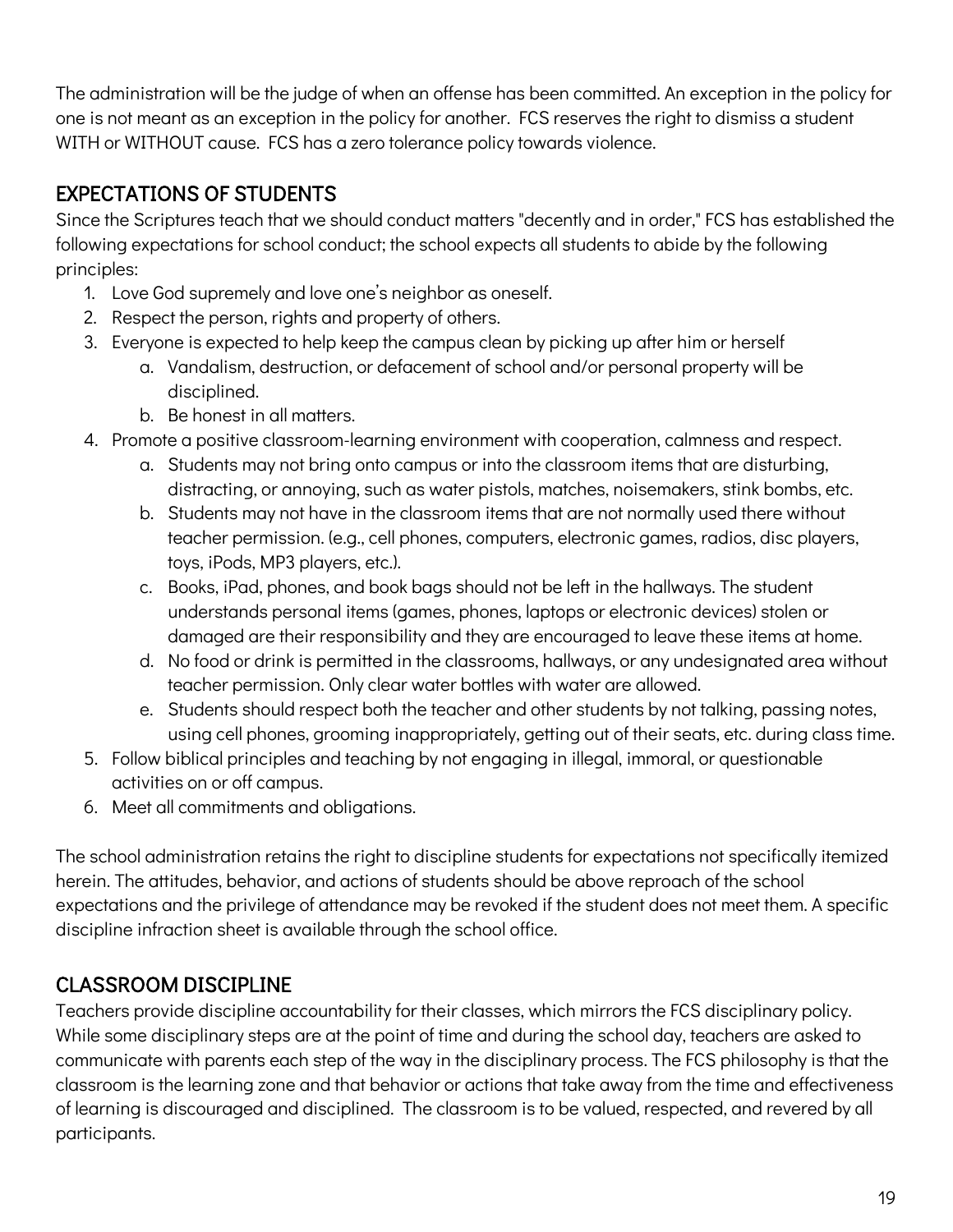Elementary students work on the color system of red, orange, yellow, green, blue for behavior. Daily notifications via student's folders are sent home for parent communication about conduct.

Friendship Christian School expects its students to live above reproach, showing respect to God, country, family, faculty, and fellow students. Therefore, the rules and regulations will be strictly enforced.

#### DEMERIT POINT SYSTEM

FCS participates in a point system to keep track of disciplinary records. Parents will be notified immediately via email once a student has been written up.

Every 5 cumulative points will equal a 3-hour Saturday detention. Once the student reaches 10, the parents will be called in to Mr. Park's office in addition to another detention. Once the student reaches 15 points, the student will have to serve the third detention and will be placed on a probationary period. At any time between the first point and the probationary period, administration may give additional detentions and suspensions.

Once a student has reached 5 demerit points, they will not be able to participate in all extra-curricular activities including, but not limited to, sports, performances, and school trips.

#### LEVEL 1 Offense – 1 demerit

Display/Use of Cell Phones & Other Electronic Devices

- Games
- Disciplinary action by the school or criminal penalties if the device is used in a criminal act.
- The school shall not be responsible for lost or stolen devices.
- 1st Offense: Confiscation of item and warning
- 2nd Offense: Parent communication possible after school detention.
- Items confiscated may be picked up at the front office, by parent or guardian, 24 hours after date of confiscation. Refusal to surrender device(s) shall be considered insubordination and the student can receive a detention or suspension as a result.

Class / School Disruption - classroom rules `

- Disrupting Elementary Classroom hallways
- Not turning in homework
- Parent or guardian contact by teacher
- Teacher interventions documented (minimum of three interventions)
- Cell Phone Usage in class or another area at school during school hours and/or during school hours
- Subsequent Offenses: Referral to Administration with previous documentation

Dress Code Violation

• Refer to pg 29 for dress code guidelines. Any violation will be subject to a 1 demerit point.

Tardy to School/Class

 $\bullet$  3 morning tardies (to 1<sup>st</sup> period)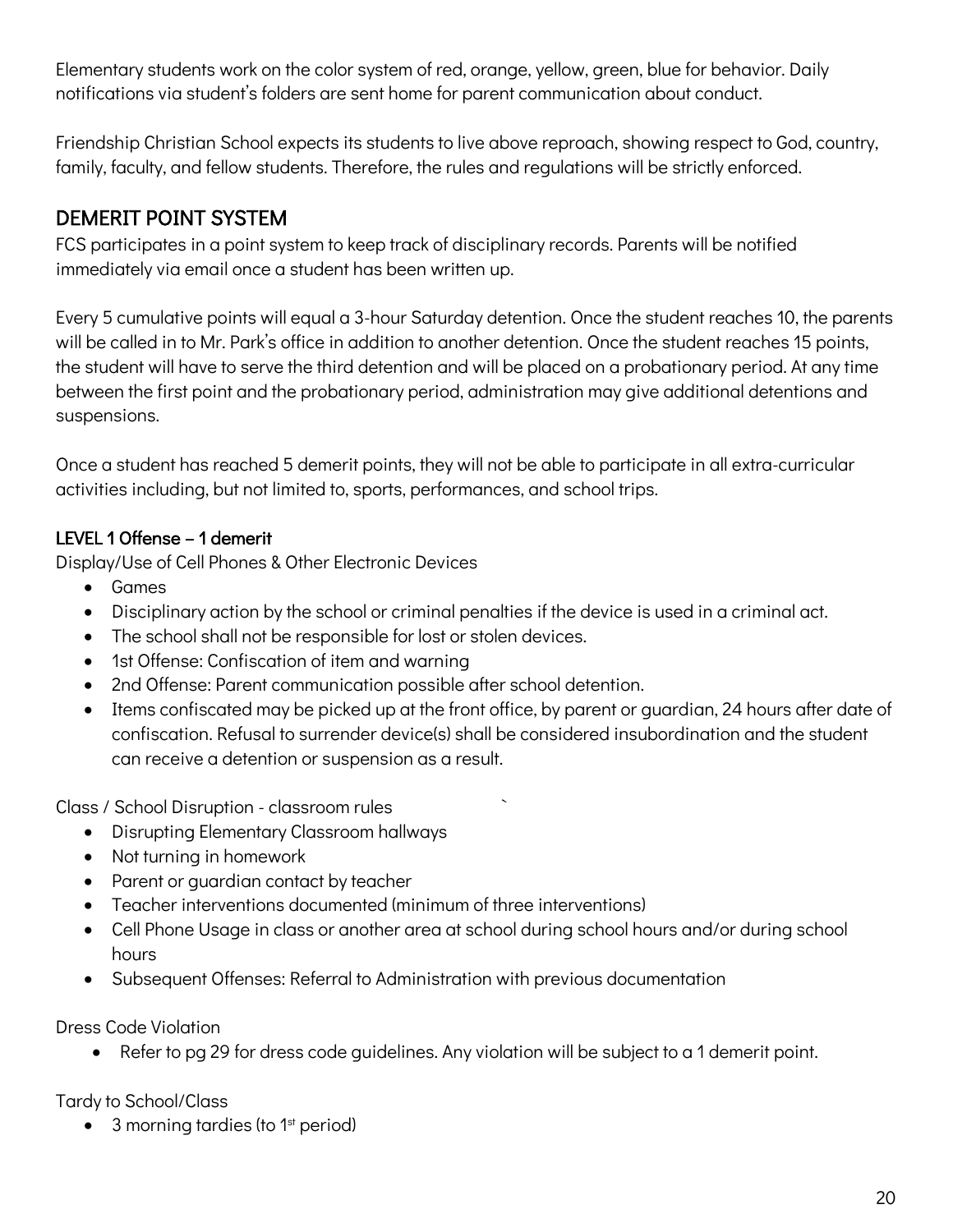Public Display of Affection

- Teacher document and contact parent or guardian
- Referral to Administration with documentation
- Subsequent offenses may result in more serious administrative consequences

#### LEVEL 2 Offense – 2 demerits

Cheating/Dishonesty

- Teacher notify parent: A zero given and a detention
- Referral to Administration
- 1st Offense A zero given and a detention
- 2nd Offense A zero given and a suspension
- Subsequent offenses may result in more serious administrative consequences.

Major Disruption:

- Automatic referral to administration
- Minimum Consequence: Detention

Plagiarism / Lying or Misrepresentation

- Minimum consequence: Confiscation of item; counseling; parent contact
- Maximum Consequence: Confiscation of item; out of school suspension and possible recommendation for expulsion

Skipping Class/ Failure to Report to Assigned Area

- Teacher document and contact parent or guardian
- Referral to Administration with documentation
- Staying in unauthorized areas after the 3:15 p.m. dismissal time
	- o Please refer to page 13

#### LEVEL 3 OFFENSES - 3 demerits

Profanity In/Out of the Classroom (in any language)

- Teacher document and contact parent or guardian
- Referral to Administration with documentation and automatic suspension

Skipping School / Habitual Truant

- Teacher document and contact parent or quardian
- Referral to Administration with documentation

Leaving School Grounds without Permission Level 3

- Behavior Contract and parent contacted
- Continued behavior Out of school suspension

Failure to Serve Detention

- Minimum consequence: In-School Suspension
- Subsequent Offense may result in more serious administrative consequences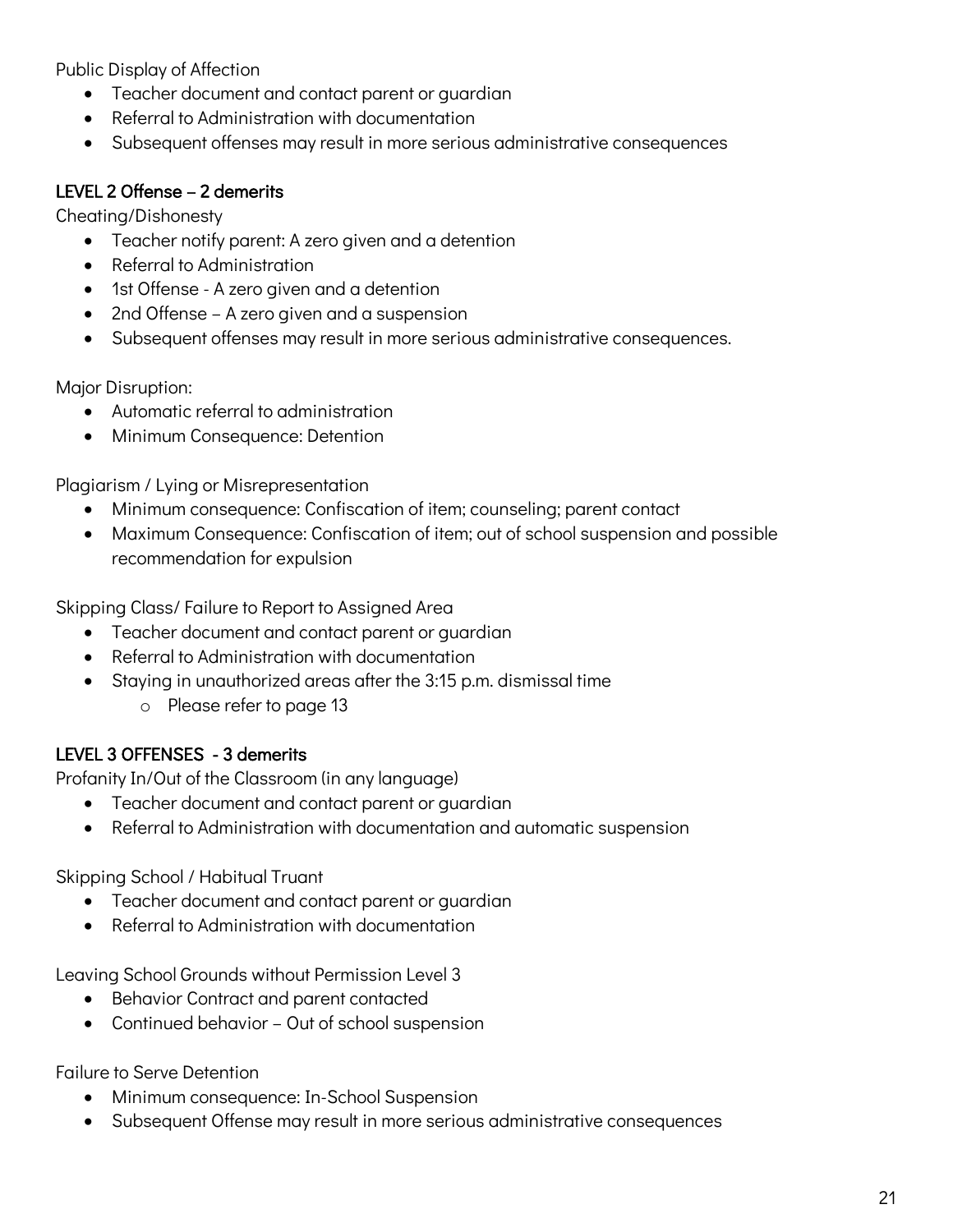False Accusations against Student

- Minimum consequence: Counseling and parent contact
- Maximum consequence: Out of school suspension and recommendation for expulsion

Insubordination/ disobedience to a direct rule

• All Offenses: Administrative discretion up to and including out of school Suspension and recommendation for expulsion.

Public Display of Affection/Student Sexual Involvement

• Mandatory consequence: Out of school suspension, possible recommendation for expulsion and referral to law enforcement.

Threat to Student / Threatening Behavior/Bulling/Intimidation

- Minimum consequence: Out of school suspension
- Maximum consequence: Out of school suspension and possible recommendation for expulsion

Use of Profanity Directed at a School and/or Church Employee

• Minimum consequence: Out of school suspension and possible recommendation for expulsion

Vandalism – Less than \$1000

- Minimum consequence: Financial restitution, in school suspension
- Maximum consequence: Financial restitution, out of school suspension

Vandalism – \$1000 or More

• Mandatory consequence: Financial restitution, and detention or suspension as recommendation of the Head of School and for expulsion and referral to law enforcement

#### LEVEL 4 - 4 demerits

Alcohol, smoking and vaping on campus/selling cigarettes or a vape device or alcohol

• Mandatory consequence: Counseling, confiscation, out of school suspension, referral to law enforcement, and possible recommendation for expulsion

Stealing / Larceny / Theft -

• Mandatory consequence: Financial restitution, out of school suspension, recommendation for expulsion, and referral to law enforcement

Stealing / Larceny / Theft – Less than \$300 (SLT)

• All Offenses: Financial restitution; administrative discretion up to and including out of school suspension and recommendation for expulsion

Graphic Material

- Students using graphic photos or materials on computers, iPads or phones will receive one day suspended with a write up
- On the second violation the student will be two days suspended
- On the third violation the student will be expelled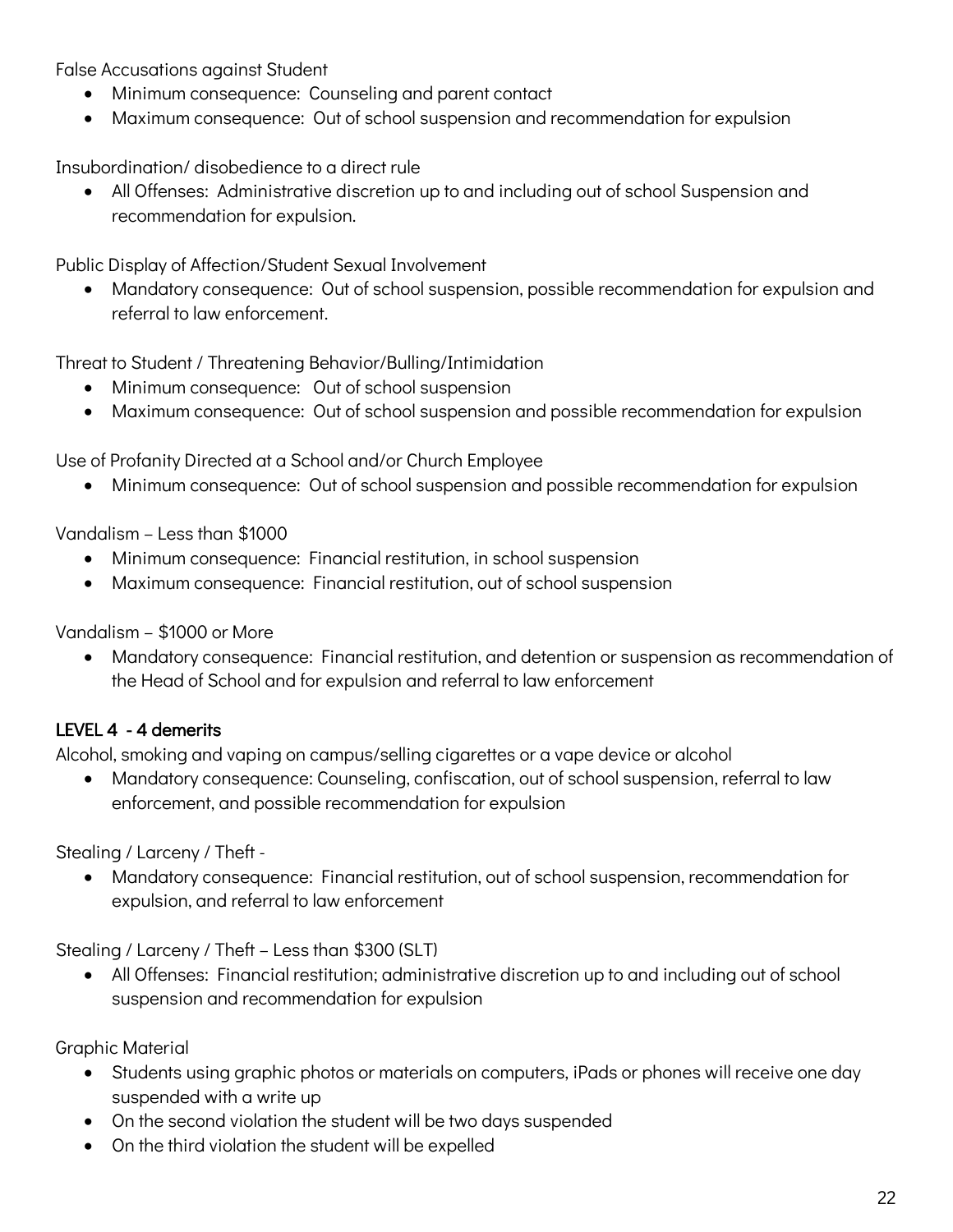- Sexting is prohibited and is grounds for expulsion
- Nudity on I Pads, cell phones or other electronic devices including, but not limited to these are grounds for expulsion from FCS and a report to the authorities.

Arson

• Mandatory consequence: Out of school suspension, recommendation for expulsion and referral to law enforcement

Assault

• Mandatory consequence: Recommendation for expulsion and possible referral to law enforcement

#### **Battery**

• Mandatory consequence: Recommendation for expulsion, and referral to law enforcement

Bomb Threat (BOM) / Explosives

• Mandatory consequence: Recommendation for expulsion, and referral to law enforcement

Breaking and Entering / Burglary

- Mandatory consequence: Out of school suspension, restitution, referral to law enforcement, and possible recommendation for expulsion
- Drug Use or Possession / Drug Sale or Distribution
	- Mandatory consequence: Confiscation of item(s), recommendation for expulsion and referral to law enforcement

False Accusation against Staff Member

• Mandatory consequence: Out of school suspension, recommendation for expulsion and possible referral to law enforcement

False Fire Alarm

• Mandatory consequence: Out of school suspension and possible recommendation for expulsion and a minimum \$100 fine

False Summoning of Emergency Services

• Mandatory consequence: Out of school suspension and recommendation for expulsion

Fighting

- Minimum consequence: Out of school suspension
- Maximum consequence: Out of school suspension, possible recommendation for expulsion and referral to law enforcement

Firearms

• Mandatory consequence: Confiscation, recommendation for expulsion and referral to law enforcement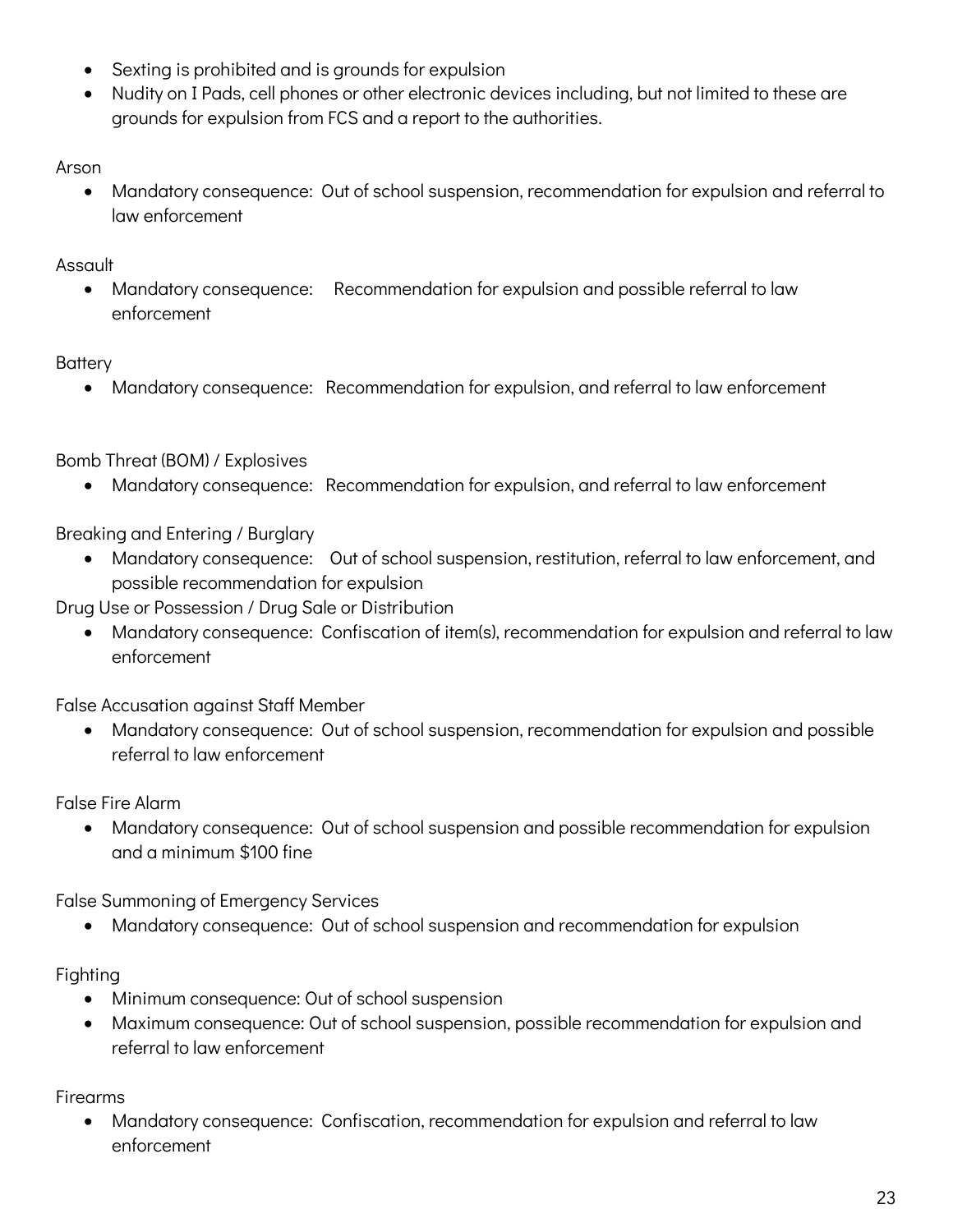Fireworks

• Mandatory consequence: Confiscation, out of school suspension, possible recommendation for expulsion and referral to law enforcement

Malicious Destruction of School or Personal Property

- Minimum consequence: Financial restitution and out of school suspension (short term)
- Maximum consequence: Financial restitution, out of school suspension, recommendation for expulsion and referral to law enforcement

Robbery

• Mandatory consequence: Referral to law enforcement and possible recommendation for expulsion.

Sexual Harassment

- Minimum consequence: Out of school suspension
- Maximum consequence: Recommendation for expulsion

Threat to School and/or Church Employee

• Mandatory consequence: Out of school suspension, recommendation for expulsion, and possible referral to law enforcement

Weapons

• Mandatory consequence: Confiscation, recommendation for expulsion and referral to law enforcement

#### CONSEQUENCES-DESCRIPTIONS

After teacher-imposed discipline actions, FCS uses four basic types of discipline based upon the discipline outline: after school detention, suspension, probation, and expulsion. Any student on probation will be on a weekly or bi-weekly review and may be expelled based upon a non-compliance or violation of the said probation.

Listed here are these descriptions and any fees, which may apply for each level:

#### AFTER SCHOOL DETENTION

A faculty member will supervise detention. Detention is served for two hours. Failure to serve detention will result in an additional two hour detention or suspension. Students in ASD have committed a level 1 violation or higher on the discipline outline.

#### OUT-OF-SCHOOL SUSPENSION

Students who are disciplined in this manner are prohibited from being on school grounds on the specified dates. This includes athletic events, extra-curricular activities, or any other function related with the school. All classwork must be completed during the probationary period and turned in on the day the student returns in order to receive credit. Students who receive OSS/ISS have committed a level 2 or 3 or higher violation on the discipline outline.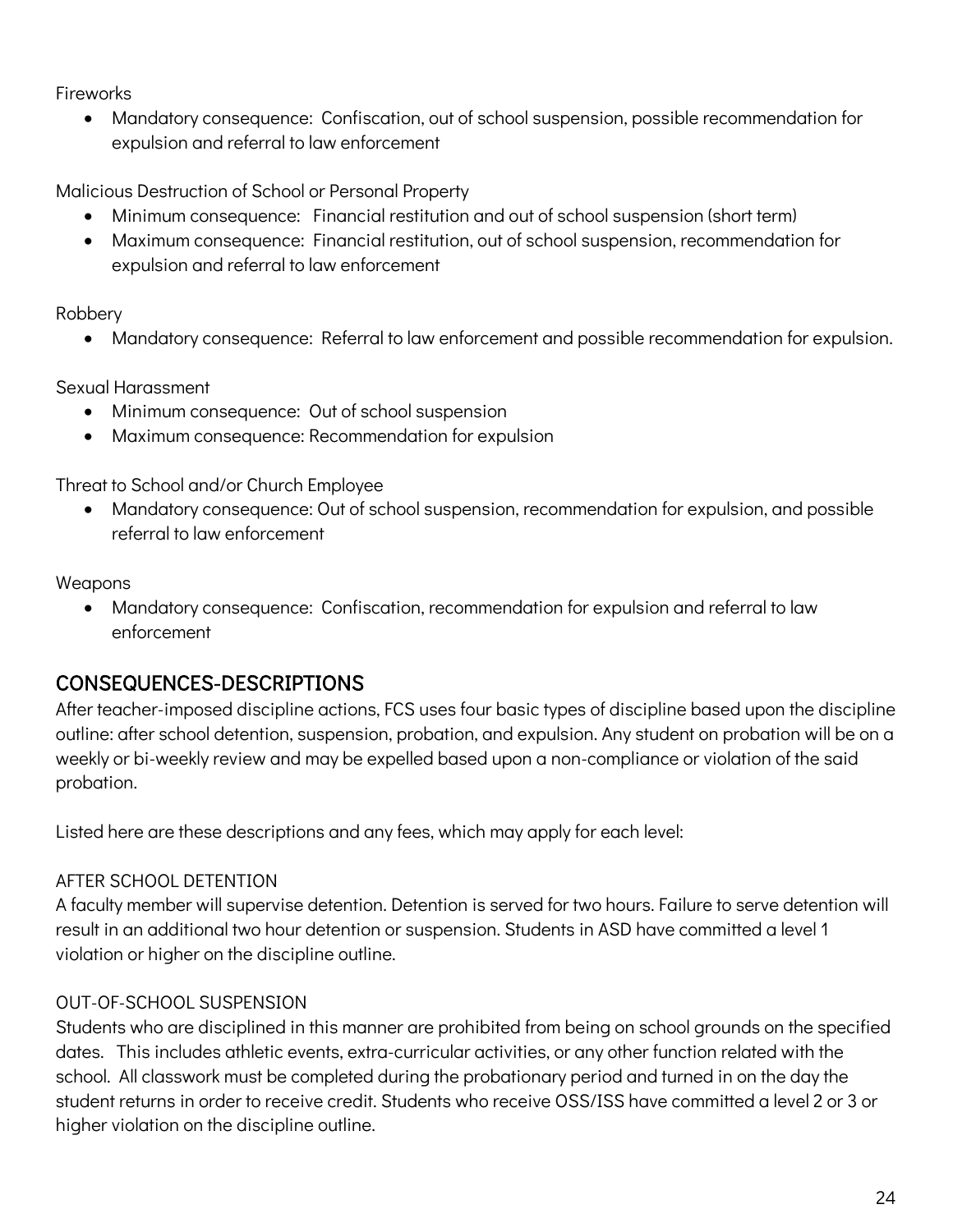#### PROBATION

Students may be placed on a probationary status with recommendations for behavior improvements. During this period of time, students and parents may meet with teachers and administration to evaluate and encourage the student into expected behavior. These students have committed a level 2 or higher violation on the discipline outline. All students with 20 demerits from a previous year will be on a probationary acceptance.

#### EXPULSION:

Students who commit an offense that is deemed in violation of FCS guidelines or students who do not meet probation contract expectations may be removed from the school for the remainder of that school year. Students who are expelled have committed a level 4 violation on the discipline outline of violations. The Head of School has the right to expel a student if he or she is in violation of school rules. Students who are expelled will have EXPULSION placed on their transcripts. Those expelled are held financially responsible for fees and tuition until the end of the school year. No tuition and fees are refundable.

#### OFF-CAMPUS BEHAVIOR

FCS expects our students to be mindful of off-campus behavior at non-school events in their representation of themselves and the school. This includes online behavior and representation through email, web pages, social media, etc. FCS encourages students to meet the standards set forth in the handbook. When behavior is made public or comes to the attention of the administration, the school may invoke disciplinary measures. If known to others, we ask that it be addressed in the following manner: Individuals with first-hand knowledge of activities inconsistent with the standards detailed in the handbook should go to the offending student, and if necessary, to the parents, according to the spirit of reconciliation described in the Matthew 18 principle of love, correction, and good communication. Because as believers we have a unity with one another, we hope that accordance with the spirit of the Matthew 18 principle will result in the clarification and understanding of the problem and a commitment from the family to address the issue. If the directly affected parties are still not reconciled on the matter after pursuing the above steps, they may contact an administrator. We request that no information pass to others except those directly related. Be diligent to present ourselves holy and acceptable to God by remaining in the spirit of reconciliation without gossip. After investigating the issue, the administration will determine whether any disciplinary measures may be appropriate.

#### DESTRUCTION OF SCHOOL PROPERTY

All property and equipment at Friendship Christian School is dedicated to the Lord for the ministry of education. This property must be appreciated and used with respect and care. Any student caught deliberately defacing or destroying school property in any way is subject to an after school detention and a fine. The student or his/her family will reimburse the school for all damages. Personal property of all employees of FCS will be treated with the same respect as school property. A student who has damaged school property is subject to probation any enrollment at the school. Fines are imposed for destruction of school property.

#### **SEARCHES**

Friendship Christian School reserves the right to search with or without cause any student, automobile, backpack, purse, locker, pockets, person or desk for suspicion of illegal or unauthorized materials. Students who refuse to be searched may be turned over to the authorities and the student could be asked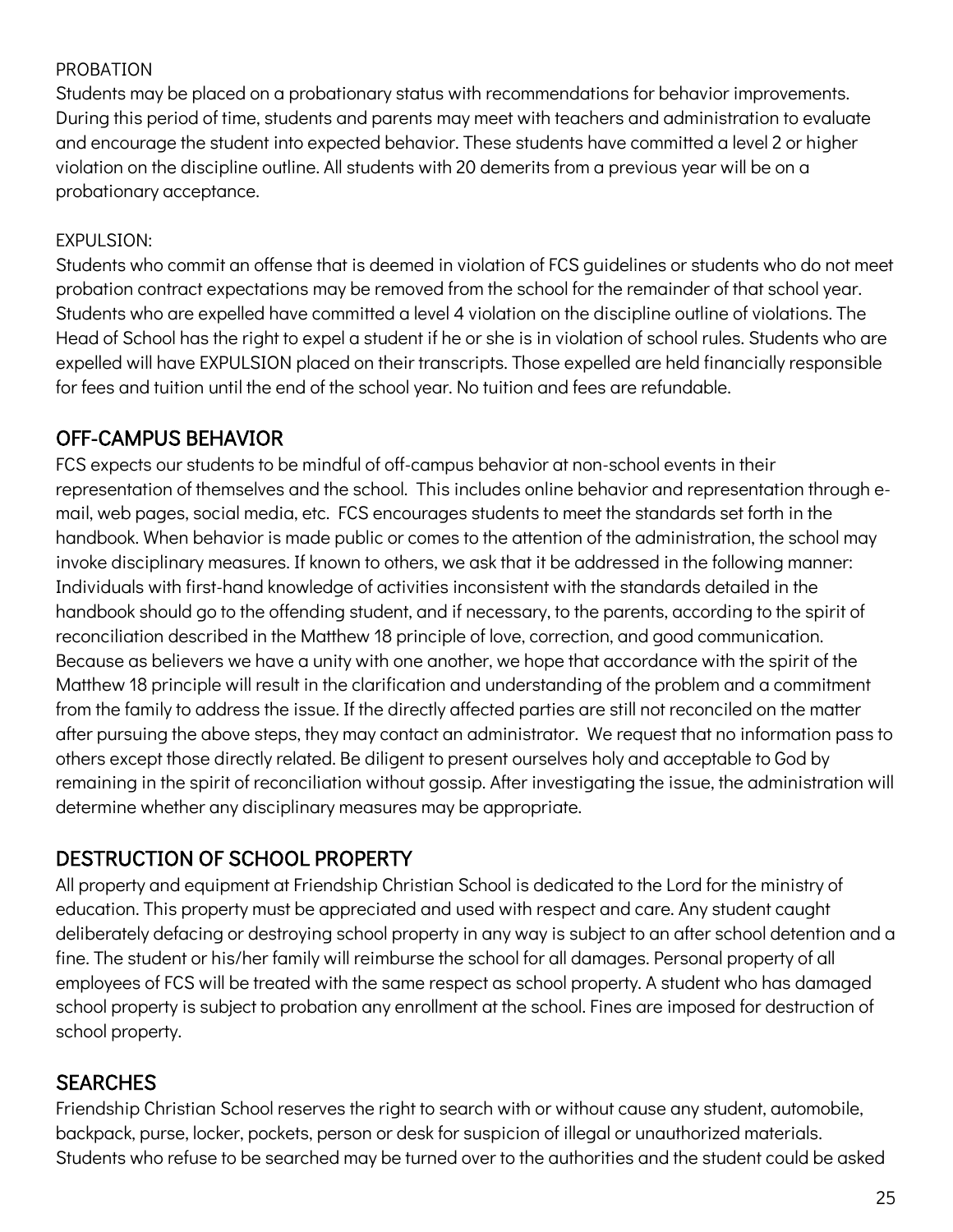to leave the school for the remainder of the year. The authorities will be called should a student bring a weapon on school property. FCS Administration has the right to search iPads and technology to ensure appropriate sites and downloads, etc. This includes iPad the school owns and iPad the student owns and brings on campus.

#### POSSESION OF A WEAPON

It shall be unlawful for any student to carry or possess or have under such person's control while within a school safety zone or at a school building, school function, or school property or on a bus or other transportation furnished by the school any weapon or explosive compound, (Official Code of Georgia §16- 11-127.1). State law (Official Code of Georgia §20-2-751.1) requires that any student determined to have brought a weapon to school will be expelled from school for a minimum of one calendar year, subject to modification on a case-by-case basis as required or authorized by state and federal law, or as determined by the FCS administration. Only the approved administration who have a current carrying weapons permit for GA are allowed to carry a weapon on campus or have one in his office. FCS has two administration people that are permitted to have a weapon on campus.

#### DRUG TESTING

FCS reserves the right to ask students who show probable cause to take a requested drug test. School attendance may be affected until results or an enrollment decision is reached. An administrative meeting with student, parent, and administration will determine length and severity of the situation.

#### BULLYING

FCS strives to provide an environment that is safe for each of our students. We do not allow bullying, harassment, intimidation, taunting, or teasing of any student in our school. The administrative team will deal with conduct that is considered bullying. Discipline that may be administered can include counseling, reprimand, detention, OSS, or expulsion.

#### SEXUAL MISCONDUCT

Should your student decide to date, please know the following: The Georgia General Assembly requires GA accredited schools to inform parents and students of the consequences, including potential criminal penalties, of underage sexual conduct. The consequences can include the student being tried as an adult. Any behavior that is a violation of Chapter 6 of Title 16 of Georgia law, or parts b through c below, must be immediately reported to the police, the Area Superintendent and the Office of Student Discipline. The Chief of Forsyth County Schools Police, or designee will then notify the District Attorney.

No student shall engage in amorous kissing or similar displays of affection. No student shall willingly participate in any form of sexual activity. The local school administrator will report this to the proper authorities. No student shall expose one's intimate body parts or "moon" in public. Georgia law, O.C.G.A Paragraph 16-6-22.1, defines intimate body parts. No student shall commit any act of verbal, written, gesture-oriented, or physical, sexual misconduct on school on school property, school buses, at schoolsponsored events, or while using school technology resources.

Students are not to send photos or videos of themselves partially or totally nude to any students.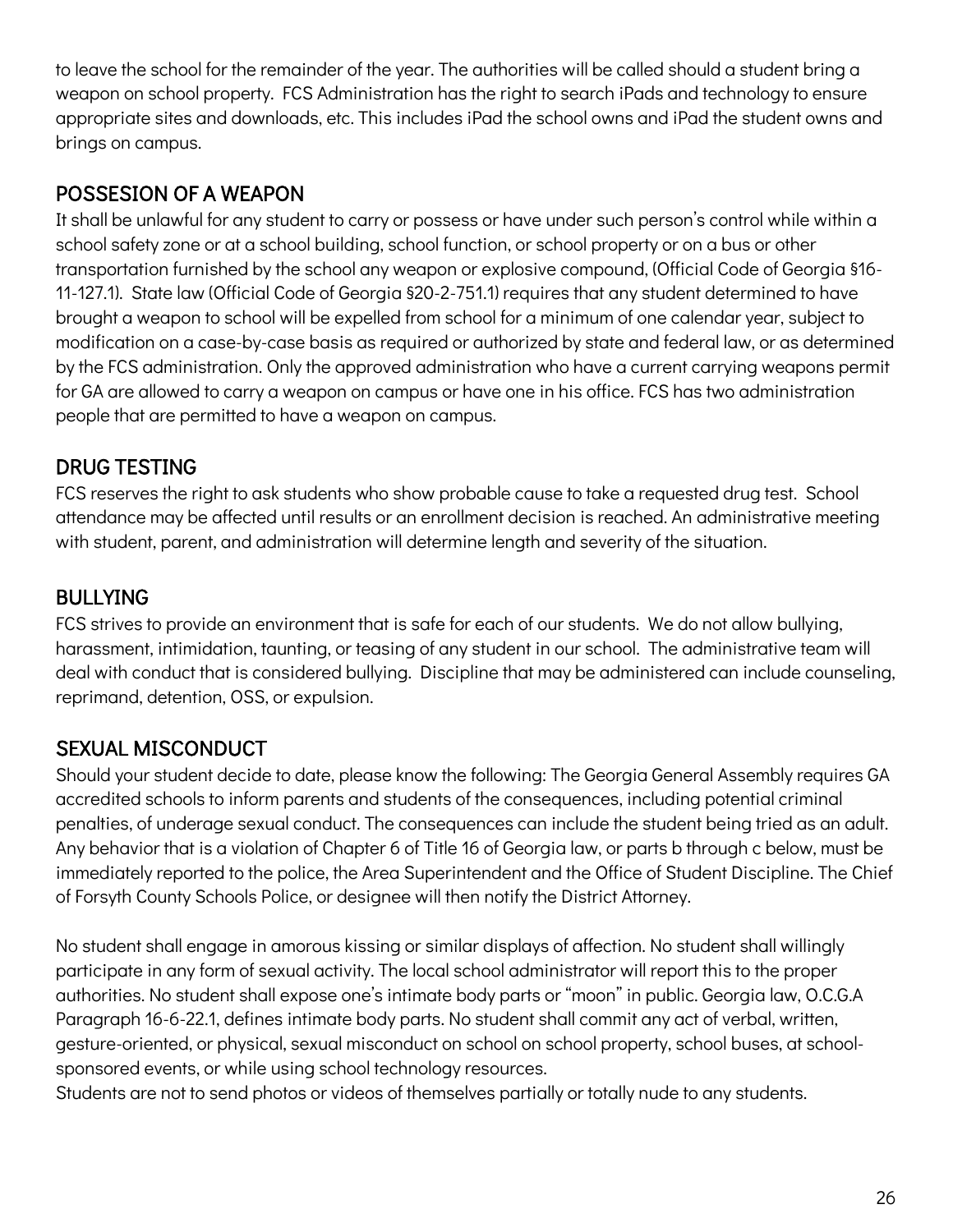Students who violate the guidelines for the sexual misconduct will be expelled from FCS and have the possibility of this conduct being reported to the proper authorities. Parents will be notified immediately, prior to the authorities.

Friendship Christian School recognizes God's original, and biblically supported design through two genders, male and female. FCS reserves the right, within its sole discretion, to refuse admission of an applicant and/or to discontinue enrollment of a student who is participating in, promoting, supporting, or condoning pornography, sexual immorality, homosexual, lesbian, pansexual, transexual, or bisexual activity or lifestyle. This includes and is not limited to any campus community member who displays an inability or resistance to support the qualities and characteristics required of a Biblically-based and Christ-like lifestyle."

#### "1st Corinthians 6: 9 & 10. 18a & 19b-20. (English Standard Version)

(9) Do you not know that the unrighteous will not inherit the kingdom of God? Do not be deceived: neither the sexually immoral, nor idolaters, nor adulterers, nor men who practice homosexuality, (10) nor thieves, nor the greedy, nor drunkards, nor revilers, nor swindlers will inherit the kingdom of God. (18a) Flee from sexual immorality. (19b) You are not your own, (20) for you were bought with a price. So, glorify God in your body."

#### TECHNOLOGY OFFENSES

All students who elect to bring a phone to school will leave their phones in the cell phone rack on a daily basis. Phones are not allowed in classrooms, lockers, backpacks, etc. Only senior students who are checking out for lunch or a school activity are allowed to check their phones out during lunchtime and recheck it after lunch. Each student has a phone slot of their own and it is labeled with their name. This is left in Mr. Park's office during the day and is a security monitored area and under lock.

iPads are prohibited during lunch. Students are NOT to be on any video games before school, after school, or during classes. iPads are to be left in the locker or backpack during lunch. ALL GAMES ARE TO BE DELETED AS THE iPADS ARE BEING USED FOR TEXTBOOKS. STUDENTS FOUND WITH A GAME/PLAYING ON A GAME WILL BE SUBJECT TO A 1 DEMERIT POINT. (Please see pg 20 for details)

All students using school technology must have a signed internet use form on file with the school. School technology, both in the lab and on campus, cannot be used for anything other than school related purposes.

- Students will not purposely look for security problems because such an action may be considered an attempt to or maliciously disrupt the school technology resources. The police can be involved in such violations.
- Students will not attempt to disrupt the school technology resources by destroying, altering or otherwise modifying technology. Hacking is strictly prohibited
- Students will not use school technology resources to solicit business, advertise, or engage in any other selling activities in support of non-school related fund-raising or private business enterprises
- Students will not engage in any activity that monopolizes, wastes or compromises school technology resources
- Students will not copy computer programs, software or other technology provided by the FCS school. Downloading unauthorized files is strictly prohibited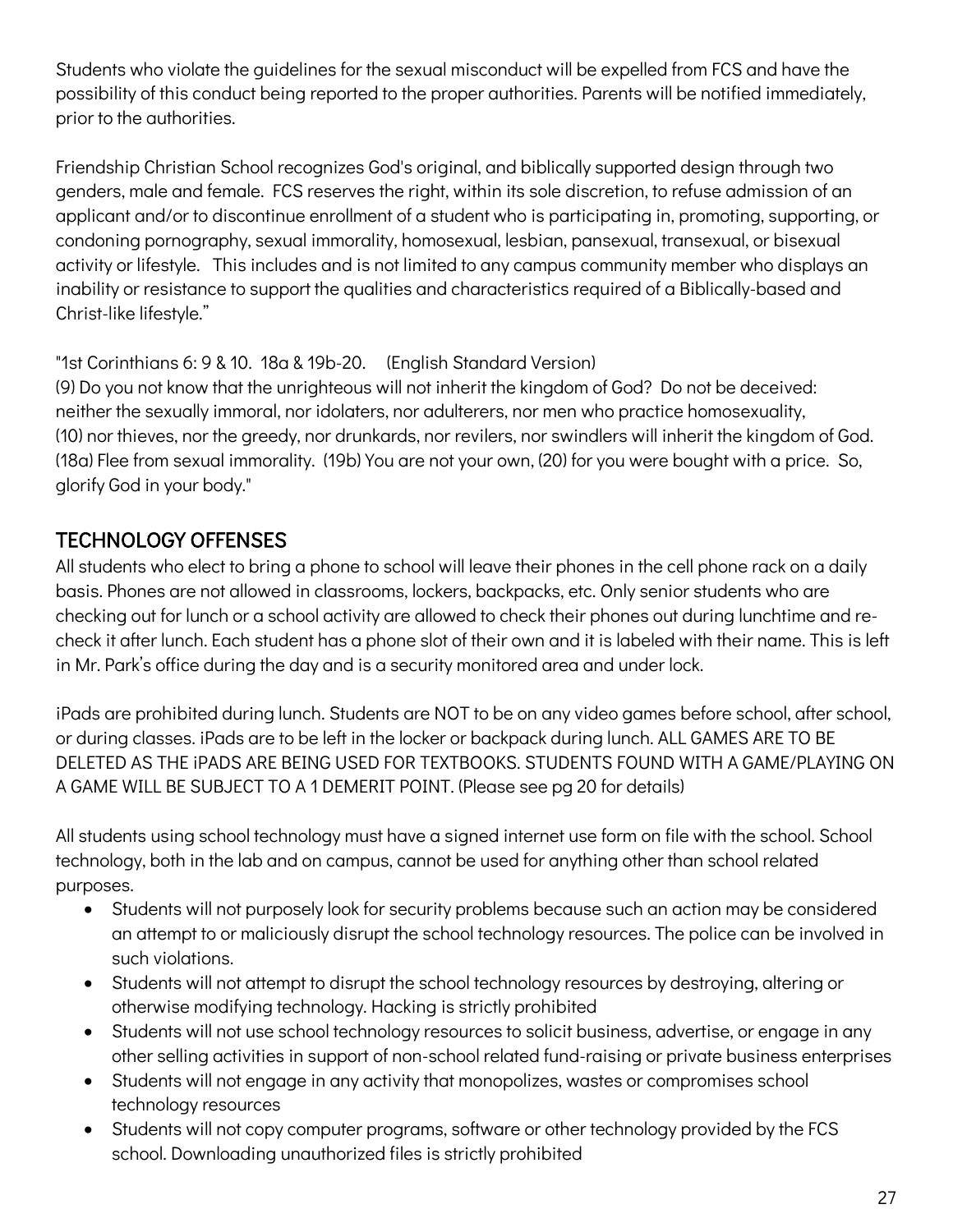- No student shall attempt to threaten to, or actually damage, destroy, vandalize, or steal private property or school property while using school technology resources on or off grounds
- Students will not use school and personal technology resources including, but not limited to, personal iPads, phones, computers, and laptops, for the following: profane, vulgar, lewd, obscene, offensive, indecent, sexually explicit, pornographic or threatening; advocates illegal or dangerous acts; violence; contains knowingly false, recklessly false or defamatory information; or is otherwise harmful to minors as defined by the Children's Internet Protection Act. Such activities are to be reported to the proper authorities. Students will not incite, urge, encourage, advise or counsel other students to violate any rule of this Code of Conduct. Students who violate the Technology rules and guidelines will lose their privileges to have the use of the following, but not limited to: iPads, phones, computers and laptops.

## **DRESS CODE**

#### REQUIREMENTS

The following dress code policies apply to all students enrolled at FCS while on campus or at any extracurricular activity which is organized or sponsored by FCS, or in which the student represents FCS as a participant. Although students will be permitted to change into clothing that is appropriate for specific programs, sports practices, games, community activities, etc., the general guidelines regarding modesty and neatness must be maintained. While FCS recognizes that cultural or societal expectations are not Biblical absolutes, the administration recognizes that appearance influences the atmosphere of the school and reflects the heart's attitude. Students in the K4 full day program are not required to wear the school uniform, but must wear shorts under a dress or skirt if worn. See the K4 syllabus for information on the dress code from the teacher. Costumes and pajamas are not allowed except on special dress down days.

New students have a maximum of one-week grace period on dress code.

General Guidelines: Modesty and Neatness

- Pants are not to be tight or form fitted. They may be tapered. Students with inappropriately tight pants will be sent to change.
- Neat in appearance (no holes, frays, patches, or worn out areas, properly hemmed, with logos properly attached on all items requiring the FCS logo).
- Modest (not tight or form fitting) See individual articles of clothing for specific modesty guidelines.
- Students wear a belt at all times on Wednesdays
- Students wear their shirt tucked in on chapel days and may wear it untucked on non-chapel days.
- The FCS administration reserves the right to define such terms as "appropriate", "inappropriate", and "extreme." Guidelines for appropriate, modest attire for special events or business casual days (upper school) will be issued prior to the scheduled event.
- Formal wear must be pre-approved. Sweetheart necklines, low cut backs are not allowed. Formal gowns that are strapless or have spaghetti straps are to have a wrap worn with them. See the school office for the handout and guidelines for homecoming court, trips, and banquets.
- Shorts length: Students who change for sports, school trips, etc. must have a short that is no shorter than the tip of the fingers.
- Students are not to change to street attire at school and be waiting around in unapproved attire.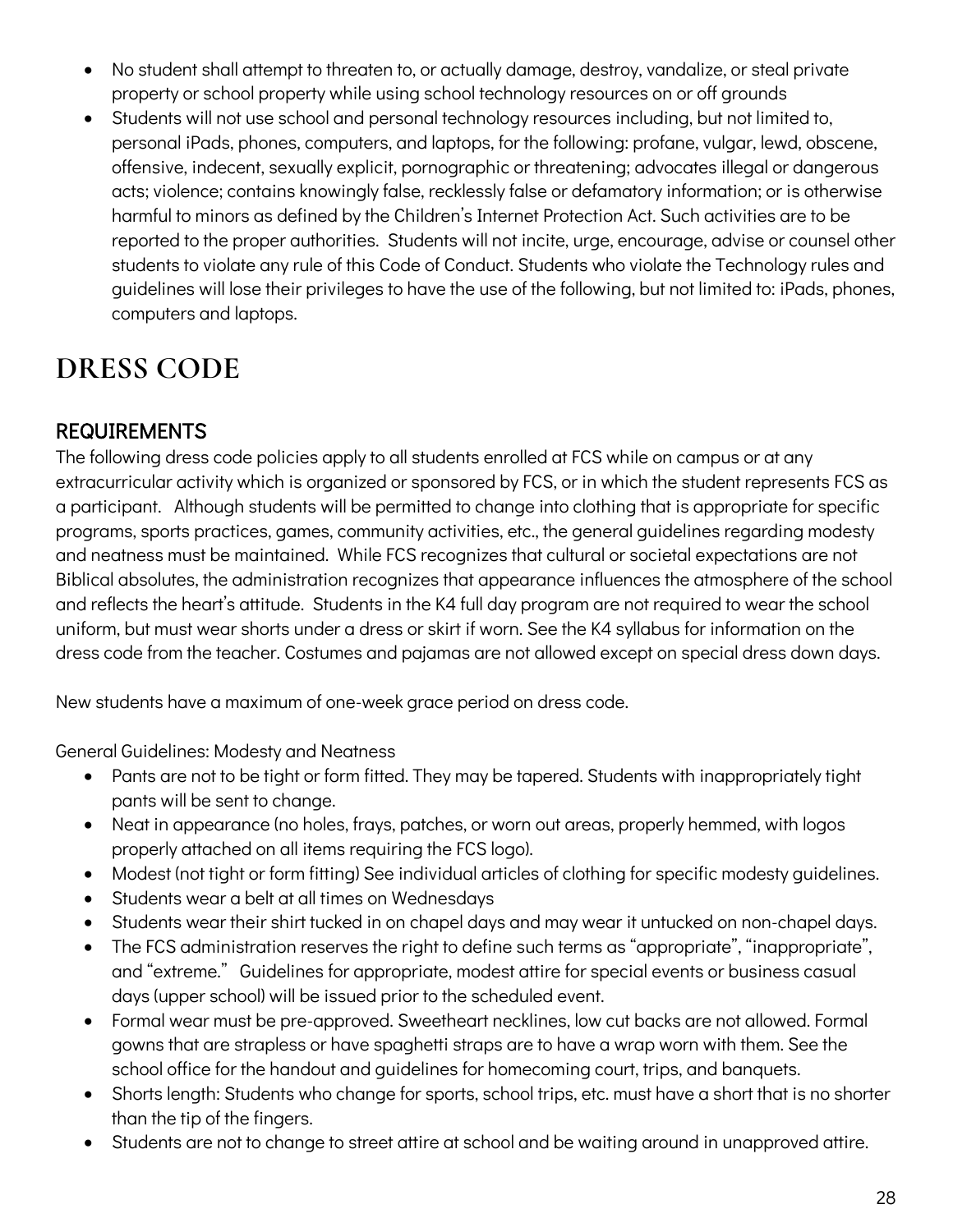- Students who participate for a swimming event must have the shorts length to finger tips or below for boys and girls wear a one-piece swimsuit.
- Girl's skirts (Khaki and Plaid) must come to the top of the knee and no shorter than 3" above the knee. The skirt must be modest in length and follow the guideline of length.
- Some articles of clothing may not be addressed specifically in the dress code. When in doubt, ask administration personnel.
- Students are to wear the sweater on Wednesdays.
- Shorts are not to be worn on chapel day.
- Boys are discouraged from wearing ponytail and are at the discretion of the administration's approval. Hair must be out of the eyes and not below the collar for boys.
- Earphones are only allowed in the computer lab or when a student is working on a computer program. Not the cafeteria or before school.
- Student IDs are required at all times for Upper School students.
- Hoodies are not allowed for Upper School students.

All students are expected to comply with the dress code guidelines in spirit and in practice. Although some violations may be corrected immediately, issues regarding modesty or inappropriate clothing will necessitate a call home requesting a change of clothing and may result in suspension or dismissal if administration deems the violations as blatant attempts to be noncompliant. Any exceptions to the stated dress code guidelines must be approved by the administration in advance so that students, parents, faculty and staff members have been notified regarding the deviation.

The following articles of clothing are prohibited:

low cut or see-through attire, halter tops, tube tops, spaghetti straps, tank tops, short-shorts, two-piece swim wear for girls, or any clothing with writing or pictures that exhibit innuendoes, sexual comments or implications, alcohol or tobacco products, music groups that do not reflect a Biblical lifestyle, or anything of a questionable nature. Extreme/faddish clothing or jewelry styles are prohibited.

#### THE ADMINISTRATION WILL SERVE AS FINAL AUTHORITY IN MATTERS RELATED TO THE DRESS CODE FOR BOYS AND GIRLS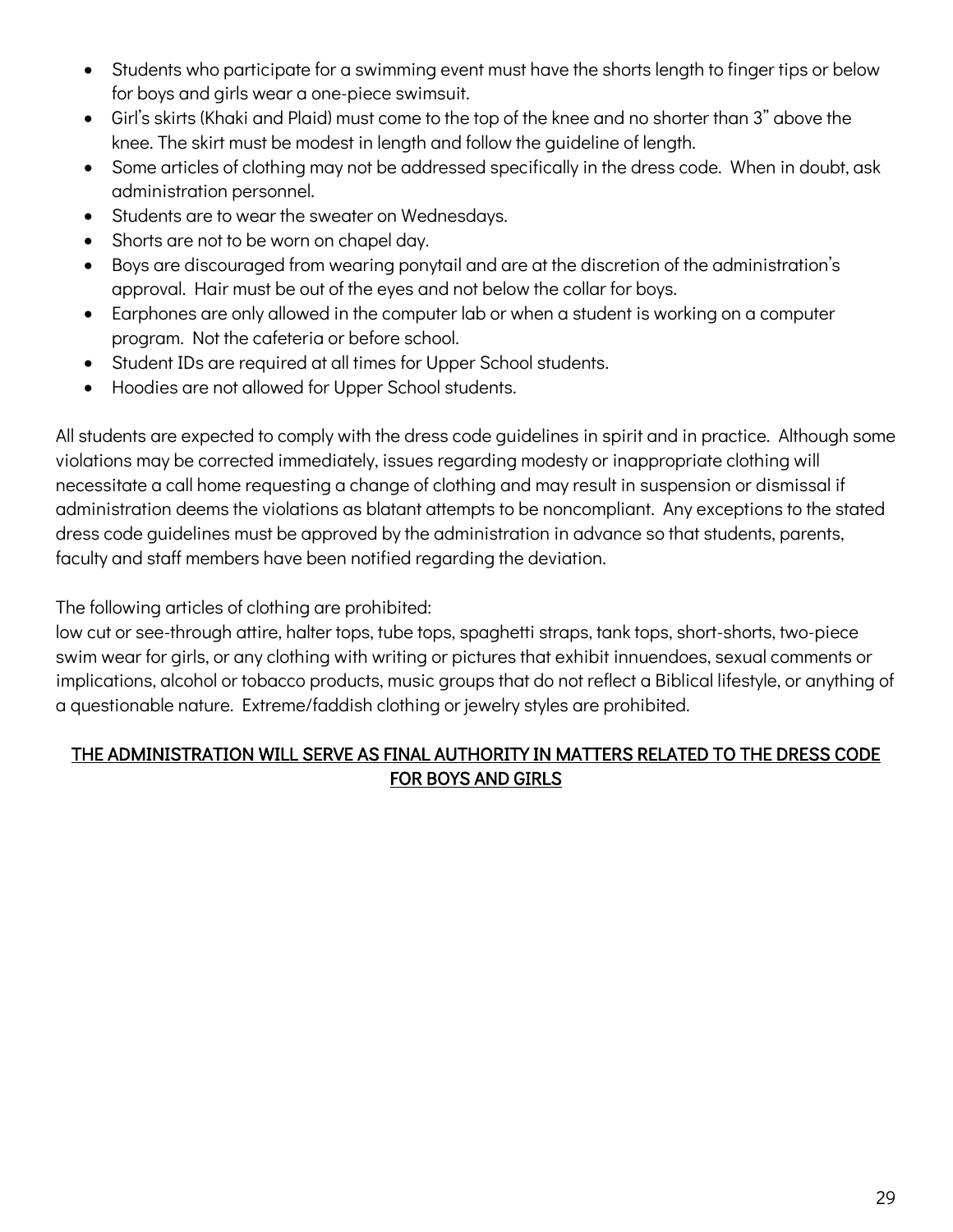## UNIFORM GUIDE GRADES K-12TH

| Boy's Dress Code                |                                                                                                                                                                                                                                                                                                                                                                                                                                                                                                                                                                                                                                                                                                                                                                                                                                                                                   |
|---------------------------------|-----------------------------------------------------------------------------------------------------------------------------------------------------------------------------------------------------------------------------------------------------------------------------------------------------------------------------------------------------------------------------------------------------------------------------------------------------------------------------------------------------------------------------------------------------------------------------------------------------------------------------------------------------------------------------------------------------------------------------------------------------------------------------------------------------------------------------------------------------------------------------------|
| <b>Shirts</b>                   | White, red, or black, s/l sleeved collared polo with school logo<br>$\bullet$<br>Only solid white or same colored undershirts may be worn beneath the<br>polo shirt.<br>Undershirts that are long and short sleeve must match the outer shirt.<br>All polo's and oxford shirts must have the school logo. Shirts may be<br>$\bullet$<br>untucked every day except for Wednesday. Students will tuck their shirts<br>in on chapel day, (Wednesday).                                                                                                                                                                                                                                                                                                                                                                                                                                |
| Pants/Shorts                    | Khaki Dockers style slacks and khaki (long) walking style shorts purchased from<br><u>any retail store</u><br>Pants may not extend past the heel of the shoe or have elastic at the<br>$\bullet$<br>bottom of the pant.<br>Shorts must be at least 2" above the knee. Walking style and below the<br>fingertip.<br>Plain jeans (no embellishments) may be worn on Fridays only.<br>$\bullet$<br>Jeans may not be tight (skinny jeans, torn or frayed.)<br>Pants and shorts must be worn on the waist and not tight or baggy. No<br>$\bullet$<br>shorts on Wednesday chapel days.<br>Belts are required and shirts are to be tucked in on Wednesdays.<br>$\bullet$<br>Vents may not be cut in clothing. No outside pockets (cargo style) pants<br>or shorts.<br>Cut off, torn, frayed, holed, jeans, pants, and shorts are not permitted.<br>Joggers are not allowed.<br>$\bullet$ |
| Skorts/Skirts                   | School plaid skirt and khaki skort must be purchased from the Uniform<br>$\bullet$<br>Store<br>The plaid skirt is required for chapel day. It must fit properly at the waist<br>$\bullet$<br>and come no more than 3 inches above the knee. The skirt and skort<br>cannot come to the middle of the thigh. It must be longer.<br>Elementary girls may wear the plaid jumper that is available in the FCS<br>Uniform store.<br>Leggings in solid black with no writing or mesh can be worn under skirts.                                                                                                                                                                                                                                                                                                                                                                           |
| <b>Belts</b><br><b>FOR GUYS</b> | Brown/black leather, brown/black braided, or khaki stretch<br>Belts may not have spikes or chains.<br>Required on Wednesdays                                                                                                                                                                                                                                                                                                                                                                                                                                                                                                                                                                                                                                                                                                                                                      |
| Footwear                        | Students should wear close toed and close heeled shoes at all times.<br>Tennis shoes should be worn on all PE times.<br>All dress shoes and tennis shoes are to be non-marking soles.<br>They are not to leave black marks on the floors.                                                                                                                                                                                                                                                                                                                                                                                                                                                                                                                                                                                                                                         |
| <b>Socks</b>                    | All socks must be visible above the shoe.<br>Solid black, gray, white or khaki socks are allowed.<br>Socks must be worn with all tennis and dress shoes                                                                                                                                                                                                                                                                                                                                                                                                                                                                                                                                                                                                                                                                                                                           |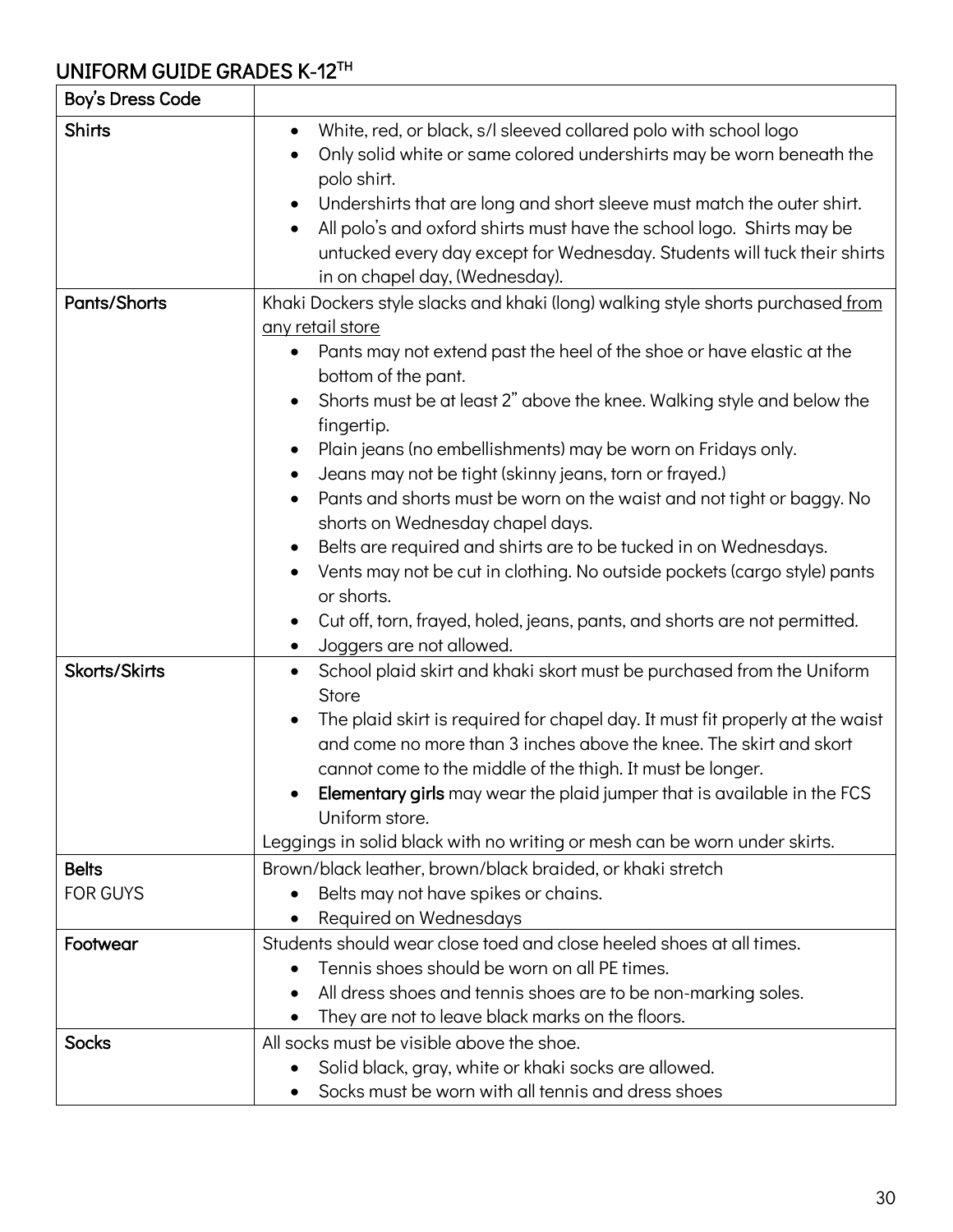| <b>Hats</b>              | Hats should not be worn in the buildings at any time.<br>$\bullet$                              |
|--------------------------|-------------------------------------------------------------------------------------------------|
| Hair                     | Hats must be taken off before entering the building and kept in the locker                      |
| Earrings                 | during the school day.                                                                          |
| <b>Tattoos</b>           | Administration reserves the right to grant permission to wear hats on a                         |
| Earphones                | designated day or occasion.                                                                     |
|                          | Boys' hair must not be below the collar of the shirt and be out of the eyes.                    |
|                          | No un-natural colors for all students.<br>$\bullet$                                             |
|                          | Boys are NOT to wear earrings to school or to any school events.                                |
|                          | No tattoos allowed.<br>$\bullet$                                                                |
|                          | Ear buds, earphones and headphones are not to be used at school                                 |
|                          | unless being used in a learning program in a specific classroom with                            |
|                          | approval.                                                                                       |
| Sweatshirts              | Classroom approved outerwear attire:                                                            |
| <b>Sweaters</b>          | Crewnecks with FCS school or club logo                                                          |
| <b>Jackets</b>           | Athletic Jackets (no hoodies)                                                                   |
|                          | Any jacket may be worn as outerwear but must be removed once inside                             |
|                          | and kept in the locker unless it meets the guidelines for classroom attire.                     |
|                          | Any FCS shirt may be worn on Fridays.                                                           |
| P.E.                     | K-5 <sup>th</sup> grade                                                                         |
| <b>FCS Store only</b>    | School approved shorts/pants and school approved collared shirt with                            |
|                          | sneakers.                                                                                       |
|                          | $6^{th} - 12^{th}$                                                                              |
|                          | Students are to wear the required PE uniform from the FCS Store with the<br>$\bullet$           |
|                          | logos on the sorts and top. The PE uniform includes tennis shoes and                            |
|                          | socks to dress-out for PE. During cold weather, grades 6 <sup>th</sup> through 12 <sup>th</sup> |
|                          | may change into sweats for PE (black or gray colors only) with the PE                           |
|                          | athletic shirt. They must change back to the school uniform after PE is                         |
|                          | over.                                                                                           |
| <b>Jeans Day</b>         | Jeans                                                                                           |
| (Fridays only)           | No holes                                                                                        |
| Spirit wear from the     | No rips                                                                                         |
| <b>FCS</b>               | No fray                                                                                         |
| Uniform Store Only       | No joggers                                                                                      |
|                          | The red, black or white s/l sleeved collared polo with school logo or FCS club                  |
|                          | shirts/spirit wear are acceptable.                                                              |
| <b>Field Trip Attire</b> | Elementary                                                                                      |
|                          | s/l sleeved red polo with school logo and khaki shorts/slacks<br>$\bullet$                      |
|                          | Middle/High                                                                                     |
|                          | s/l sleeved red polo with school logo and khaki slacks                                          |
|                          | Administration may approve/require a different dress code as dictated by the                    |
|                          | nature of the field trip.                                                                       |
| <b>Special Functions</b> | Modesty and neatness guidelines will be followed when special functions                         |
|                          | require a dress code deviation. Administration must approve the dress code in                   |
|                          | advance and parents must be notified. A handout is given for special functions                  |
|                          | outlining the school required standards for that event.                                         |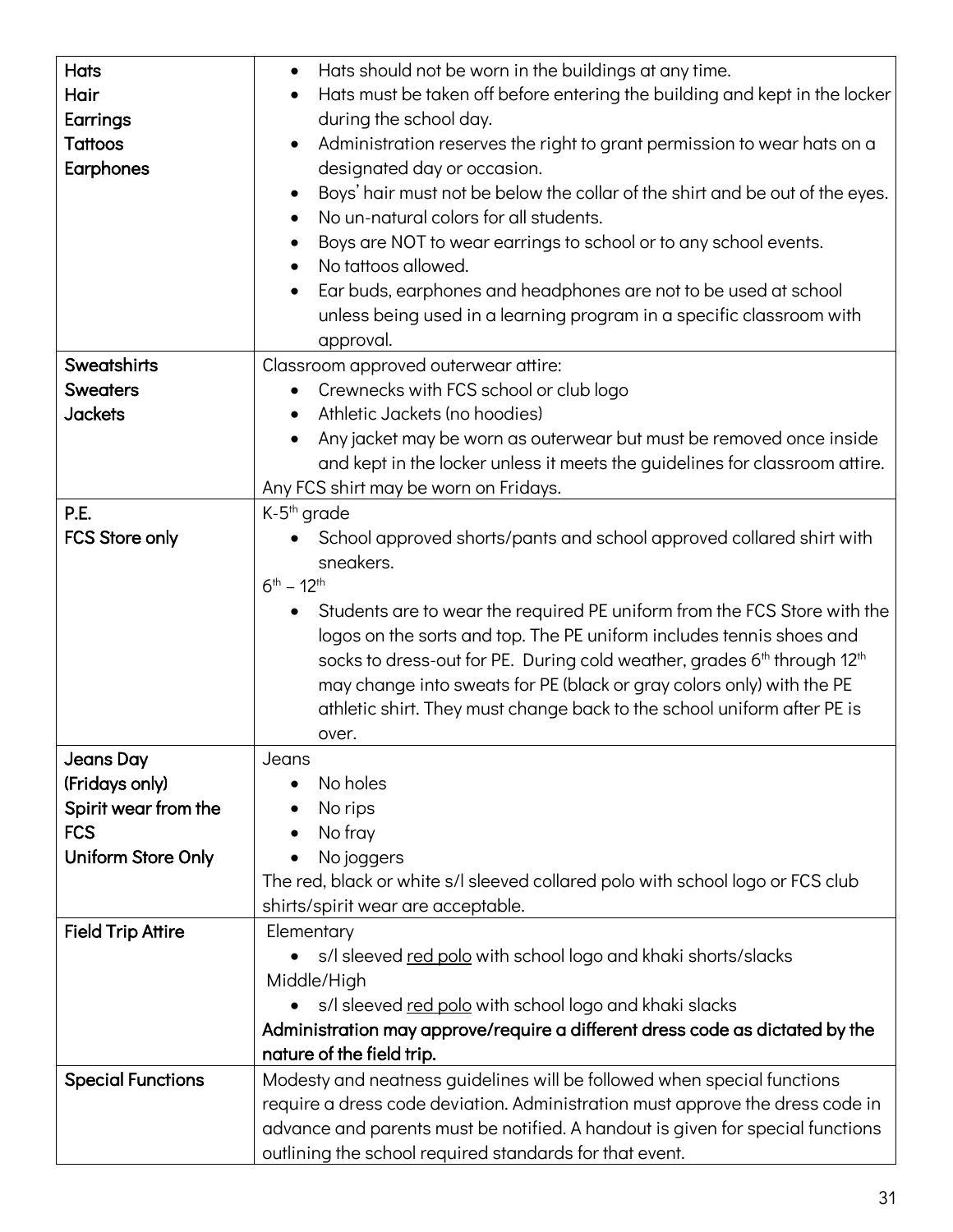## **FINANCES**

#### TUITION

Friendship Christian School is pleased to offer a balanced college-preparatory education for the 2021- 2022 year at the following tuition. This does not include fees that apply for attendance. Details are available on the Tuition Fees document.

#### GEORGIA SPECIAL NEEDS SCHOLARSHIP

Friendship Christian School is authorized to receive students with the Georgia Special Needs Scholarship (GSNP). Please see the GSNS website for additional details about this program. If a student receives SB10 state funds, the parent must notify the school during the admissions process. The SB10 information printed out from the website must be given to the head of school and the finance office. The SB10 will be registered by the director of the resource department. The SB10 award will be deducted from the school tuition balance and any remaining balance will be set up in the FACTS system for monthly deductions.

#### **SCHOLARSHIPS**

Only a few scholarships are available. Specific requirements must be met to qualify for one. Applications are available by request from the Head of School.

#### EARLY WITHDRAW POLICY

The early withdraw of a student(s) creates an opening with FCS that may not be able to fill with a viable candidate. A withdraw fee of \$250 per student who withdraws between July 30th and September 30th and the monthly tuition of each of the months that they attend will be charged in facts. Starting October 1st, parents/guardians are responsible for the full tuition based on semesters: 1st is October to December and 2nd is January to May. If a student withdraws during a semester, the parent/guardian is held responsible for the full tuition of that semester and the withdraw fee. Refunds are for tuition only, and will be made on accounts that are paid beyond the current semester. Official transcripts, report cards, and records cannot be released or sent to other schools with an outstanding balance remaining at FCS. Book fees will be accessed upon withdraw and parents will be charged for those and any fees, including but not limited to, field trips, class trips, technology fee, yearbook fee, etc. International students who withdraw will not get a refund. All international students who register in January must pay for the remaining of the year and the next school year. Students expelled will not receive a refund.

#### **TEXTBOOKS**

Student textbook costs of \$500 per year are included in the tuition. All textbooks are the property of FCS and may not be written in unless it is a consumable workbook. Textbooks may not be abused in any way. Replacement costs will be applied for damaged books. Any books returned damaged will be accessed and a fee will apply for those damaged. Book covers are needed for all hardback books.

For upper school students, the majority of the textbooks are available on Bookshelf. This is an electronic platform and if the book is not available via Bookshelf, they will receive paper copies.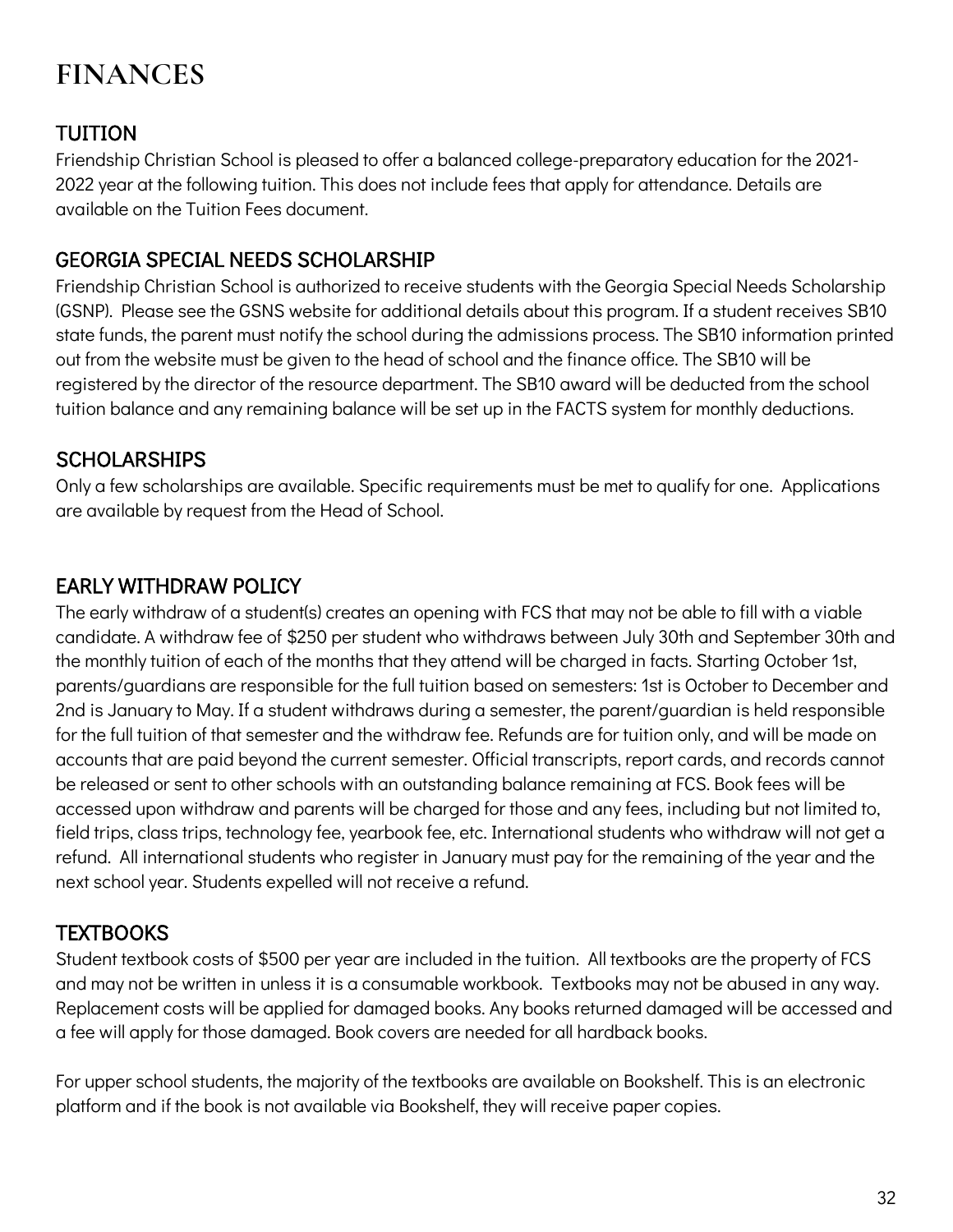#### RETURNED CHECKS

There is a \$30.00 fee charged by the bank for each returned check. After the second check has not cleared, the further payments must pay by cash or money order. Unpaid checks and balances will be turned over to a collection agency.

#### DELINQUENT TUITION POLICY

Prompt payment of tuition is essential for the school to meet financial obligations. There is a \$25.00 per student late fee charged for any monthly payments made after the 10th of the month. Should you encounter a circumstance prohibiting prompt payment, please contact the Finance Director. Students who have delinquent accounts of more than 60 days behind on tuition will not be permitted to attend classes.

FCS reserves the right to withhold report cards and transcripts from families or institutions until contractual and financial obligations are fulfilled.

#### SPECIAL ACTIVITIES AND PROJECTS

From time to time there are special projects or activities for which it is necessary to raise monies. All such projects or activities must have administrative approval. All monies and materials are to have proper accountability with accurate records being maintained. Monies are to be turned in to the person in charge of the project. Reports are to be made to the administration at the conclusion of each project or activity for which monies are raised.

#### FCS DONATIONS

One of the reasons we are able to provide a higher standard of education for your child is the fact that many of our parents give donations to FCS. FCS is blessed by your contributions. If you elect to donate any amount on a monthly basis, the amount can be added to your tuition and be included in the total amount due. Other donations may be given at your convenience to the receptionist at the front desk. FCS is a nonprofit institution and has a valid 501(c) 3. We can give receipts for tax-deductible for contributions of cash or materials to the school.

#### **GENERAL INFORMATION**

#### FIELD-TRIPS

Classes or organizations may make trips to interesting and educational places in the area from time to time as a vital part of the instructional program. Parents will be notified beforehand of these trips. Permission slips are required from parents for field trips. FCS is committed to making field trips part of the educational process. Many field trips coincide with studies in the classroom, consequently, field trips are considered school days and absences follow regular attendance policy. Field trip policies:

- Field trips will be academically oriented and are part of the school academic schedule. Students who do not attend will need to complete the appropriate assignment related to the field trip.
- The volunteer driver policy is available in the office. All volunteer drivers must read and complete the driver form outlining procedures and necessary items needed before they can drive on a school event and prior to the day of the event.
- No siblings allowed on field trips without administrative permission.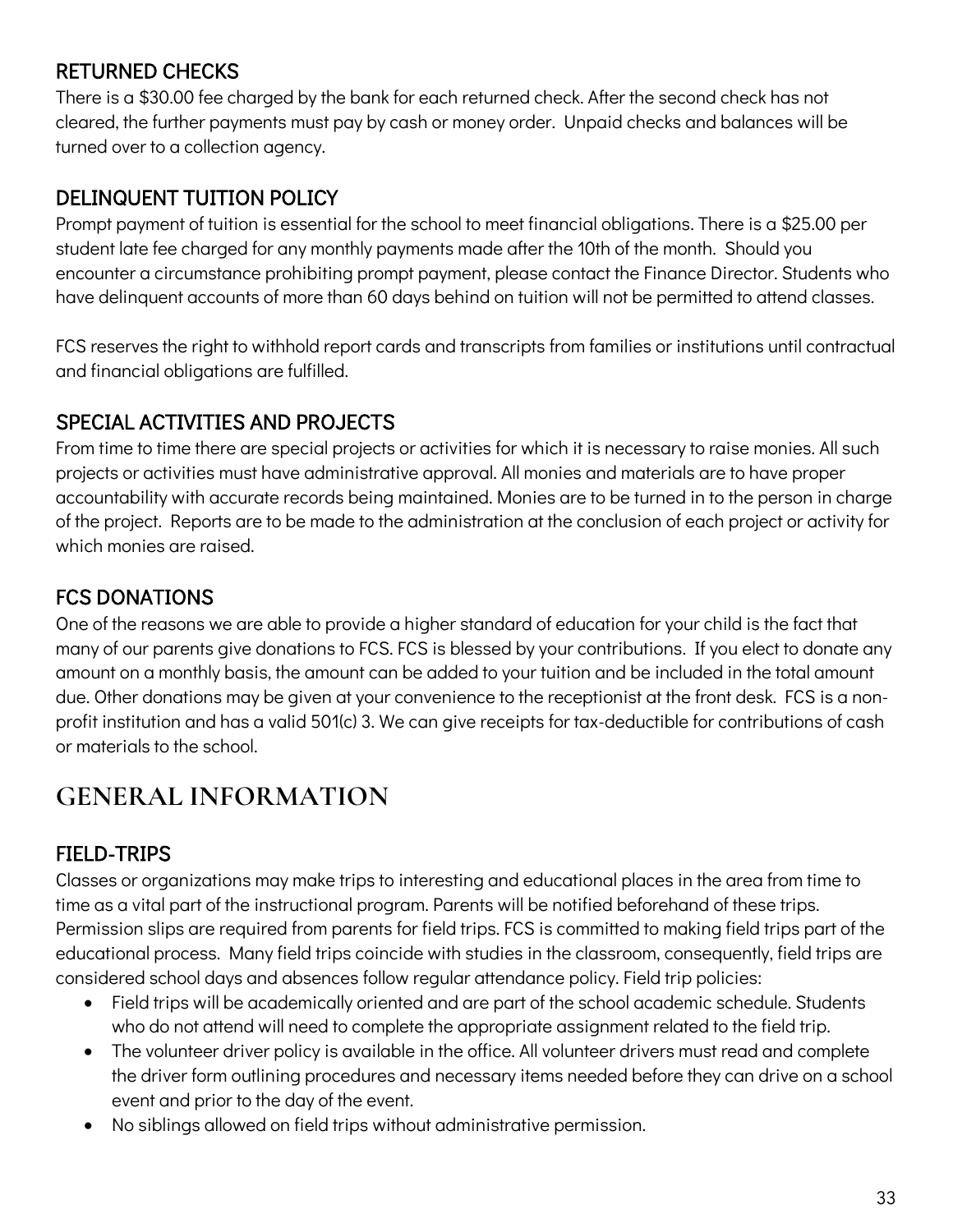- Students are to remain with the group while on field trip; no special arrangements are to be allowed which promote unfairness to a special group.
- Field Trip Attire: For each field trip the teacher will communicate the appropriate dress code for that trip per family handbook policy.

#### **PICTURES**

Every child has pictures taken once in the fall. In the case a new student joins FCS after the fall picture date, the student will be able to do a make-up picture in the spring. An outside vendor takes these pictures. Pre-payment of whichever package you choose is required. FCS reserves the right to use any picture and/or likeness of students and/or their families for marketing purpose, including but not limited to, live video feed from the classroom. This includes, but is not limited to use on the FCS web site, FCS brochures, information packets, live video stream, postcards and any other material the school may choose to use.

#### LUNCH PROGRAM

Hot lunches will be served daily. All lunches purchased ahead of time will cost \$6.00 each day. Late orders are \$6.00 the day of. Orders for lunches must be made prior to 9:00 am. Any student who desires may bring a bag lunch. Microwaves and a refrigerator are available for student use. Students will have 30 minutes for lunch.

To prevent disrupting classes in session during the lunch period, students will only be allowed to leave the lunchroom when the lunch period is over. No students will be allowed to loiter in the hallways or go to their lockers during this time. Other times for such activity are planned for in each student's schedule.

Lunchtime is an enjoyable break in the day's schedule. Common manners and courtesy must be shown at all times in the lunchroom. Students are required to pick up their own trash. Any student who leaves a dirty area in the lunchroom will be required to assist in cleaning of the lunchroom and/or serve detention(s). At no time may a student throw food. Any damage, disregard to rules, or disrespect to supervising faculty will result in disciplinary action.

Only seniors have permission to leave campus for lunch if the administration gives permission. The seniors, who have permission to leave at lunch with a written permission slip from a parent or guardian, must sign in and out at the school office. Other students are not to leave the school during lunchtime or at any time during the school day unless a parent comes and checks them out. Any student caught leaving campus without permission during the school day will be suspended. The students who go off campus must return on time or lose this privilege.

#### **SUPPLIES**

Class materials are the responsibility of the student and must be purchased by the student before the first day of each new school year. Supply lists are made available on the website and at the school office. Your student's teacher throughout the school year may require additional materials.

Friendship Christian School requires the use of the New American Standard (NAS) or New International Version (NIV) versions of the Bible for scripture memorization, classroom, and chapels. Student Bibles should be brought the first day of school to remain and to be used in the classroom daily. Students should not rely on the Bible App on the iPad for classroom use.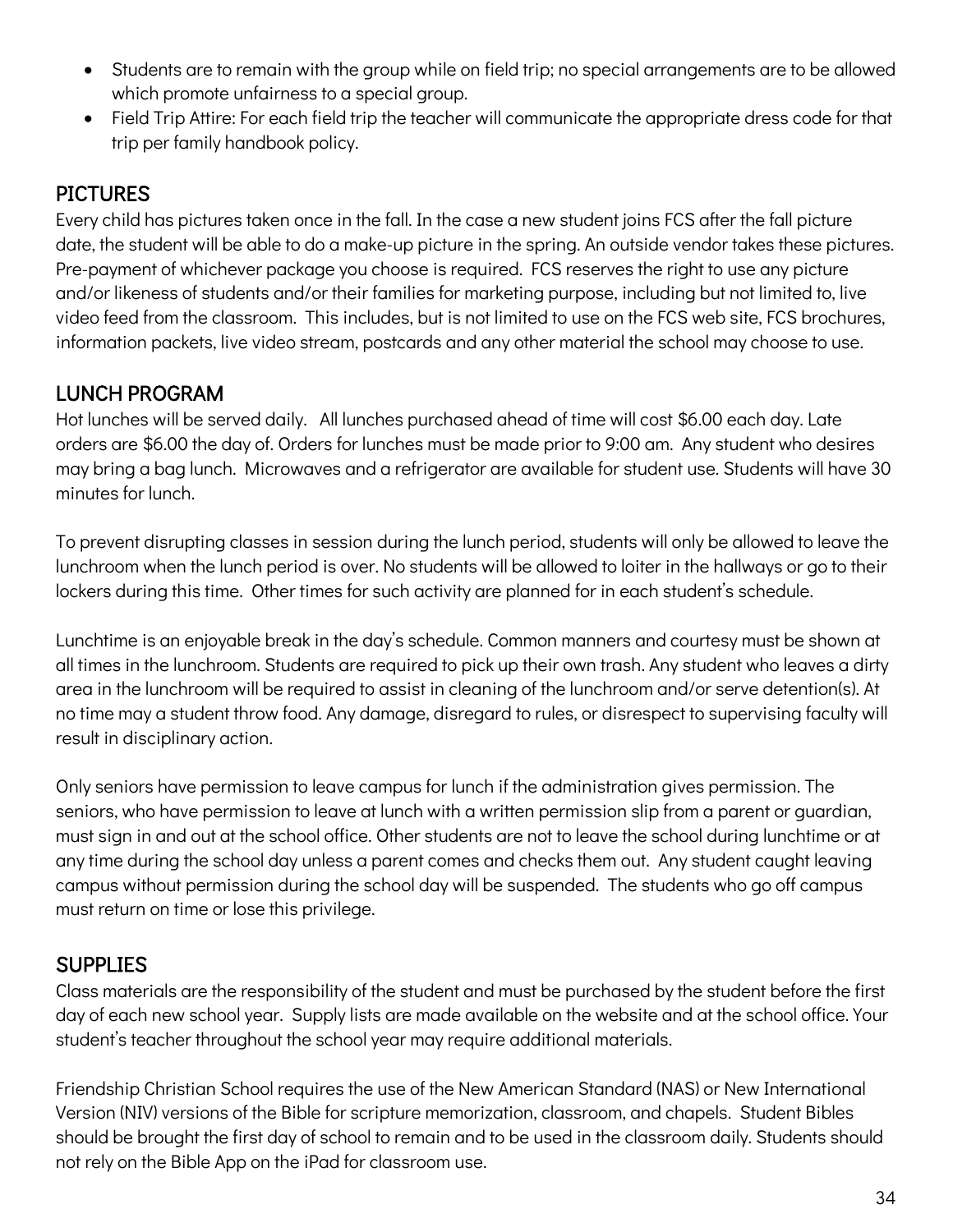#### **CHAPEL**

Chapel is held weekly for all students in Grades K through twelve. Students are divided by age appropriateness for chapels. Special assemblies or events may be scheduled in which students must attend. These may occur in the Chapel time slot. Parents are encouraged and welcomed to attend all chapels and/or assemblies.

#### COMMUNICATION

Teachers at Friendship Christian School will communicate with parents through RenWeb and email in grades K4 through 12th. Students in K-5th will have class newsletters, RenWeb communication, and weekly reports for communication each week. In addition to these, you can find school information on the weekly Lantern (lower school newspaper) and the Spartan Scoop (upper school newspaper). Each child in K-5th grades should have graded papers each week in the communication folder. Upcoming events, assignments, special materials needed, as well as progress and behavioral reports are information you can expect from your child's teacher. The newsletter should address the classroom instructional plans and general information. Including the spelling list for the week, Bible verse for the week, a conduct mark and homework outline. Grades and homework can be accessed on RenWeb. Weekly communication is encouraged and is vital to their child's success. Should this be an area that presents challenge to the teacher's instructional day and responsibilities, the school may choose to accommodate this area via administrative involvement in the communication loop to protect our valuable instructional time for all students. Middle school and upper school students will have assignment pads for homework information. Parents should sign the planner nightly.

#### SCHOOL CLOSING AND DELAYED OPENING INFORMATION

School closings or delays will be announced as described above before 6:00 a.m. If school opening is delayed, please follow the same routine/schedule as normal, but push back the start time by two hours. On delayed days, lunch will be serviced and school will dismiss at the regular time.

#### EARLY DISMISSAL INFORMATION

Early dismissals will be announced as described above. Early dismissal is 12:00 p.m. In the event of inclement weather, notification will be as soon as the decision is made. In the event of a school crisis, parents/guardians will be notified after the safety and security of students is assured.

#### MESSAGES TO STUDENTS

All messages or information from parents to their students must be conveyed through the school office. All messages from parents will be delivered to students during their lunch period, unless there is an emergency. The use of cell phones for communication with students is prohibited unless it is after school hours, prior to school and during lunch time.

#### AWARDS

The school will give various award certificates to students for achievement in all areas of their schooling after each grading period. In addition, all FCS athletes will be recognized at our annual "Athletic Banquet" held in the spring of each year.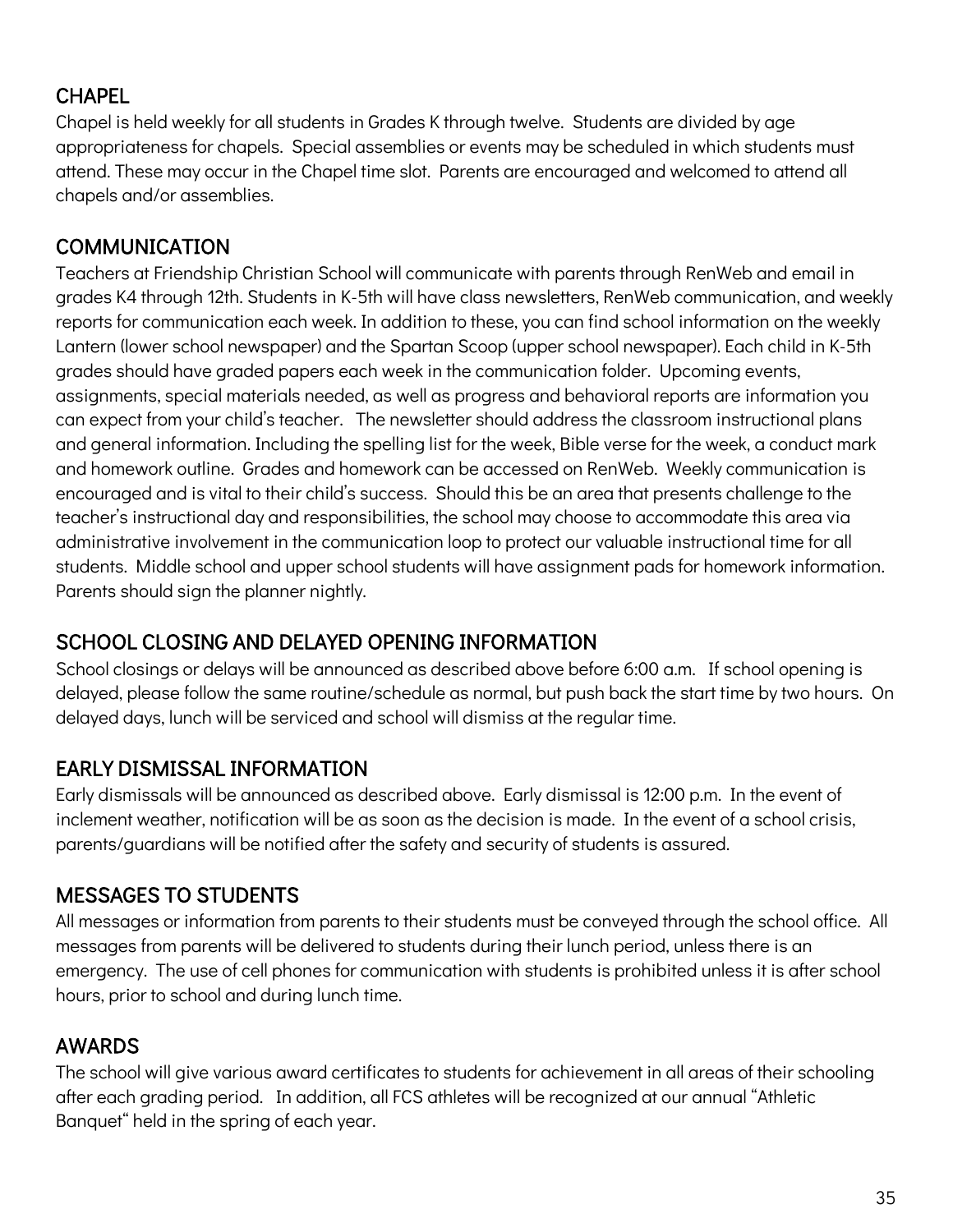#### **NEWSLETTER**

The lower school newsletter (The Lantern) and the upper school newsletter (Spartan Scoop) are sent home weekly. The newsletter provides information about school functions and upcoming events. K4 through 5th send home classroom weekly newsletters. Classroom and individual notices and reminders will be sent home periodically. Please read these notices carefully for important information. Renweb letters and reports are vital information for you. If your email is not on file, you would not be able to receive the emails.

#### **LOCKERS**

Students in grades 4th through 12th will receive a locker assignment each year. Students are not to change lockers without seeing the Upper School Supervisor. This rule is for safety and locker check security. Students may not share a locker. Students are not allowed to switch lockers. Students are allowed to decorate, in modesty. Lockers may not have stickers or markers used in or on them. Photos displayed are subject to locker checks and all subjects in locker photos dressed properly. The school will provide a lock for the locker and administration will keep the master lock list and will have the authority to open any locker at any time.

#### **PETS**

No pets of any kind are allowed at school without permission from administration. We must be considerate of students who have allergies.

#### VOLUNTEERS

Parents, relatives, and friends of Friendship Christian School students are encouraged to volunteer in the school and at school sponsored events. Parents may call the school for volunteer information. Most parent volunteering will happen through PTA. Volunteers must sign in and out in at the office using the same procedures as other visitors. Please do not bring preschool age children into the classrooms as this can be very disruptive to the instructional environment. Due to safety issues, small children are not permitted in workrooms.

#### HEALTH & SAFETY / REQUIREMENTS

Parents who choose not to immunize their children for religious reasons must sign a notarized statement stating such. This documentation, transferable within the state, must include:

- A health examination
- Hearing/vision and dental exam
- A certification of immunization: (hrs form 3130), permanent medical exemption, or religious objection (hrs form 681) on file.

All dates should be written in month/day/year format. Forms must be confirmed by your physician, and must be completed and on file in the school office by the first day of school. No student will be allowed to attend school without this documentation.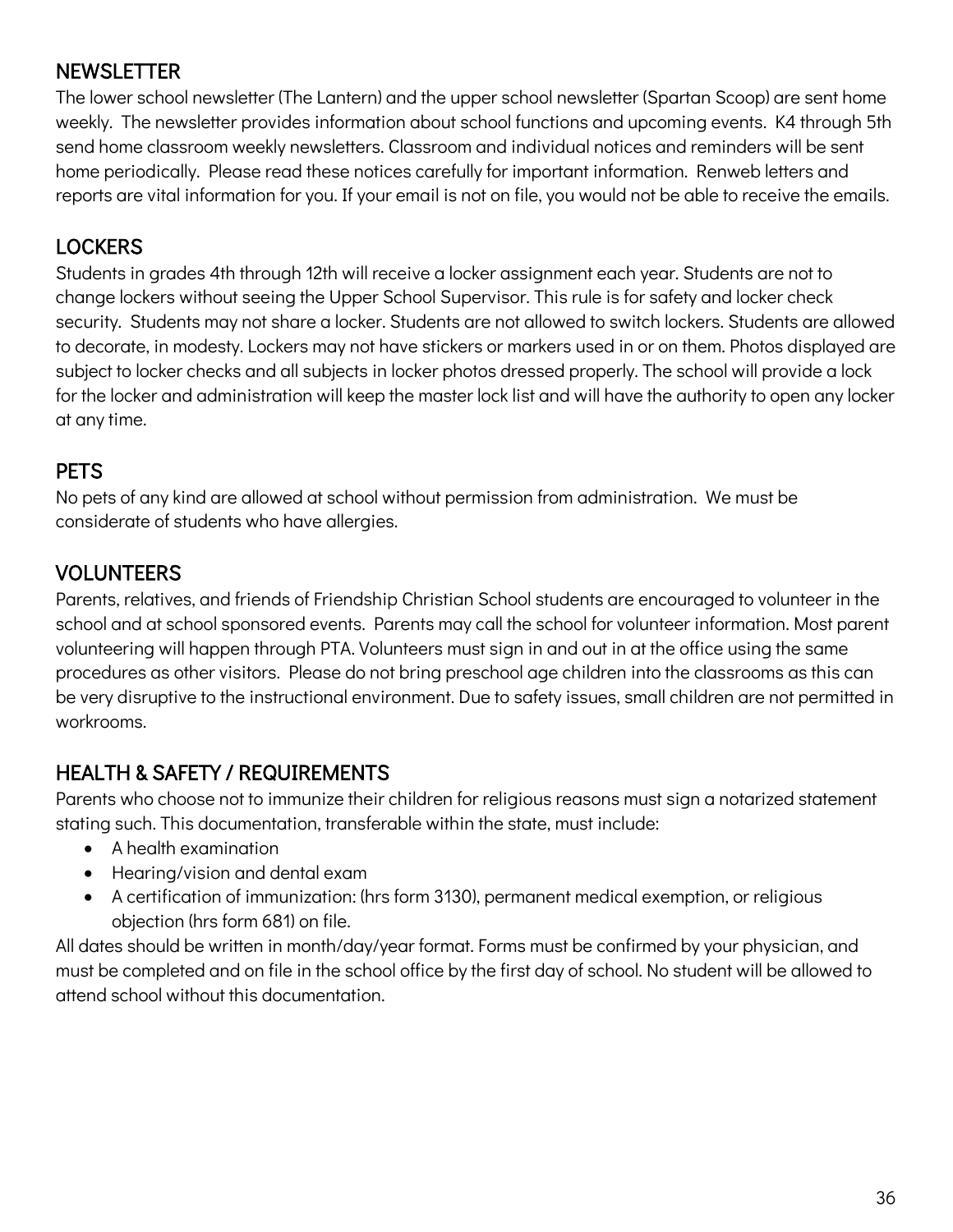#### GUIDELINES FOR IMMUNIZATION

Listed here are the guidelines for immunizations that must be filed with the school:

Before entering 6<sup>th</sup> grade:

- Five doses of diphtheria, tetanus, and pertussis
- Four does of polio
- Two doses of measles vaccine
- One dose of mumps vaccine
- One dose of rubella vaccine

Before entering 7<sup>th</sup> grade:

- MMR
- TB booster
- Completion of Hep B vaccine series

#### BIRTH CERTIFICATES

At admission, each student should have on file a copy of birth certificate. Failure to provide a copy of the birth certificate will result in your child not being allowed to begin school.

#### ACCIDENT OR ILLNESS

A student who is ill, vomiting or running a fever should be kept at home. Students must be 24 hours fever and/or vomit free. When the school deems a student ill, parents will be contacted and MUST pick up their child. If the parents cannot be reached, a designated relative or neighbor (or, in an emergency, the family physician) will be contacted. In case of extreme emergency, and if the school is unable to contact the parents, relatives or a family physician, a doctor or hospital of the school's choosing will be contacted and asked to administer emergency aid to the student. If a student is unable to return to class, arrangements will be made to have the student sent home per information provided on the Student Emergency Procedure Card. A sick child will not be allowed to remain on campus and parents need to arrange the pick up of their child.

#### CELL PHONE POLICY

Students who bring their cell phone are to check it into the cell phone slots. Students are not to have their cell phone with them in class, in a book bag, pocket or purse during the day. The cell phone is checked prior to the start of the day. It can be checked out at the end of the day. Students who leave early for lunch or a school event, etc. may check their phone in and out as needed for those events. Phones are NOT allowed in the classroom, gym, cafeteria during school hours.

#### MEDICATION POLICY

All medications (prescription and nonprescription) must be brought to school by the parent/guardian. No student will be allowed to bring medications to school. Students may not have medication in their possession, except with a physician's order for emergency situations only. Medications brought in bags or other unmarked containers will not be given. Prescription medication must be in the pharmacy container labeled with the child's name, date, name of medication, name of prescribing physician, time(s) the medication is to be given and name of pharmacy filling the prescription. Please ask the pharmacist to provide two labeled prescription bottles so that parents/guardians have one bottle at home and one at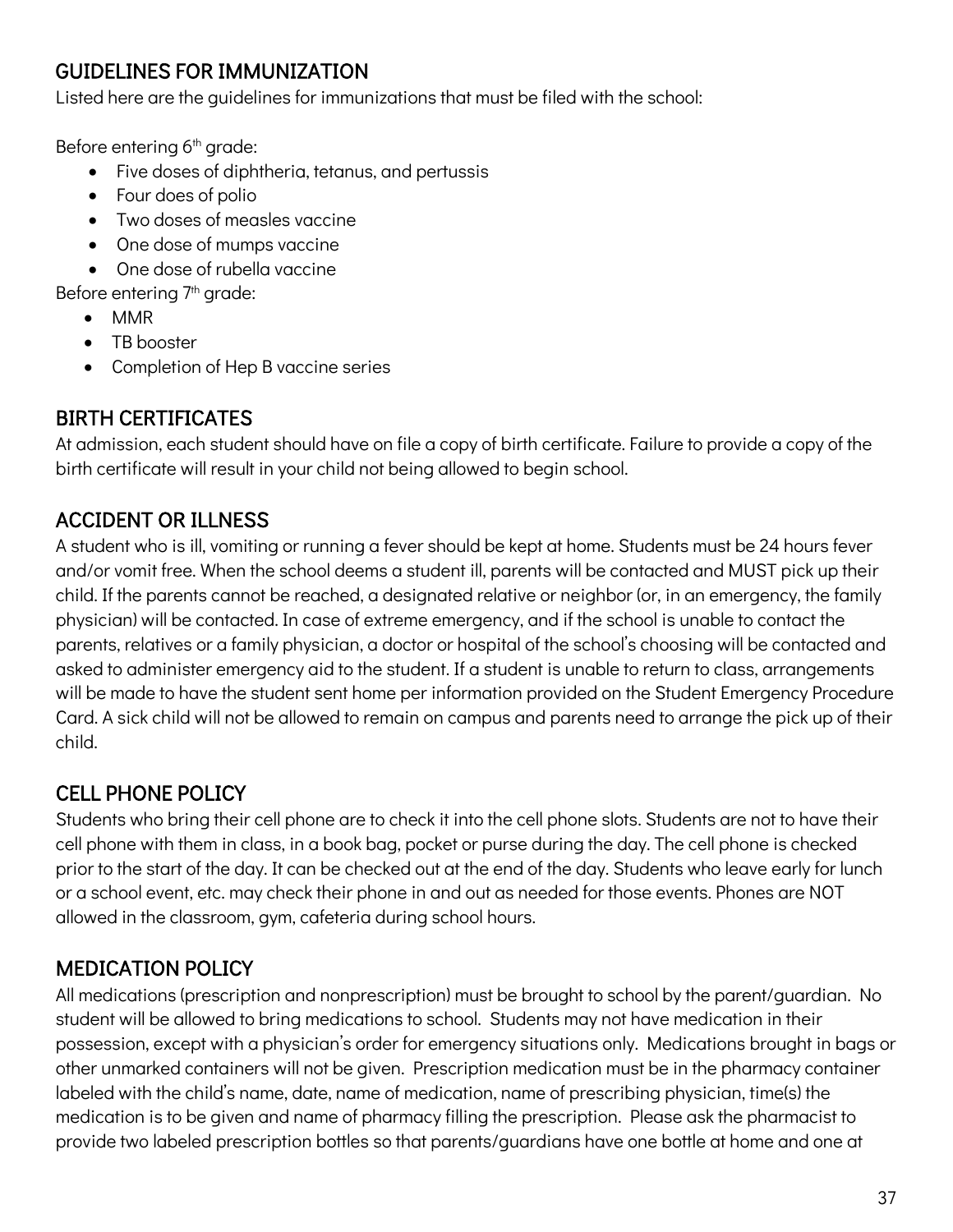school. Do not send medication to the school that needs to be given only once daily or two/three times a day unless the physician specifically states at time during the school day for the medication to be given. If medication can be given at home, please do so.

Parents/guardians must provide specific instructions (including drugs and related equipment). It will be the responsibility of the parent/guardian to inform the school of any changes in pertinent data. A "Request for Administration of Medication" form must be completed by the parent/guardian. New medications will not be given unless a new form is completed. The bottom portion of the form is to be completed by the physician for ANY long-term medication (more than two weeks). The form may be brought to school by the parent or faxed by the parent or physician.

No over the counter medications will be administered by the school except in extreme situations and with parent permission and parents providing the medication.

#### HEAD LICE

If it is discovered that a student has head lice or "nits" (eggs), the student may not return to the classroom until the school is furnished with a statement from his/her physician or the Forsyth County Health Department. The student's hair must be lice and nit free and is subject to inspection by a staff member prior to being allowed to return to the classroom. Students can go to the Elemilice Company, which is local, and receive a clearance form.

#### FIRST AID

First aid supplies are available in the office for student. If an injury occurs, first aid will be administered; however, no medical treatment or medication will be given without parental approval and a release form on file. Please sign the release on file in the school office.

#### COMMUNICABLE DISEASES

Friendship Christian School desires to maintain a healthy school environment by instituting controls designed to prevent the spread of communicable diseases. The term "communicable disease" shall mean an illness which arises as a result of a specific infectious agent which may be transmitted either directly or indirectly by a susceptible host or infected person or animal to other persons. The parent must notify the school office immediately and the student kept home until they have a physician's clearance.

If your child develops a communicable disease (ie: ring worm, chicken pox, strep throat, mono, etc.) please contact the school immediately. A teacher or administrative official who reasonably suspects that a student or employee has a communicable disease shall immediately notify the school administrator. Any student or employee with a communicable disease for which immunization is available or is required by law shall be temporarily excluded from school while ill and during recognized periods of communicability. Students and employees with communicable diseases for which immunization is not available shall be excluded from school while ill. If the nature of the disease and circumstances warrant, FCS may require an independent physician's examination of the student or employee to verify the diagnosis of a communicable disease. FCS reserves the right to make all final decisions necessary to enforce its communicable disease policy and to take all necessary action to control the spread of communicable diseases in the school.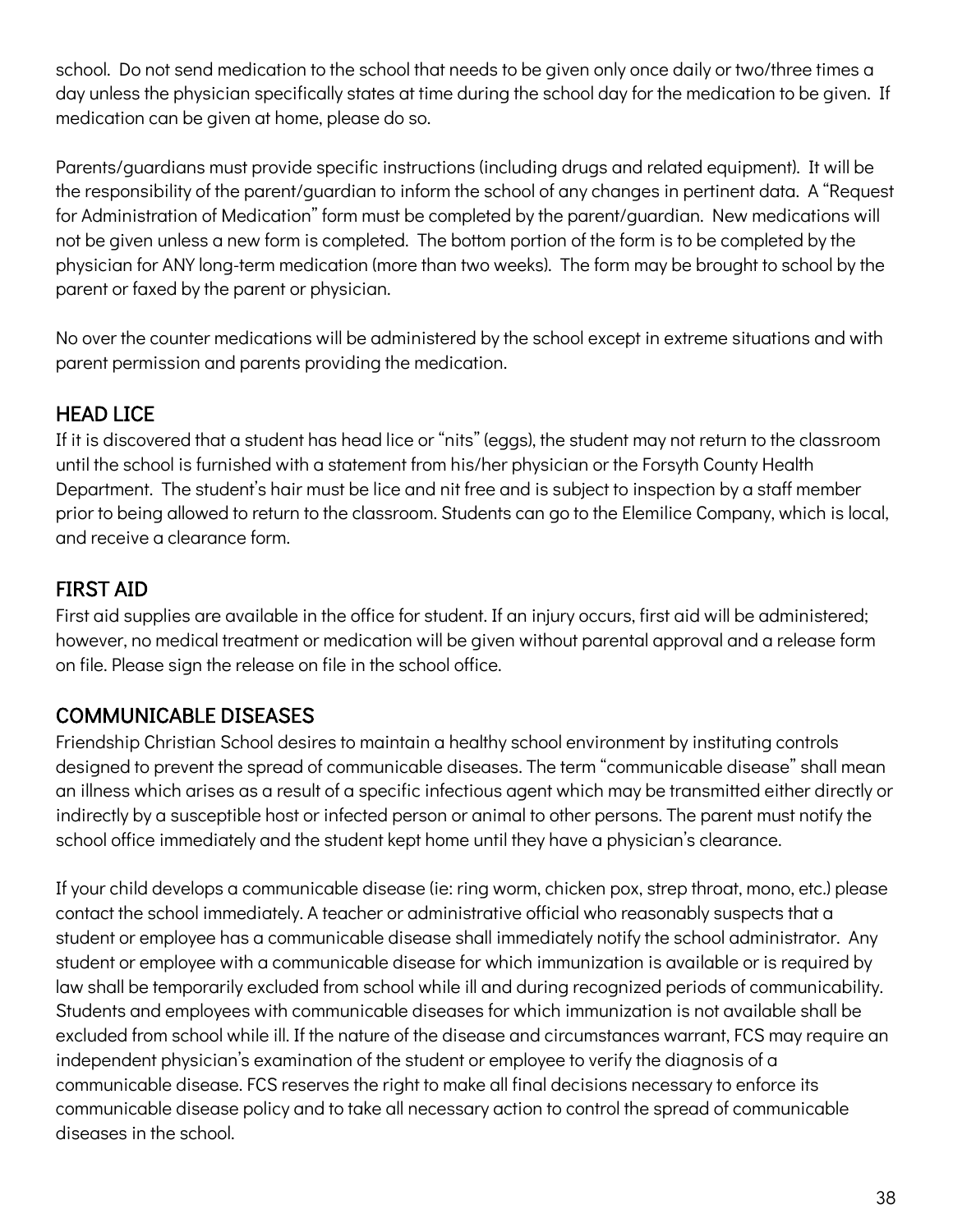#### COVID-19 PROTOCOL

If a student or a family member in the same household has tested positive for COVID-19, the student will be asked to stay at home to complete the 10 day quarantine and the school will notify the FCS family.

#### CHANGES IN STUDENT INFORMATION

In order to keep our records current, please notify the office immediately in writing of a change in any of the following: email, address, home telephone number, cell phone number, pager number, employer, and phone number of each working parent, and person to call when parents cannot be reached. When we have an emergency, it is imperative that we be able to reach an adult caretaker immediately.

#### **SAFETY**

We are a secure building with 24-hour security cameras in and outside the building. We will be locking the front doors between the hours of 9 and 2. Parents and visitors will knock or use the doorbell to enter the building. Parents and visitors are to sign in through the front office.

Maps showing fire drill procedures are posted in each room in the school. Fire drills are rehearsed monthly; tornado drills are rehearsed prior to the tornado season. Lockdown drills are held in the event such action becomes necessary. Please refer to the section "Emergency Dismissal" under Dismissal for information regarding school closings and early release during severe weather conditions. Parents in the building during evacuation or tornado drills are expected to participate in the drill. Under no circumstances will you be permitted to take your child during a drill. Students are encouraged to report information about weapons, drugs, threats of violence or other dangerous or harmful situations to the Head of School, Principal, Upper School Supervisor, to an administrator or other trusted adult.

#### HARASSMENT

The school forbids sexual, racial and other harassment of all employees and students while at school, in the work place or at any school event or activity. Any student, employee, applicant for employment or other person alleging a violation shall promptly notify the principal.

#### TRANSPORTATION/ STUDENT DRIVER POLICY

It is a privilege to drive to school, not a right. All students driving must practice safe driving habits while driving in the parking lots. Sophomores, juniors, and seniors may drive to school. Due to limited parking availability students are asked to park in the upper lot near the school sign.

#### PARKING /DRIVING CONTRACT

(Continuous violations will result in permanent loss of driving privileges.)

- 1. Student drivers are to park at the top of the hill near the FCS sign.
- 2. Students found in violation of the driving policy are subject to disciplinary action, which could result up to an out-of-school suspension and/or loss of driving privileges.
- 3. Student are NOT to drive fast (above 10 MPH) in the parking lot.
- 4. Violations:
	- Students are not to move vehicles between classes.
	- Students are not to park in any spaces other than the assigned student parking.
	- Students are not allowed to go to the parking lot while school is in session without a pass from the school office.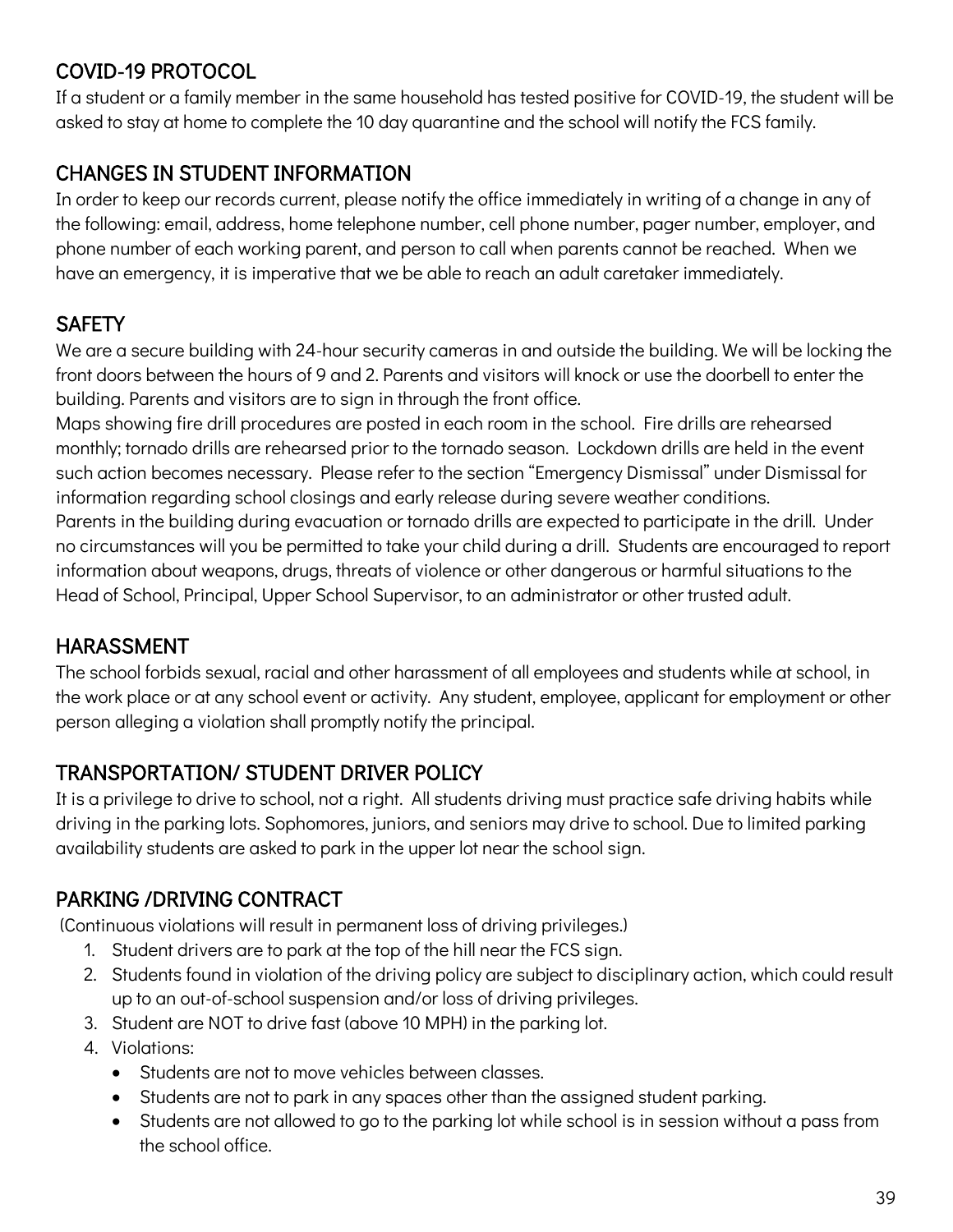- Students are not to loiter in the parking lot before or after school.
- Students are not to drive erratically and are to adhere to all driving rules of the road.
- Absolutely no horseplay involving the moving automobile will be tolerated.
- Stereos are not to be played loudly on school grounds (FCS will determine unacceptable volume).
- While not an exhaustive list, FCS determines which actions may constitute violations of the student driving policy.
- 5. Vehicles parked on the campus are subject to search.
- 6. FCS is not responsible for any vehicles hit by baseballs, footballs, etc. before, during, or after school hours.
- 7. FCS is not responsible for theft.

#### TEENAGE AND ADULT DRIVER RESPONSIBILITY ACT

This law mandates the school to report non-compliant students 14-17 years old for the purpose of denying or suspending the driver's license. A non-compliant student is defined as one who has:

- Dropped out of school without graduating and has remained out of school for ten consecutive days.
- Ten or more school days of unexcused absences in the current academic year or ten or more school days of unexcused absences in the previous academic year; or been found in violation by a hearing officer, panel or tribunal of one of the following offenses, or has waived his or her right to a hearing and pleaded guilty to one of the following offenses:
	- o Threatening, striking, or causing bodily harm to teacher or other school personnel;
	- o Possession (internal or external) or sale of drugs or alcohol on school property; or
	- o Possession or use of a weapon on school property (For the purpose of reporting noncompliance under this Act only, the term "weapon" shall be defined in accordance with O.C.G.A §16-11-127.1 but shall not include any part of an archeological or cultural exhibit brought to school in connection with a school project),
	- o Any sexual offense (including sexual touching) prohibited under O.C.G.A Chapter 6 of
	- o Title 16; or
	- o Causing substantial physical or visible bodily harm to or seriously disfiguring another person, including another student.

#### SCHOOL PROVIDED TRANSPORTATION

Please contact the front desk for information on carpooling families. We do not have a bus system for pickup and drop off.

## **COMPUTER AND INTERNET ACCEPTABLE USE POLICY**

This policy applies to all desktop, mobile devices, and/or laptop computers in faculty, administrative offices, in the FCS Tech Labs, Media/Library Centers, or in the classrooms. (Including, while on campus personal computers, phones, and iPads)

#### INTRODUCTION

FCS considers teacher and student access to a computer network, including the Internet, to be a valuable educational and research tool. FCS encourages the use of computers and computer related technology in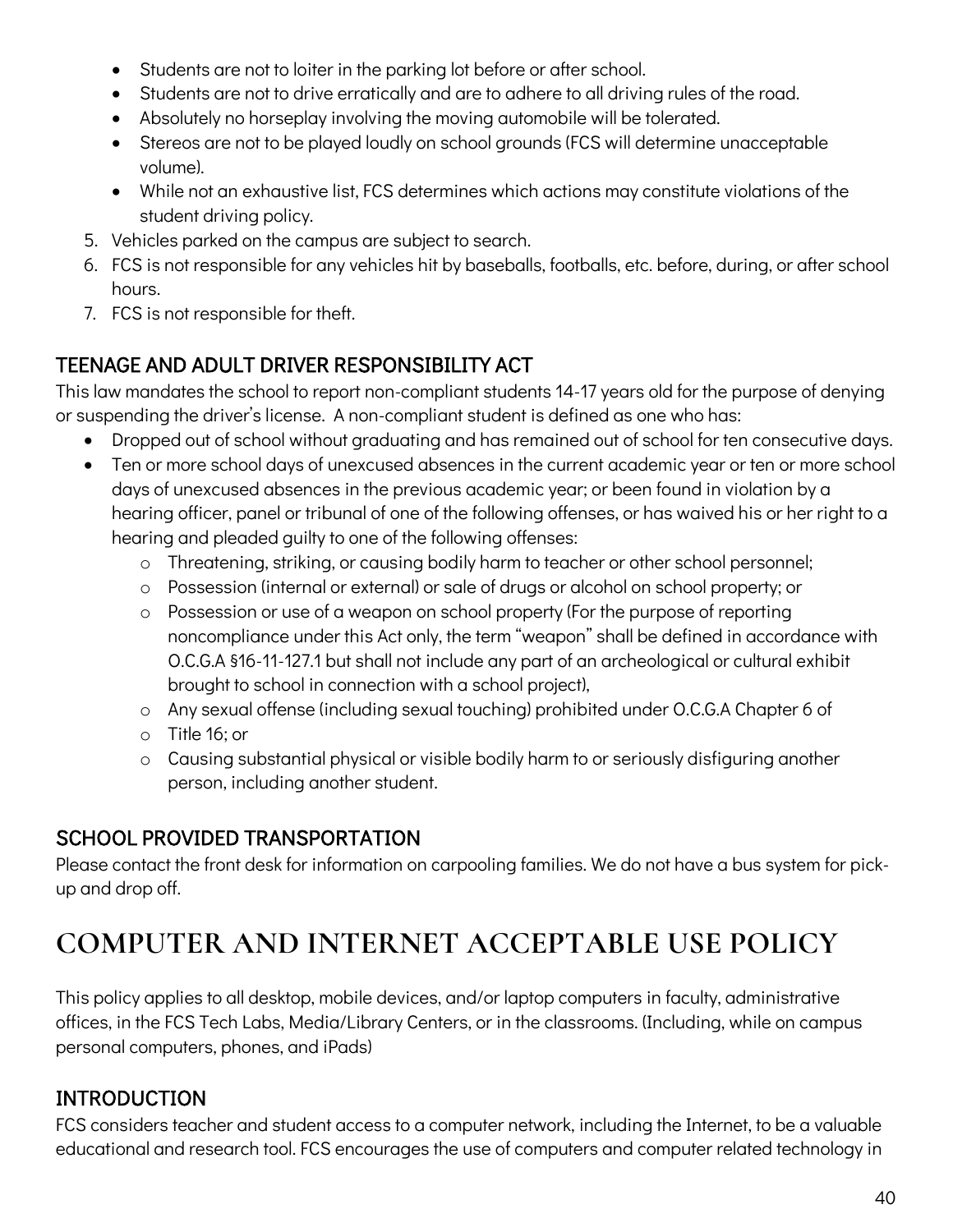its technology labs and classrooms for the purpose of advancing and promoting teaching and learning. It is expected that both staff and students will learn to use computer related technology and apply these tools in appropriate ways in the classroom.

Communications over networks should not be considered private. Since proper network supervision and maintenance may occasionally require review and inspection of files, directories or messages, privacy in these communications is not guaranteed. The FCS administration and/or its network supervisors will access stored records where there is reasonable cause to expect misuse of the system, including, but not limited to the examination of new and old communications by a user to ascertain compliance with network guidelines for acceptable use.

Faculty, staff, and students use FCS computer resources to support and enhance instruction, research, and administrative functions. Use of computer workstations integrally supports these educational activities. All users of FCS technology assume responsibility for using the computer workstations in an ethical and legal manner in accordance with school policies and state and federal laws.

#### STUDENT ACCESS TO ELECTRONIC INFORMATION

The use of technology and especially the Internet is a privilege, not a right. FCS reserves the right to specify who may use its equipment and the information contained therein, for what purpose and under what circumstances. Just as there are acceptable rules, behaviors and procedures for students and staff to follow while in school buildings and on school grounds, there are certain acceptable rules, behaviors and procedures associated with using the school's computer network and information services. Those who wish to use these services and the computer network must acknowledge that they understand these rules and demonstrate their willingness to follow these rules by signing the Technology Use Form on a yearly basis. Parents or guardians must also authorize student use of technology by signing the Technology Use Form, regardless of a student's age. Only authorized users may access the system.

#### ACCEPTABLE USE:

Users of FCS technology are required to comply with the FCS Use Policy. Failure to comply with the policy or its regulations may result in temporary suspension of network privileges, revocation of network privileges, school suspension, expulsion, and/or financial action as deemed appropriate and proper by the administration. The user is also bound by applicable state and federal laws as well as moral and ethical laws pertaining to technology use. We realize not every situation or use can be addressed here and the administration reserves the right to determine the infraction and/or the actions of remediation taken pertaining to computer, phone and/or iPad use not mentioned herein.

The following activities are UNACCEPTABLE:

- 1. Destruction of, damage to, or unauthorized alteration of the school's iPad, computer equipment software, or network security procedures.
- 2. Behaving in a manner that is harassing, intimidating, or disruptive to others, including but not limited to use of iPad or computer equipment which serves to deny access to other users.
- 3. Use of electronic information networks in any way which violates licensing and payment agreements between FCS and network/database providers.
- 4. Use of FCS workstations to access games and chat rooms not related to educational purposes or for commercial purposes, including, but not limited to, inappropriate sites, photos, videos, and chat rooms which include partial nudity, full nudity and/or profanity.